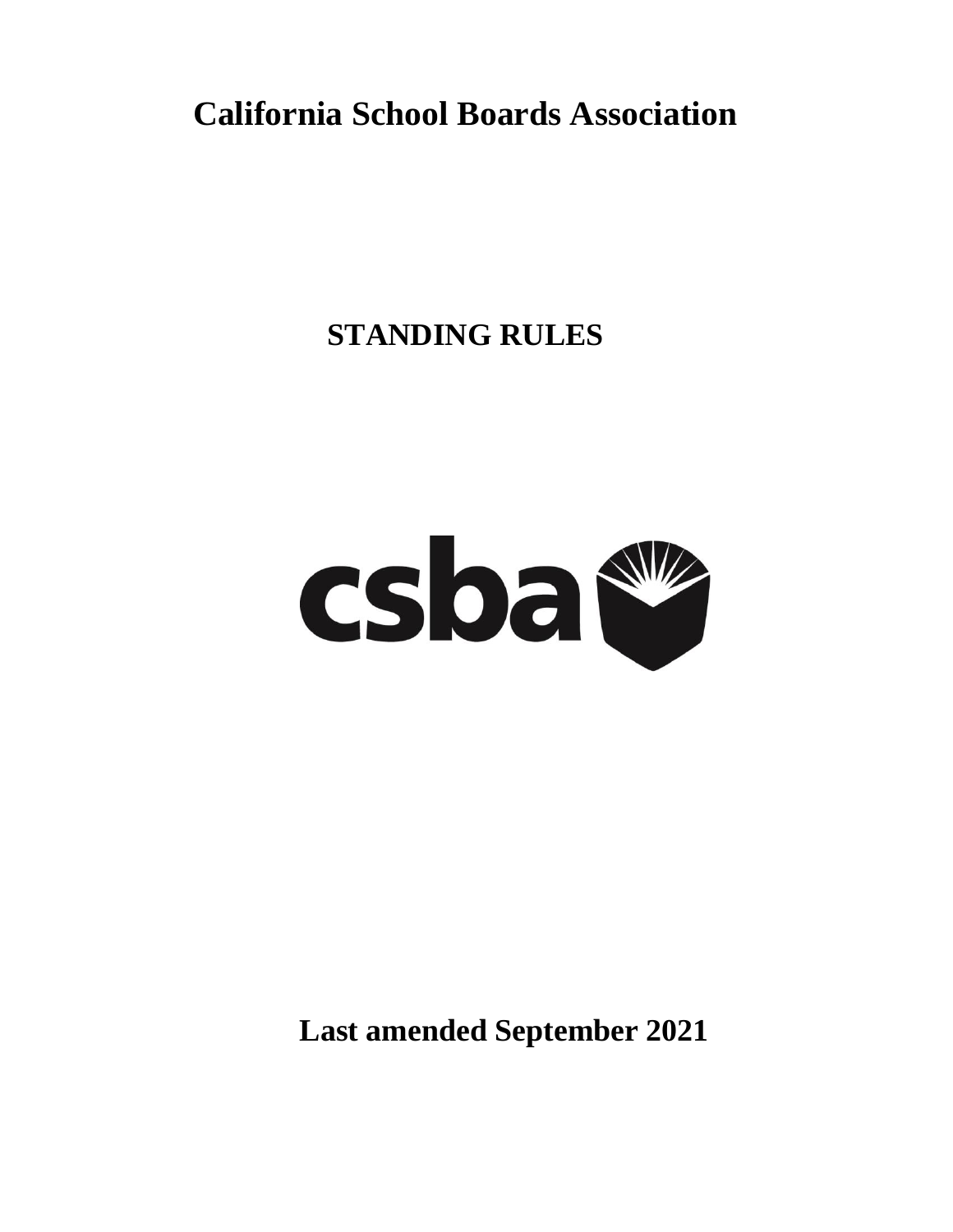# Table of Contents

| $0 - 49$ |  |
|----------|--|
| $0 - 19$ |  |
| А.       |  |
| В.       |  |
| C.       |  |
| D.       |  |
| E.       |  |
| F.       |  |
| 20       |  |
|          |  |
| 22-49    |  |
| 50-99    |  |
|          |  |
| 50.      |  |
| 51       |  |
| 52       |  |
| 53.      |  |
| 54       |  |
| 55       |  |
| 56       |  |
| 57       |  |
| 58-99    |  |
|          |  |
|          |  |
|          |  |
|          |  |
|          |  |
|          |  |
|          |  |
|          |  |
|          |  |
|          |  |
|          |  |
|          |  |
|          |  |
|          |  |
|          |  |
|          |  |
|          |  |
|          |  |
|          |  |
|          |  |
|          |  |
|          |  |
|          |  |
|          |  |
| 211      |  |
|          |  |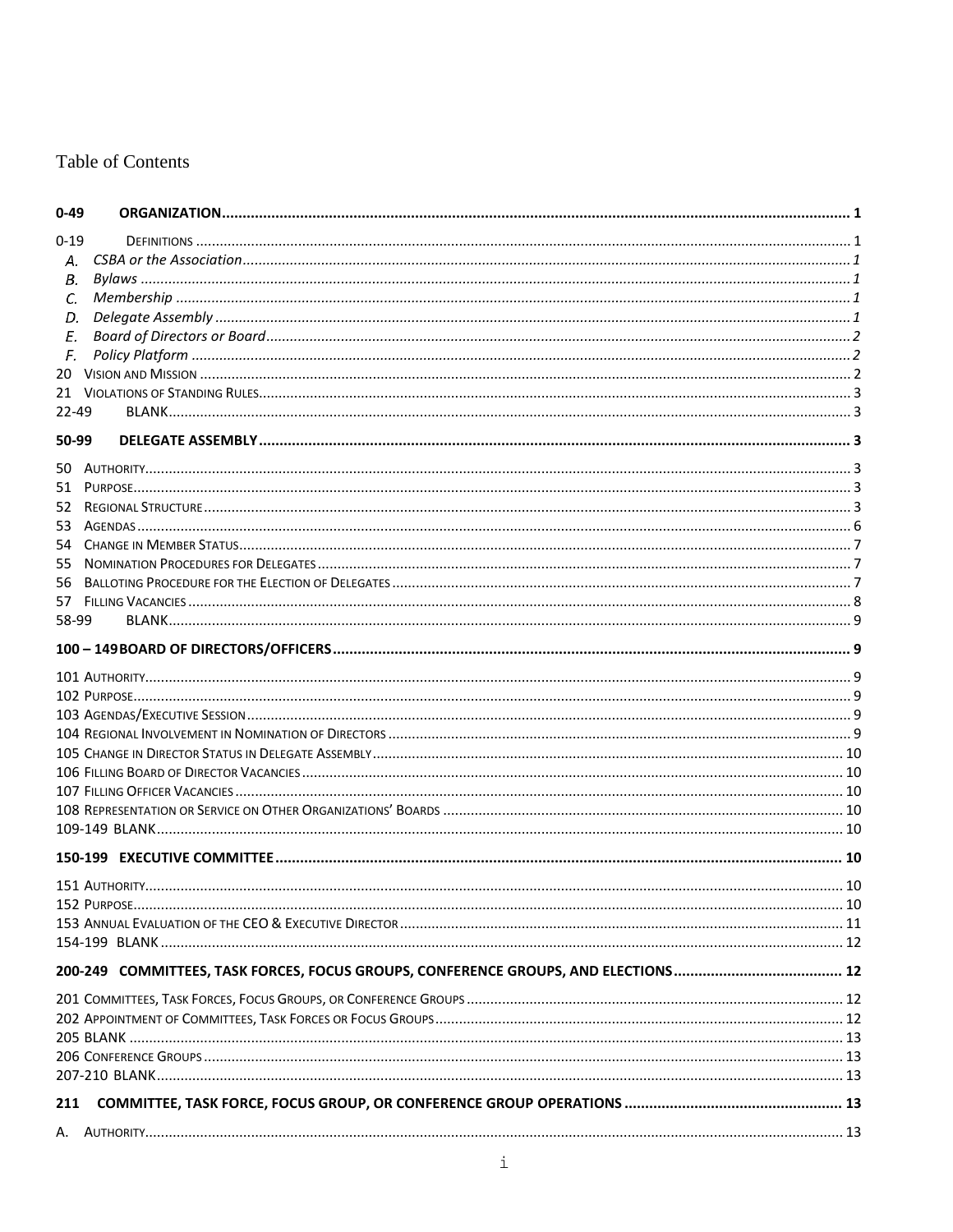| В.  |                                                                              |  |
|-----|------------------------------------------------------------------------------|--|
| C.  |                                                                              |  |
| D.  |                                                                              |  |
| Е.  |                                                                              |  |
| F.  |                                                                              |  |
| G.  |                                                                              |  |
| Н.  |                                                                              |  |
| I.  |                                                                              |  |
| J.  |                                                                              |  |
|     | 212-219                                                                      |  |
|     |                                                                              |  |
|     |                                                                              |  |
|     |                                                                              |  |
|     |                                                                              |  |
|     |                                                                              |  |
|     |                                                                              |  |
|     |                                                                              |  |
|     |                                                                              |  |
| 228 |                                                                              |  |
| 229 | ELECTIONS OVERSIGHT COMMITTEE FOR OFFICERS, DIRECTORS AND DIRECTORS-AT-LARGE |  |
|     |                                                                              |  |
| 230 |                                                                              |  |
|     |                                                                              |  |
|     |                                                                              |  |
|     |                                                                              |  |
|     |                                                                              |  |
|     |                                                                              |  |
|     |                                                                              |  |
|     |                                                                              |  |
|     |                                                                              |  |
|     |                                                                              |  |
|     |                                                                              |  |
|     |                                                                              |  |
|     |                                                                              |  |
|     |                                                                              |  |
|     |                                                                              |  |
|     |                                                                              |  |
|     |                                                                              |  |
|     |                                                                              |  |
|     |                                                                              |  |
|     |                                                                              |  |
|     |                                                                              |  |
|     |                                                                              |  |
|     |                                                                              |  |
|     |                                                                              |  |
|     |                                                                              |  |
|     |                                                                              |  |
| 359 |                                                                              |  |
|     |                                                                              |  |
|     |                                                                              |  |
|     |                                                                              |  |
|     |                                                                              |  |
|     |                                                                              |  |
|     |                                                                              |  |
|     |                                                                              |  |
|     |                                                                              |  |
|     |                                                                              |  |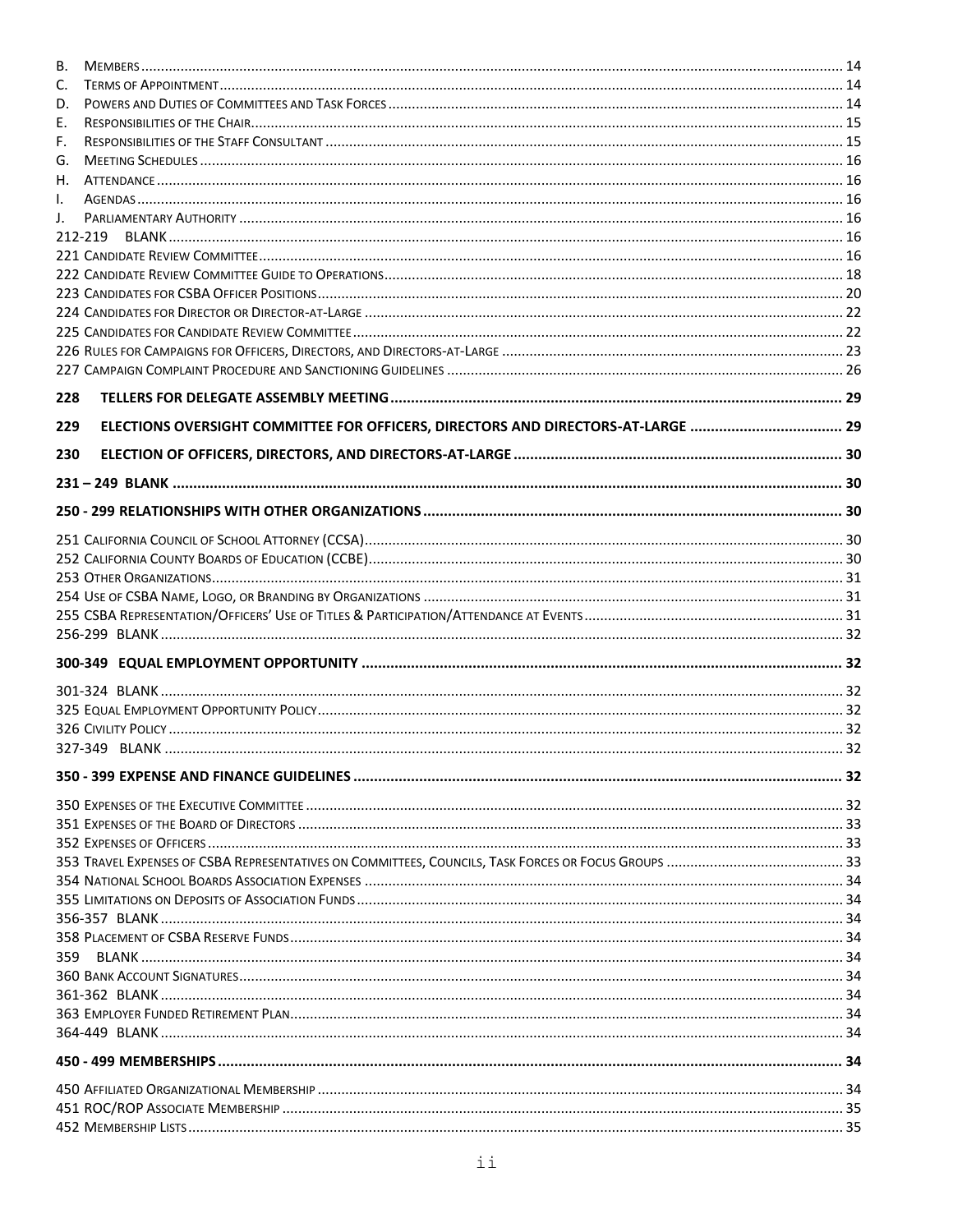| 501 |  |  |
|-----|--|--|
|     |  |  |
|     |  |  |
|     |  |  |
|     |  |  |
|     |  |  |
|     |  |  |
|     |  |  |
|     |  |  |
|     |  |  |
|     |  |  |
| 551 |  |  |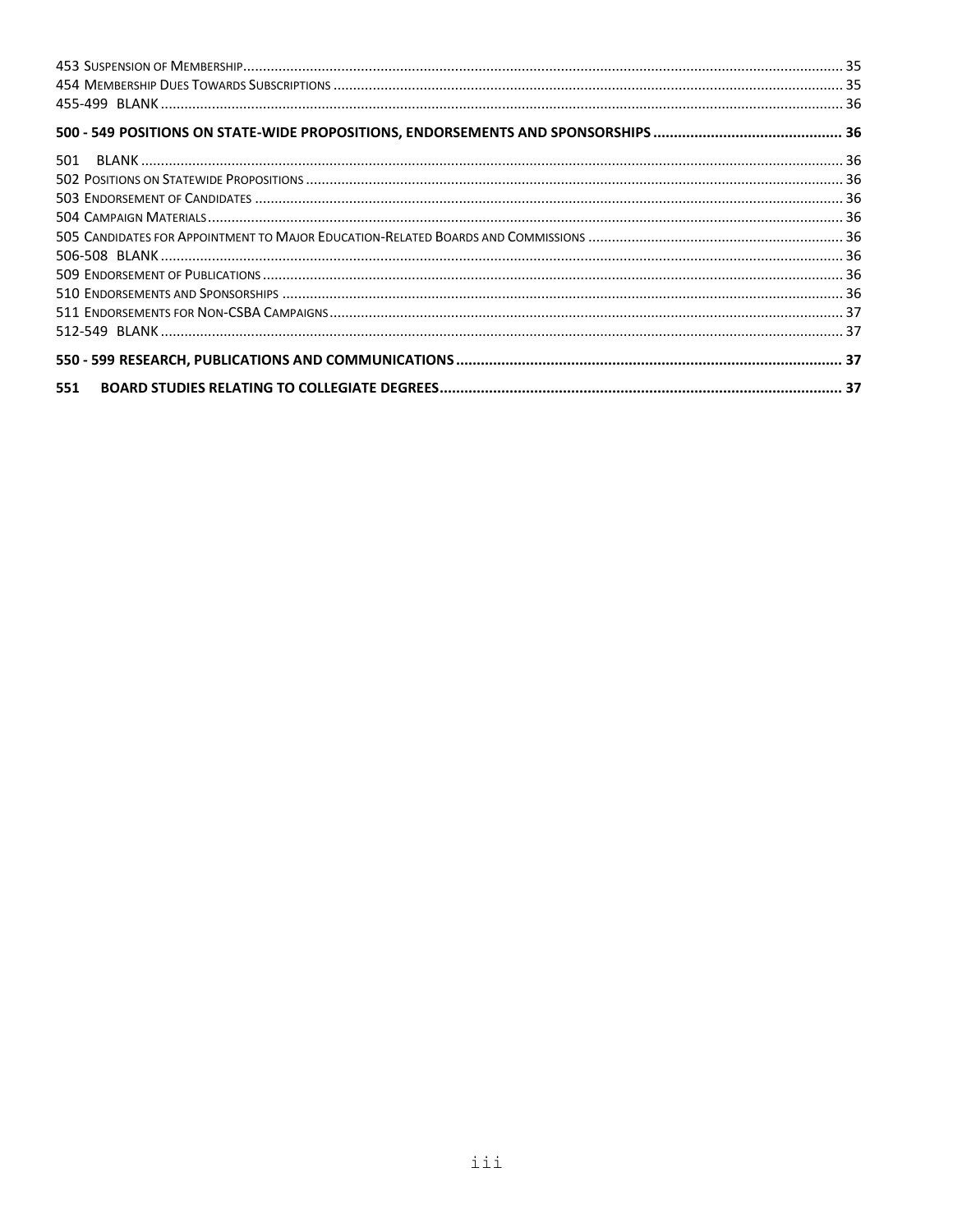# **CALIFORNIA SCHOOL BOARDS ASSOCIATION STANDING RULES**

## <span id="page-4-0"></span>**0-49 ORGANIZATION**

## <span id="page-4-1"></span>**0-19 Definitions**

The following definitions will prevail for purposes of interpretation in enactments and consideration of the Delegate Assembly and in the motions of the Board of Directors and of all CSBA committees or task forces.

<span id="page-4-2"></span>A. CSBA or the Association

The initials "CSBA" or the word "Association" shall, unless the latter be otherwise identified, mean the California School Boards Association.

<span id="page-4-3"></span>B. Bylaws

CSBA shall be governed by its Bylaws which may be changed only as provided therein. No resolution, policy or directive or Standing Rule of the Association may be in conflict with the Bylaws, but if found to be in conflict, the Bylaws shall govern.

<span id="page-4-4"></span>C. Membership

A member district shall be one of the following:

- 1. A public school governing board for a single district having jurisdiction over any or all of grades kindergarten through 12 or any combination thereof;
- 2. A single public school governing board serving both a county and any combination of grades kindergarten through 12; or
- 3. A California county board of education.

Districts with a common board and a common administration shall be considered a single member district.

Districts with two separate boards and a common administration shall be considered two member districts.

Dues are payable on or before July 1 of the membership year. Dues are delinquent November 15 or the week before the annual conference, whichever is earlier.

<span id="page-4-5"></span>D. Delegate Assembly

The term "Delegate Assembly" refers to formally convened sessions of that body composed of Delegates according to the Bylaws.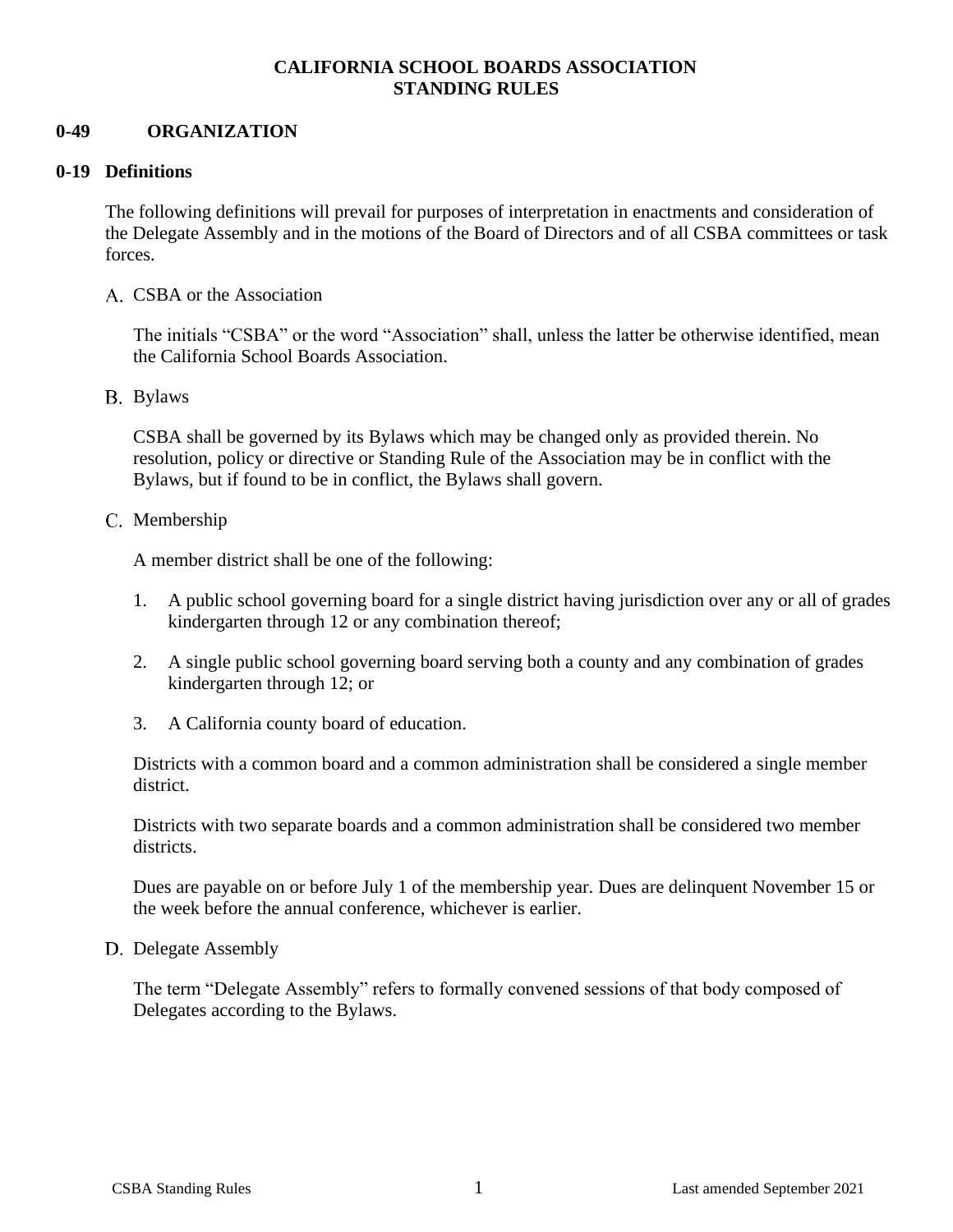## <span id="page-5-0"></span>E. Board of Directors or Board

The term "Board of Directors" or "Board" refers to the body of duly elected board members when meeting as a Board of Directors of the California School Boards Association.

<span id="page-5-1"></span>F. Policy Platform

The Policy Platform provides a broad framework that guides the Association's policy and political leadership activities.

- During January, February and/or March, initial input from Delegates (including Directors) is sought. Seeking input from members is the responsibility of Delegates.
- In March and/or April, a Policy Platform Committee (the Committee), as established in the Policy Platform Committee Protocol, meets to review initial input from Delegates and prepare recommendations. A full report of all input from Delegates will be provided to the Delegate Assembly.
- At the May Delegate Assembly meeting, the Committee presents its recommendations to the Delegate Assembly.
- In June and/or July, the Committee convenes to address any unresolved issues, and sends its revised recommendations to Delegates (including Directors).
- In August and/or September, Delegates (including Directors) submit comments to the Committee.
- In September and/or October, the Committee prepares final recommendations for the Delegate Assembly. The recommendations are provided to the Board of Directors for information and discussion.
- At the November/December Delegate Assembly meeting, the Committee presents its recommendations to the Delegate Assembly.

# <span id="page-5-2"></span>**20 Vision and Mission**

Vision

The California School Boards Association is the essential voice for public education. We inspire our members to be knowledgeable leaders, extraordinary governance practitioners and ardent advocates for all students.

Mission

CSBA strengthens and promotes school board governance. We define and drive the public agenda through advocacy, training, and member services. Strong local boards of education are essential to ensure high-quality education for every student in every community.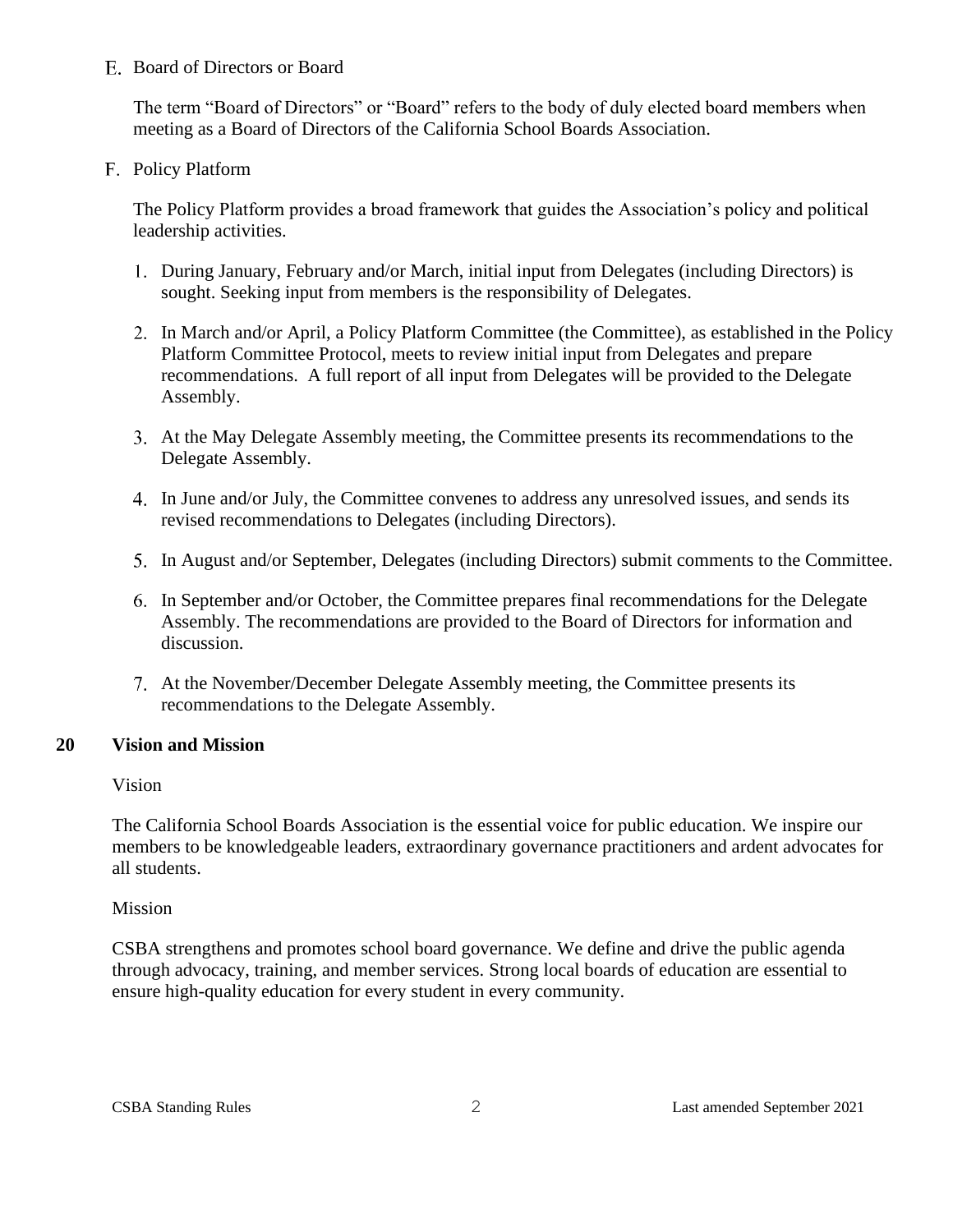## <span id="page-6-0"></span>**21 Violations of Standing Rules**

Standing rules are administrative and establish specific rules for conduct. It is the responsibility of all Delegates, Directors, and Officers to know and abide by the Standing Rules. Violations of the Standing Rules may result in imposition of sanctions by the Board of Directors.

# <span id="page-6-1"></span>**22-49 BLANK**

# <span id="page-6-2"></span>**50-99 DELEGATE ASSEMBLY**

# <span id="page-6-3"></span>**50 Authority**

The Delegates shall function under the authority granted to them by the Association Bylaws Standing Rules. The body shall conduct its meetings under the provisions of the most recent edition of *Roberts Rules of Order* when the latter is not in conflict with the Bylaws or these Standing Rules.

# <span id="page-6-4"></span>**51 Purpose**

The purpose and responsibilities of the Delegate Assembly are defined in Article III, Section 1of the Bylaws.

# <span id="page-6-5"></span>**52 Regional Structure**

The current structure of the geographic regions of the Delegate Assembly is as follows:

- A. Geographic Regions
	- 1. The geographic regions shall each be entitled to two Delegates. In addition, the geographic regions shall each be entitled to one county board member according to the ADA ratio established at that time.

If there is only one county board within a geographic region, that board may appoint one of its members to the county Delegate position. The county Delegate position from the Los Angeles County Board of Education shall be allocated to Region 21. However, the county Delegate may participate in any one of the Los Angeles County region they choose. The Delegate shall be appointed in an odd-number year.

2. Districts with 30,000 to 39,999 ADA shall be provided one Delegate seat; districts with 40,000 to 99,999 ADA shall be provided with two Delegate seats; districts with 100,000 to 299,999 ADA shall be provided three Delegate seats; districts with 300,000 ADA and above shall be provided with seven Delegate seats.

The governing board of a district having an ADA 30,000 or above shall appoint the Delegate $(s)$  from that district and may participate in the nomination and the selection of the other Delegates from that region or subregion.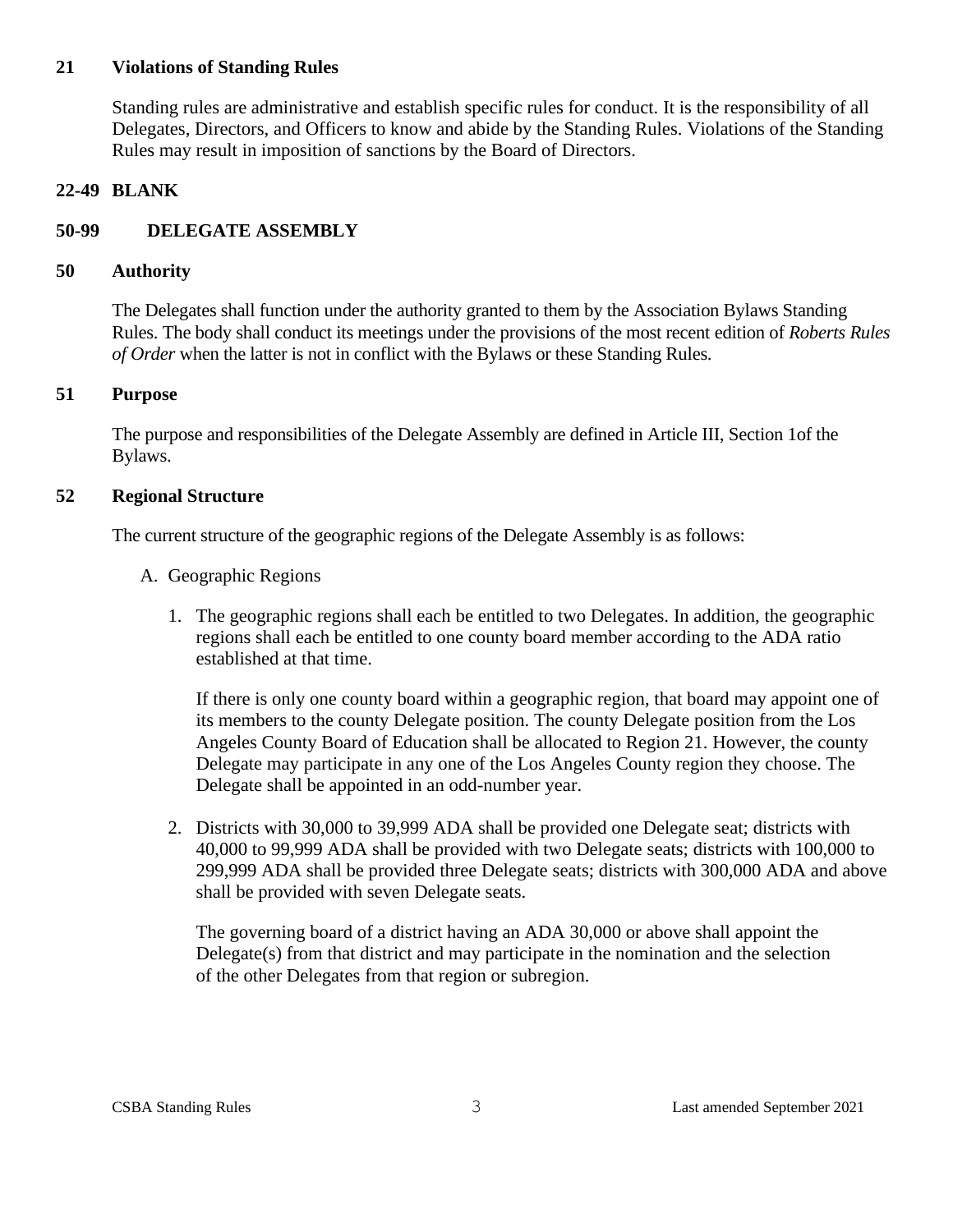- 3. A governing board of a district that has territory in an adjoining district and wishes to move to a neighboring region or subregion shall submit a request to the Board of Directors. In rendering its decision, the Board of Directors shall consider how a change in ADA will impact each affected region and the number of Delegates to which each affected region would be entitled.
- 4. The 21 geographic regions shall be as follows:

| <b>REGION 1.</b>  | Subregion 1A – Del Norte, Humboldt<br>Subregion 1B - Lake, Mendocino                                                                   |
|-------------------|----------------------------------------------------------------------------------------------------------------------------------------|
| <b>REGION 2.</b>  | Subregion 2A – Modoc, Siskiyou, Trinity<br>Subregion $2B$ – Shasta<br>Subregion $2C - L$ assen                                         |
| <b>REGION 3.</b>  | Subregion 3A – Sonoma<br>Subregion $3B - Napa$<br>Subregion 3C - Solano<br>Subregion 3D - Marin                                        |
| <b>REGION 4.</b>  | Subregion 4A – Glen, Tehama<br>Subregion $4B - Butte$<br>Subregion 4C – Colusa, Sutter, Yuba<br>Subregion 4D – Nevada, Placer, Sierrra |
| <b>REGION 5.</b>  | Subregion $5A - San Francisco$<br>Subregion 5B - San Mateo                                                                             |
| REGION 6.         | Subregion $6A - Y$ olo<br>Subregion 6B - Sacramento<br>Subregion 6C – Alpine, El Dorado, Mono                                          |
| REGION 7.         | Subregion 7A – Alameda<br>Subregion 7B – Contra Costa                                                                                  |
| <b>REGION 8.</b>  | Subregion 8A – San Joaquin<br>Subregion 8B - Amador, Calavares, Tuolumne<br>Subregion 8C - Stanislaus<br>Subregion 8D - Merced         |
| REGION 9.         | Subregion 9A - San Benito, Santa Cruz<br>Subregion 9B - Monterey<br>Subregion 9C - San Luis Obispo                                     |
| <b>REGION 10.</b> | Subregion 10A - Madera, Mariposa<br>Subregion 10B - Fresno                                                                             |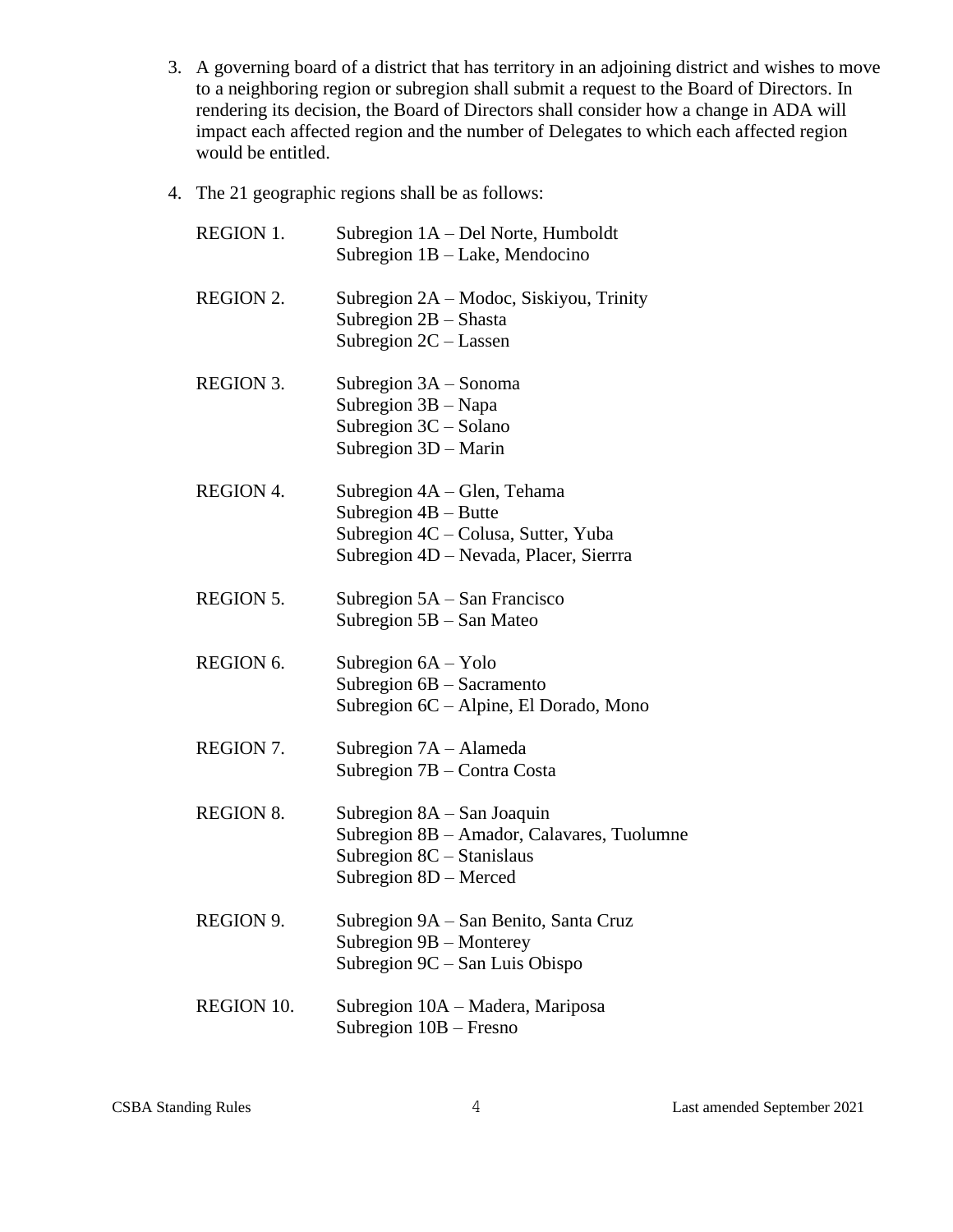Subregion 10C – Kings

| REGION 11.        | Subregion 11A – Santa Barbara<br>Subregion 11B - Ventura County, Las Virgenes USD                                                                                                                                                                                                                                                                                                                                                                                                                                                                                                                                                         |
|-------------------|-------------------------------------------------------------------------------------------------------------------------------------------------------------------------------------------------------------------------------------------------------------------------------------------------------------------------------------------------------------------------------------------------------------------------------------------------------------------------------------------------------------------------------------------------------------------------------------------------------------------------------------------|
| <b>REGION 12.</b> | Subregion $12A - T$ ulare<br>Subregion $12B -$ Kern                                                                                                                                                                                                                                                                                                                                                                                                                                                                                                                                                                                       |
| REGION 15.        | Orange County and Lowell Jt. SD                                                                                                                                                                                                                                                                                                                                                                                                                                                                                                                                                                                                           |
| REGION 16.        | Subregion $16A - Iny$ o<br>Subregion 16B - San Bernardino                                                                                                                                                                                                                                                                                                                                                                                                                                                                                                                                                                                 |
| REGION 17.        | San Diego County                                                                                                                                                                                                                                                                                                                                                                                                                                                                                                                                                                                                                          |
| <b>REGION 18.</b> | Subregion 18A - Riverside<br>Subregion 18B - Imperial                                                                                                                                                                                                                                                                                                                                                                                                                                                                                                                                                                                     |
| <b>REGION 20.</b> | Santa Clara County                                                                                                                                                                                                                                                                                                                                                                                                                                                                                                                                                                                                                        |
| <b>REGION 21.</b> | Los Angeles Unified School District and Los Angeles County Office of<br>Education                                                                                                                                                                                                                                                                                                                                                                                                                                                                                                                                                         |
| REGION 22.        | North Los Angeles County<br>Acton-Agua Dulce USD, Antelope Valley Un. HSD, Castaic Union SD,<br>Eastside Union SD, Gorman ESD, Hughes-Elizabeth Lakes Un. ESD,<br>Keppel Union SD, Lancaster ESD, Newhall ESD, Palmdale ESD, Saugus<br>Union ESD, Sulphur Springs Un. ESD, Westside Union ESD, Wm. S.<br>Hart Un. HSD, Wilsona SD                                                                                                                                                                                                                                                                                                         |
| REGION 23.        | San Gabriel Valley-East (Los Angeles County)<br>Subregion 23A - Alhambra USD, Arcadia USD, Burbank USD, Duarte<br>USD, Garvey ESD, Glendale USD, La Canada USD, Monrovia USD,<br>Pasadena USD, San Gabriel USD, San Marino USD, South Pasadena<br>USD, Temple City USD<br>Subregion 23B - El Monte City ESD, El Monte Un. HSD, Hacienda-La<br>Puente USD, Montebello USD, Mountain View ESD, Rosemead ESD,<br>Rowland USD, Valle Lindo ESD, Walnut Valley USD<br>Subregion 23C - Azusa USD, Baldwin Park USD, Bassett USD, Bonita<br>USD, Charter Oak USD, Claremont USD, Covina-Valley USD, Glendora<br>USD, Pomona USD, West Covina USD |
| REGION 24.        | Southwest Crescent (Los Angeles County)<br>ABC USD, Bellflower USD, Beverly Hills USD, Centinela Valley Union.<br>HSD, Compton USD, Culver City USD, Downey USD, East Whittier City<br>SD, El Rancho USD, El Segundo USD, Hawthorne ESD, Hermosa Beach<br>City ESD, Inglewood USD, Lawndale ESD, Lennox ESD, Little Lake<br>City ESD, Long Beach USD, Los Nietos ESD, Lynwood USD, Manhattan                                                                                                                                                                                                                                              |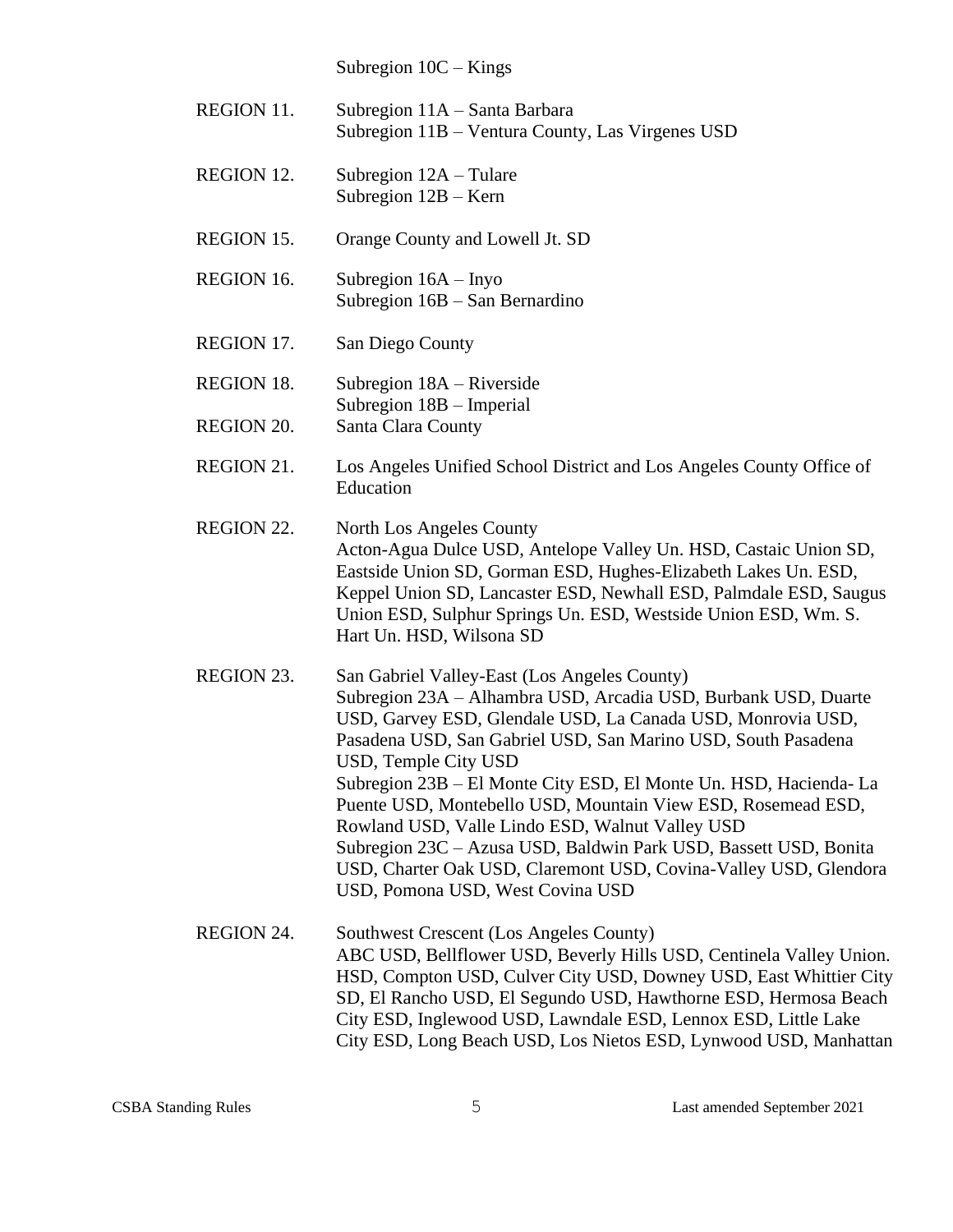Beach USD, Norwalk-La Mirada USD, Palos Verdes Peninsula USD, Paramount USD, Redondo Beach USD, Santa Monica-Malibu USD, South Whittier ESD, Torrance USD, Whittier City ESD, Whittier Un. HSD, Wiseburn ESD

**NOTE:** Regions 13/14 and 19 are no longer used.

B. Geographic Subregions

Geographic regions encompassing more than one county shall be divided into subregions, each of which shall be entitled to one or more of the Delegates to which the particular region is allocated. Geographic regions encompassing only one county may be divided into subregions, each of which shall be entitled to one or more of the Delegates to which the particular region is allocated.

The construction or reconstruction of subregions shall be consistent with the preceding paragraph and shall be determined by the member districts of the region. The Director of the region shall be responsible for coordinating the decision and for reporting it to the Delegate Assembly no later than the close of the Delegate Assembly meeting held immediately preceding the Annual Education Conference in December.

C. Reapportionment of Geographic Regions

The Board of Directors shall reapportion the membership of the Delegate Assembly every third year commencing in the 1973 Association year. The reapportionment of Delegates shall be based on figures obtained from the California Department of Education. Upon a change in the number of Delegates to which a geographic region is entitled, the Director of the region shall have the responsibility to apportion the revised number of Delegates among the subregions as follows:

- 1. When a decrease or increase occurs, the Director shall look at each subregion's total ADA, ensure that each subregion has at least one Delegate, and give consideration to the subregion in which the greatest percentage of increase or decrease has occurred to determine if that subregion should be affected by a change in its number of Delegates.
- 2. An increase or decrease should take place in the next Delegate Assembly election cycle. The term of office for a new Delegate as a result of reapportionment shall be one year if the balance of odd/even representation is affected. Subsequent terms shall be for two years.

# <span id="page-9-0"></span>**53 Agendas**

Agendas for the Delegate Assembly shall be prepared by the President of the Association and the CEO & Executive Director in consultation with the Executive Committee. Agendas items shall include adoption of the two-year Policy Platform, reports from the President and CEO & Executive Director, provisions for election of Directors and officers and the time and location for interaction between candidates and Delegates prior to the election. Agenda items shall be submitted to the President for consideration at least 45 days in advance of the scheduled meeting. The agenda shall be sent to Delegates in a timely manner.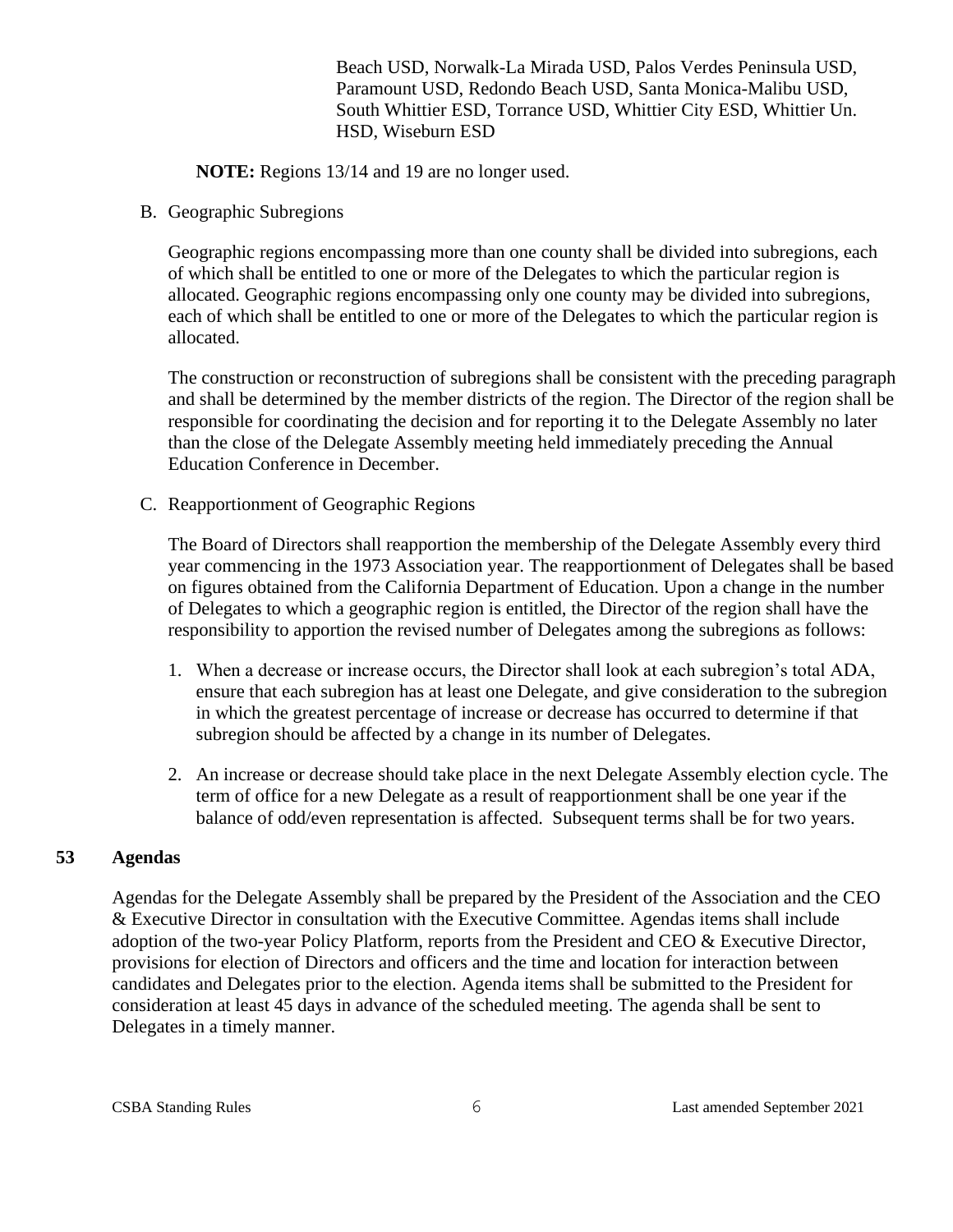Agendas shall be prepared to ensure engagement, interaction and communication through appropriate use of technology, offering opportunities for breakouts when appropriate, and offering opportunities for Delegates to network, problem solve and share best practices.

# <span id="page-10-0"></span>**54 Change in Member Status**

A Delegate who ceases to be a member of a member board no longer qualifies for membership in Delegate Assembly. However, Article III, Section 5(c) of the Bylaws applies to attendance at the next Delegate Assembly meeting.

# <span id="page-10-1"></span>**55 Nomination Procedures for Delegates**

- A. Nomination forms shall be mailed, faxed or sent electronically, by the last Friday in October to each member board. Nominations must be returned to the Association office (postmarked by the U.S. Postal Service, faxed or sent electronically) on or before January 7.
- B. A one-page, single-sided biographical sketch is required and is due on or before January 7. An optional one-page, single-sided, resume is also due on or before January 7.
- C. If, by the close of nominations, there are insufficient nominations for the open seats in any region or subregion, the Director of that region, or President if there is no Director, shall nominate individuals to run for election. If the Director or President, if there is no Director, is unable to fill the vacancy with a member from a board not represented in the Delegate Assembly, the nominee may be from a member board within the region or subregion that is already represented in the Delegate Assembly.

## <span id="page-10-2"></span>**56 Balloting Procedure for the Election of Delegates**

- A. Ballots shall be sent by February 1 to each member board within the region or subregion where there is an election. The ballots shall contain a provision for write-in candidates. Ballots must be returned to the Association office, or be postmarked by the U.S. Postal Service on, or before, March 15. If March 15 falls on a weekend or a federal holiday, the deadline is extended to the next business day.
- B. The ballots shall be counted and certified by the Delegate Assembly Election Committee comprised of three members of the Delegate Assembly who are appointed by the President.
- C. Ballots shall be counted no later than March 31.
- D. Seats up for election on the Delegate Assembly will be filled by those candidates with the most votes. If seats exist for terms of varying length, those candidates with the most votes shall be deemed elected to the seats with the longest terms.
- E. If there is a tie vote for the last position to be filled, or in the case where there is only one position to be filled, the candidates and the Regional Director shall be notified by the President of CSBA.
- F. Run-off ballots shall be sent to each member board of the affected region or subregion immediately following ballot counting.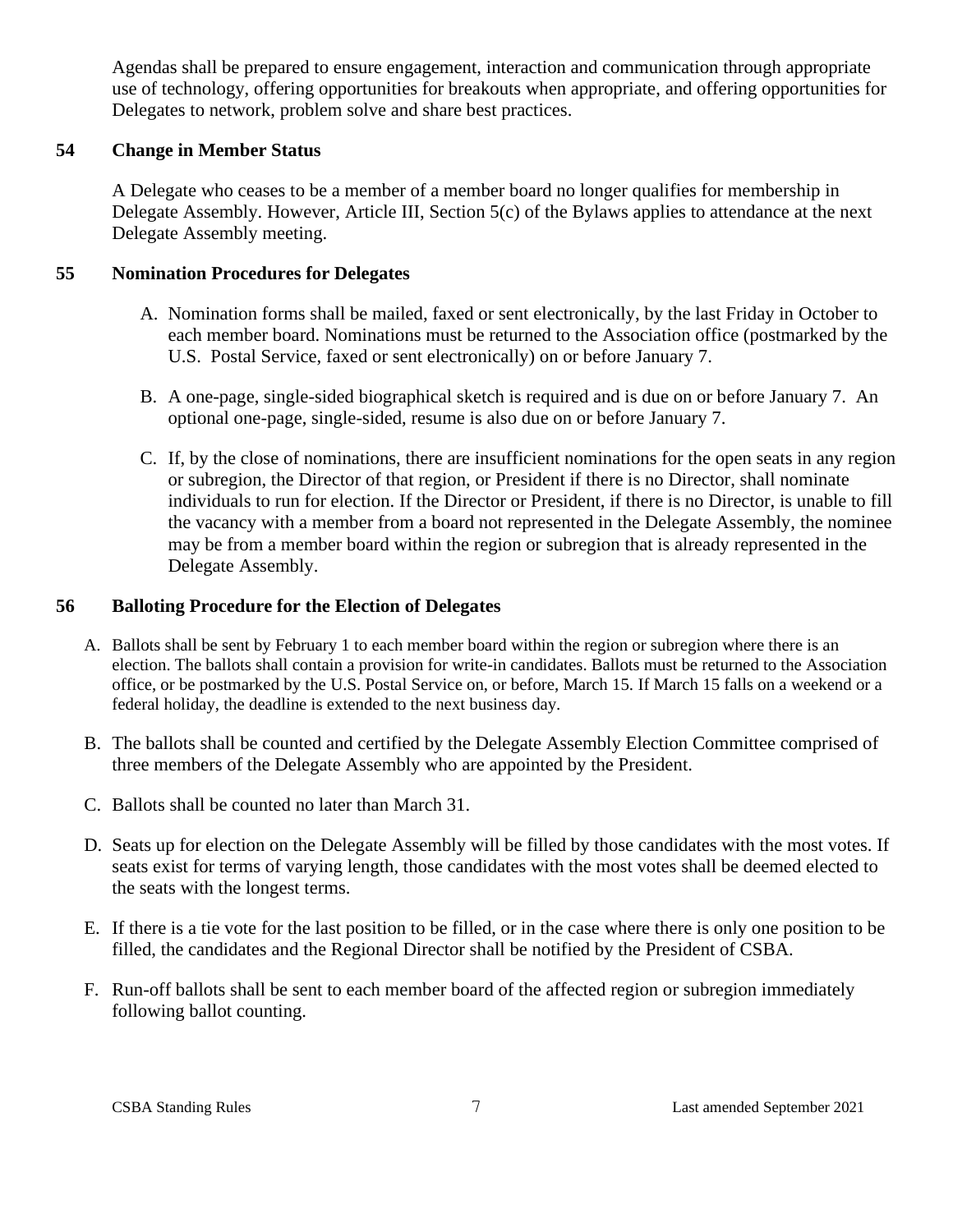- G. Run-off ballots must be returned to the Association office or be postmarked by the U.S. Postal Service on, or before, April 30. If April 30 falls on a weekend or a federal holiday, the deadline is extended to the next business day. The run-off ballots shall be counted and certified by at least one member of the Delegate Assembly Election Committee no later than May 10. If needed, CSBA's General Counsel or designee may assist in counting the votes, although the Delegate Assembly Election Committee must still certify the results.
- H. The candidate with the highest number of votes shall be considered elected. If a second tie occurs, the Regional Director shall cast the tie-breaking vote. If, for any reason, there is no regional Director, the President shall cast the tie-breaking vote.
- I. Names of newly elected Delegates may be released to the public following certification of election results by the Delegate Assembly Election Committee to the President. Upon request, the actual vote counts may be released to member boards.
- J. Election results shall be published and disseminated to the membership by May 11 or immediately following the counting of run-off ballots.
- K. Any member board may file a challenge to the election. The challenge shall be in writing, shall set forth the grounds of the challenge. It must be received by the Executive Committee on, or before, July 30 of the year of the election.
- L. The Executive Committee shall present the challenge to the Board of Directors at the first meeting following the date of the challenge and the decision of the Board of Directors on the challenge will be final.
- M. Ballots shall be retained until the beginning of the next election year (November 1) at which time they shall be destroyed under the direction of the CEO & Executive Director. If a written challenge to the election is filed, the ballots shall be retained until November 1 or until the result of the challenge is determined.

# <span id="page-11-0"></span>**57 Filling Vacancies**

Directors shall notify the Delegates in their region when a vacancy occurs. Directors shall fill the vacancies according to procedures established in Article III of the Bylaws. Directors shall make every effort to provide maximum representation for their regions at the Delegate Assembly meeting. The appointment(s) shall be ratified by the Delegates within the region or subregion.

If a county board seat becomes vacant, the Director shall contact county boards in the region to submit a name for consideration for appointment. If there is only one county in the region, that board shall make the appointment to fill the vacancy.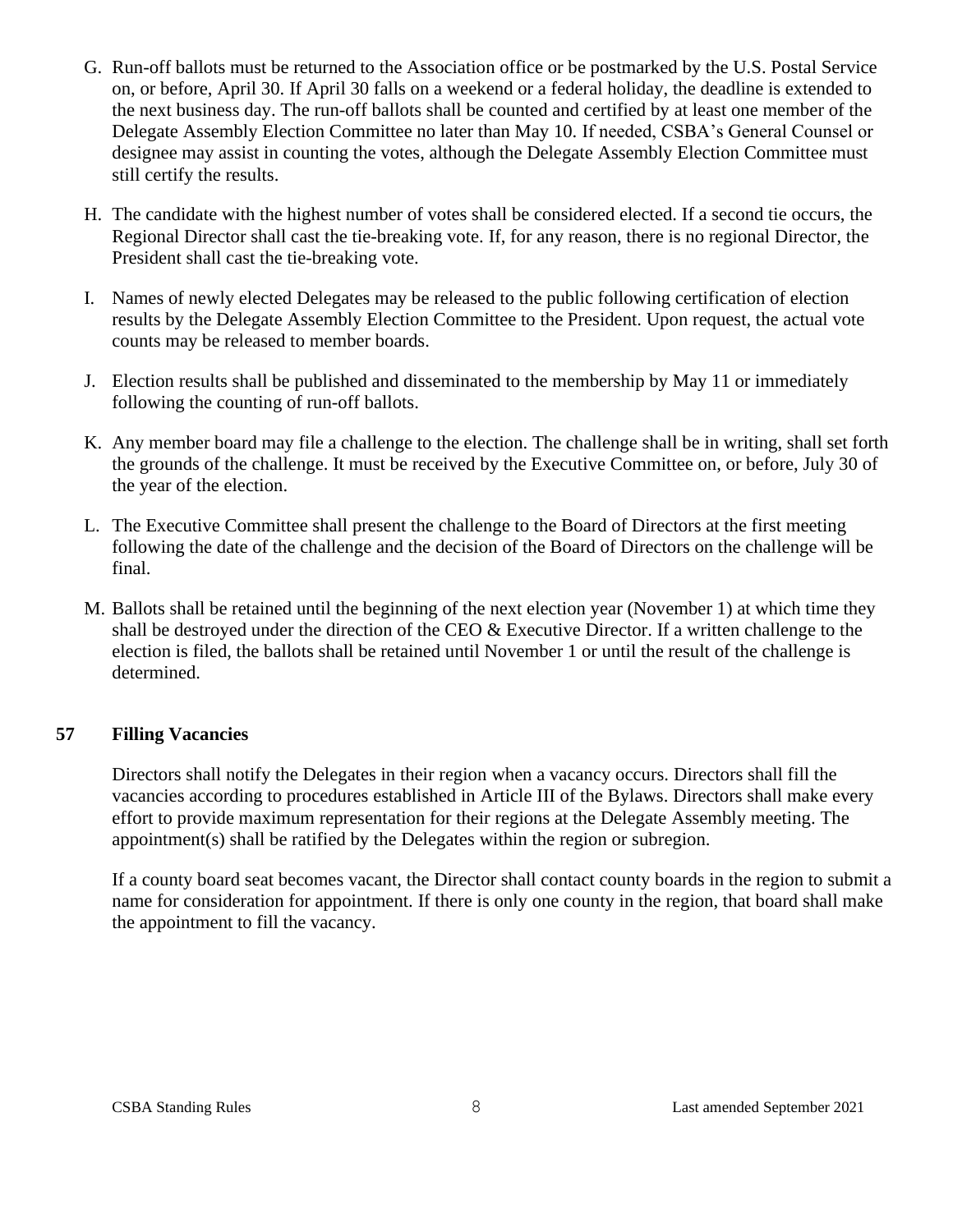#### <span id="page-12-0"></span>**58-99 BLANK**

## <span id="page-12-1"></span>**100 – 149 BOARD OF DIRECTORS/OFFICERS**

## <span id="page-12-2"></span>**101 Authority**

The Board of Directors shall function under the laws of the State of California, and the authority granted by the Bylaws and these Standing Rules. Meetings shall be conducted under the provisions of the most recent edition of *Roberts Rules of Order*, when the latter is not in conflict with the Bylaws or these Standing Rules.

# <span id="page-12-3"></span>**102 Purpose**

The purpose and responsibilities of the Board of Directors are defined in Article IV of the Bylaws.

A list of the duties and responsibilities of the Officers is attached as Appendix A to these Standing Rules.

#### <span id="page-12-4"></span>**103 Agendas/Executive Session**

The agenda of the Board of Directors shall be prepared by the President of the Association and the CEO & Executive Director in consultation with the Executive Committee. The agenda shall be provided to members of the Board of Directors at least seven calendar days prior to the date of the meeting.

Executive Session discussions are confidential. Directors who are absent during Executive Session and would like to request information that was shared with the Board of Directors shall contact the President directly by telephone or in person.

## <span id="page-12-5"></span>**104 Regional Involvement in Nomination of Directors**

- A. If there is more than one nominee for Director, a regional meeting shall be held to select one nominee to be recommended to the full Delegate Assembly. A time will be designated during the Delegate Assembly for regions to meet.
- B. At the regional meeting the same amount of time will be allowed for each contested candidate for Director to speak and answer questions. A secret written ballot shall be held. Ballots shall be counted in accordance with Standing Rule 56. Selection shall be by majority vote.
- C. Following the regional meeting, the Director shall submit the region's recommendation in writing to the President or designee. A nominee considered at the regional meeting shall continue as a candidate without the recommendation of the region unless the candidate withdraws. The recommendation from the regional meeting shall be announced by the President prior to the election of regional Directors by the Delegate Assembly. The Delegates will vote with full knowledge of the recommendations of each region.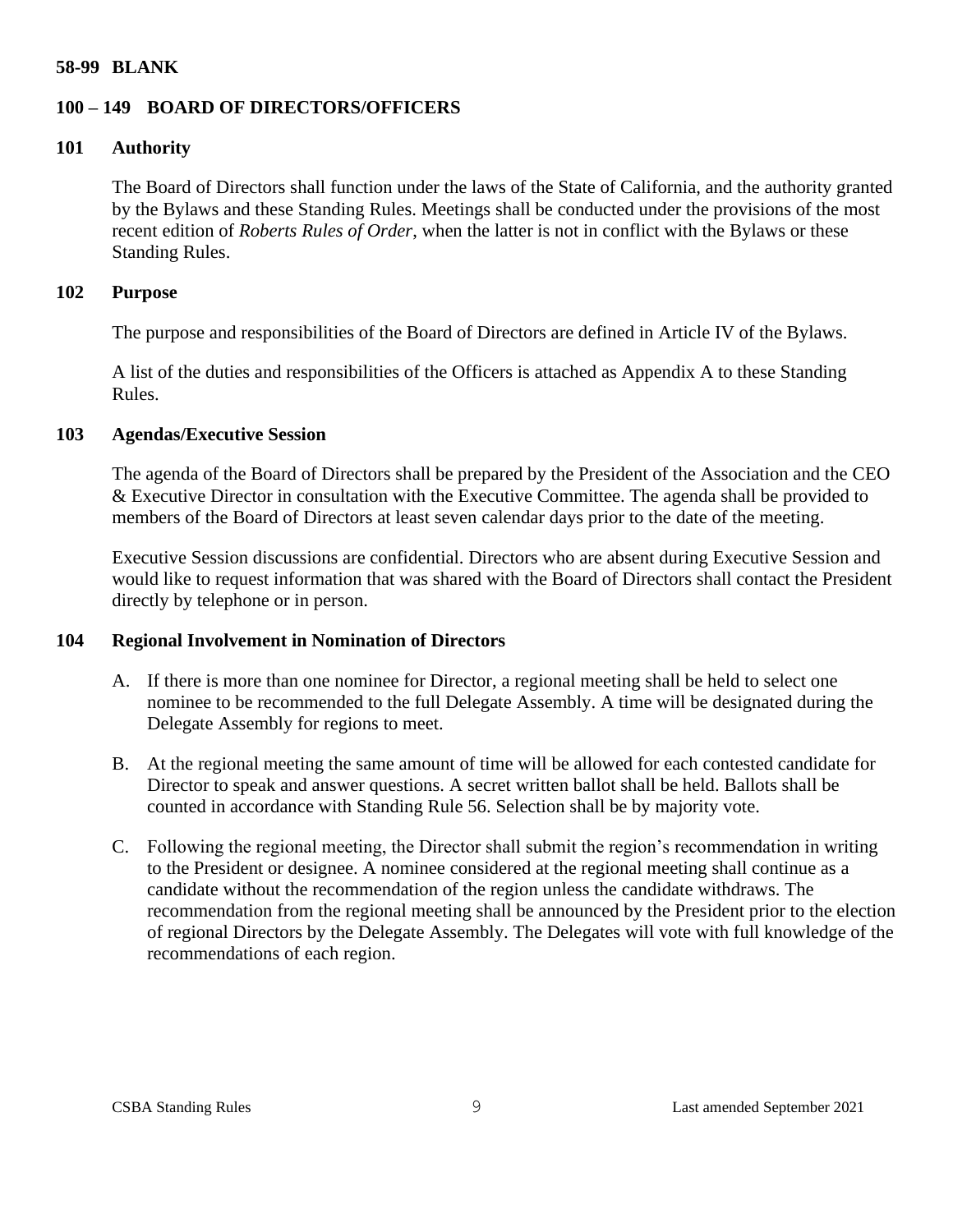# <span id="page-13-0"></span>**105 Change in Director Status in Delegate Assembly**

A Director who ceases to be a member of a member board no longer qualifies for membership on the Board of Directors and the Delegate Assembly.

However, Article IV, Section 5 (b) of the Bylaws applies to attendance at the next Board of Directors and Delegate Assembly meetings.

# <span id="page-13-1"></span>**106 Filling Board of Director Vacancies**

The President shall notify the Delegates of the region when a vacancy occurs. Delegates may submit a name for consideration for appointment for the remainder of the unexpired term. Vacancies on the Board of Directors shall be filled as set forth in Article IV, section 9**,** of the Bylaws.

# <span id="page-13-2"></span>**107 Filling Officer Vacancies**

The process for filling officer vacancies is described in Article V, Section 8 of the Bylaws.

# <span id="page-13-3"></span>**108 Representation or Service on Other Organizations' Boards**

CSBA Directors and Officers are expected to promote CSBA's goals, agendas, and positions regardless of other affiliations. CSBA Directors and Officers shall disclose service on all other boards on the annual CSBA Conflict of Interest Disclosures and whenever a potential conflict could arise.

As CSBA representatives, Directors and Officers must avoid any appearance of conflicts, potential conflicts or actual conflicts. Service on other organizations' boards such as those that represent labor, parents, special interests, or other segments of the school governance community may result in conflicting loyalties when goals, agendas, interests, or positions conflict with those of CSBA. As a result, simultaneous service on state-wide boards that represent the education community are considered a conflict of interest and are prohibited.

# <span id="page-13-4"></span>**109-149 BLANK**

# <span id="page-13-5"></span>**150-199 EXECUTIVE COMMITTEE**

# <span id="page-13-6"></span>**151 Authority**

The Executive Committee shall function under the laws of the State of California, and the authority granted to it by the Bylaws of the Association and these Standing Rules as adopted by the Board of Directors.

## <span id="page-13-7"></span>**152 Purpose**

The purpose and responsibilities of the Executive Committee are defined in Article III, Section 1 of the Bylaws.

A list of the duties and responsibilities of the Executive Committee is attached as Appendix A to these Standing Rules.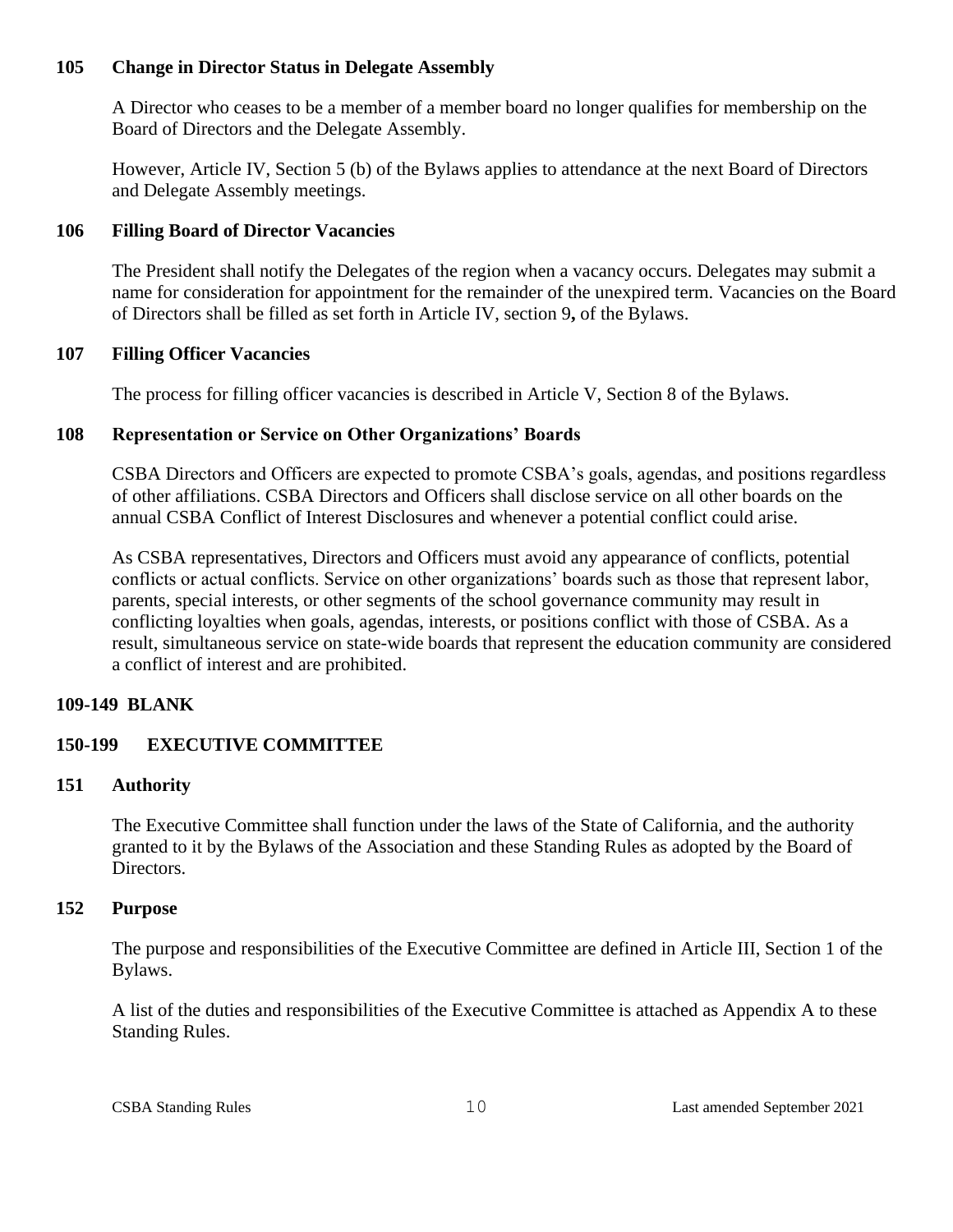# <span id="page-14-0"></span>**153 Annual Evaluation of the CEO & Executive Director**

The CEO & Executive Committee shall conduct an evaluation of the CEO & Executive Director pursuant to the terms and conditions of the Association's employment agreement with the CEO  $\&$ Executive Director.

- A. The Board may provide input to the Executive Committee on the performance of the CEO  $\&$ Executive Director before the completion of the evaluation in a manner to include, but not limited to, completing an evaluation instrument approved by the Board of Directors.
- B. The Immediate Past President will ensure that the evaluation instrument is developed and provided to Board members in a timely manner. The Immediate Past President will ensure that the results of any questions or evaluation survey completed by Board members are in a format that may be shared with the Executive Committee and the Board of Directors. With respect to that format, only the Immediate Past President will have access to data that reveals the identity of the Board members who participate. All data shared by the Immediate Past President with the Executive Committee shall not be attributed to or identified with any individual Board member. Any data shared by the Executive Committee with the Board of Directors or the CEO  $\&$ Executive Director shall not be attributed to or identified with any individual Board member.
- C. Only Board members who have completed a non-disclosure statement will receive the evaluation instrument to complete. Any member not signing a non-disclosure statement will not be permitted to be in the meeting room when the Board meets with the Executive Committee to review its evaluation of the CEO & Executive Director. Only members who have completed the evaluation instrument will have an opportunity during the meeting to comment on the completed evaluation prior to the Executive Committee reviewing its evaluation with the CEO & Executive Director.
- D. The CEO & Executive Director will be provided the opportunity to submit written responses to evaluation questions and/or surveys provided to the Board. At the discretion of the Board, the CEO & Executive Director may be provided the opportunity to address the Board about the final evaluation.
- E. The Executive Committee will report any comments to the CEO & Executive Director from the Board of Directors made at the meeting regarding the evaluation, along with the results of the evaluation, and will report back to the Board of Directors after meeting with the CEO  $\&$ Executive Director.
- F. The Executive Committee shall develop any recommendations for approval by the Board of Directors regarding the terms of the CEO & Executive Director's contract and compensation.
- G. Any recommendation regarding the CEO & Executive Director's compensation made by the Compensation Review Committee to the Executive Committee will be discussed by the Executive Committee with the Board of Directors. The Chair of the Compensation Committee will meet with the Executive Committee to present any recommendation regarding the compensation of the CEO & Executive Director.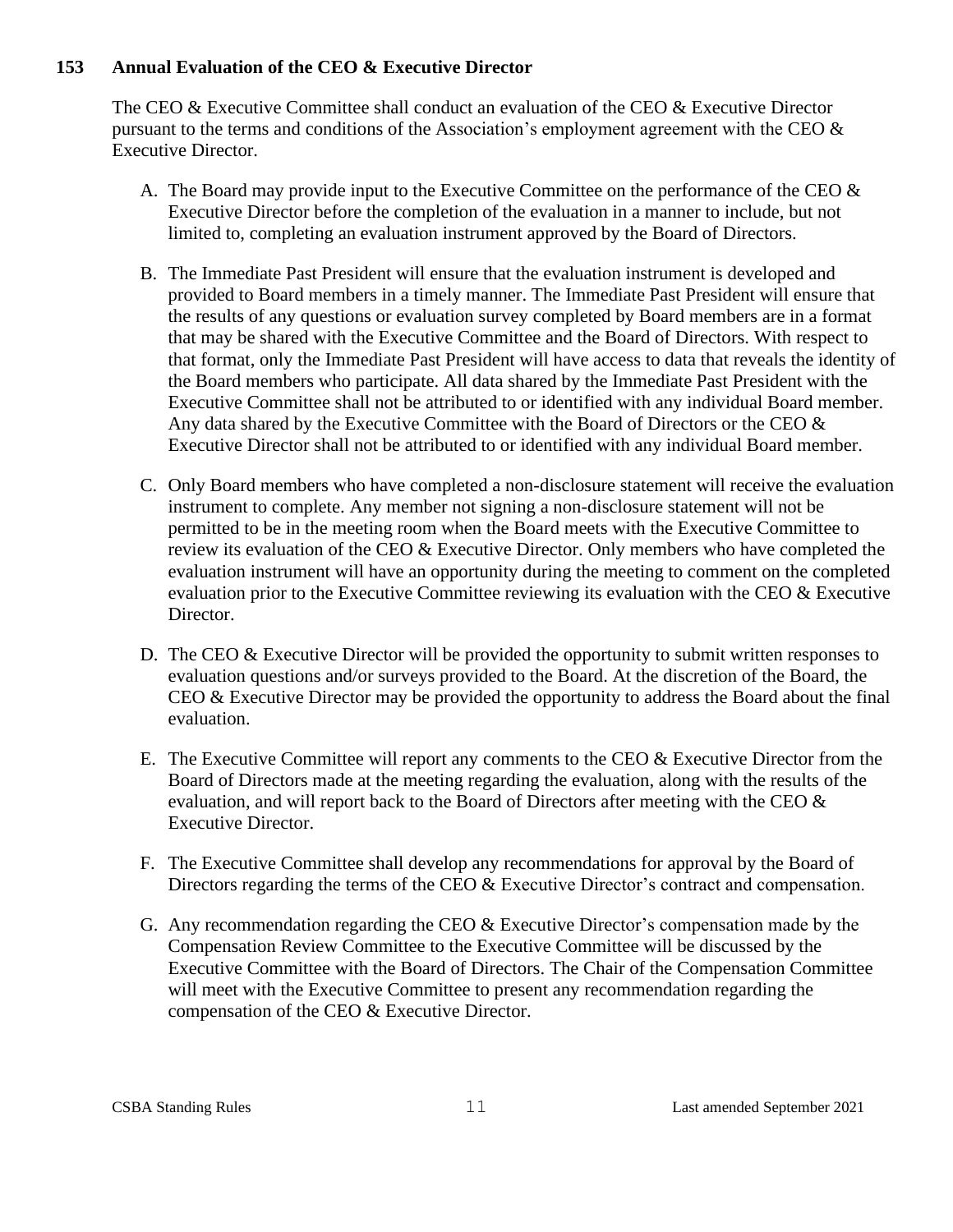- H. The Board of Directors shall vote on the Executive Committee's recommendations of any proposed terms of the contract and compensation.
- I. All documents used in the evaluation and/or compensation process are confidential and will be housed by CSBA's general counsel, except for any document placed in a sealed envelope in the CEO & Executive Director's personnel file housed by Human Resources.
- J. Whenever feasible, the Board will only approve amendments to this Standing Rule at the beginning of the CEO & Executive Director's evaluation cycle established in their employment contract.

# <span id="page-15-0"></span>**154-199 BLANK**

# <span id="page-15-1"></span>**200-249 COMMITTEES, TASK FORCES, FOCUS GROUPS, CONFERENCE GROUPS, AND ELECTIONS**

## <span id="page-15-2"></span>**201 Committees, Task Forces, Focus Groups, or Conference Groups**

Standing committees and special committees, task forces, focus groups, or conference groups may be created by the Board of Directors to fulfill specific responsibilities as assigned. Standing committees are appointed each year to address ongoing Association needs*.* Other committees and task forces are created to address specific, short-term concerns or to produce specific outcomes and are terminated when assigned responsibilities are completed. Focus groups may be established for the purpose of giving input on specific issues or reacting to proposals. Conference groups may be created to engage the Association's diverse membership or address long term concerns. Typically, committees and task forces provide input on Association activities, identify and research emerging issues, submit reports and/or recommend action or policy direction for the Association.

## <span id="page-15-3"></span>**202 Appointment of Committees, Task Forces or Focus Groups**

The President shall appoint all CSBA committees, task forces, focus groups, and Governmental Relations Chairs (GRCs), except the Candidate Review Committee and the conference groups, subject to approval of the Executive Committee and ratification by the Board of Directors. The President-elect shall appoint the Annual Education Conference Planning Committee, and may make provisional appointments to other committees. Such appointments become final upon the President-elect becoming President and will then be subject to approval of the Executive Committee and ratification by the Board of Directors. Every effort will be made to balance the composition of committees, task forces and focus groups. Considerations used will include, but will not be limited to, diversity, gender, geographical area, size, type of district and other demographic information. Subject area knowledge and experience will also be considered. Every effort will be made to ensure a reasonable representation of Delegates and Directors, as appropriate. The President shall be an ex officio voting member of all committees, task forces or focus groups except the Candidate Review Committee.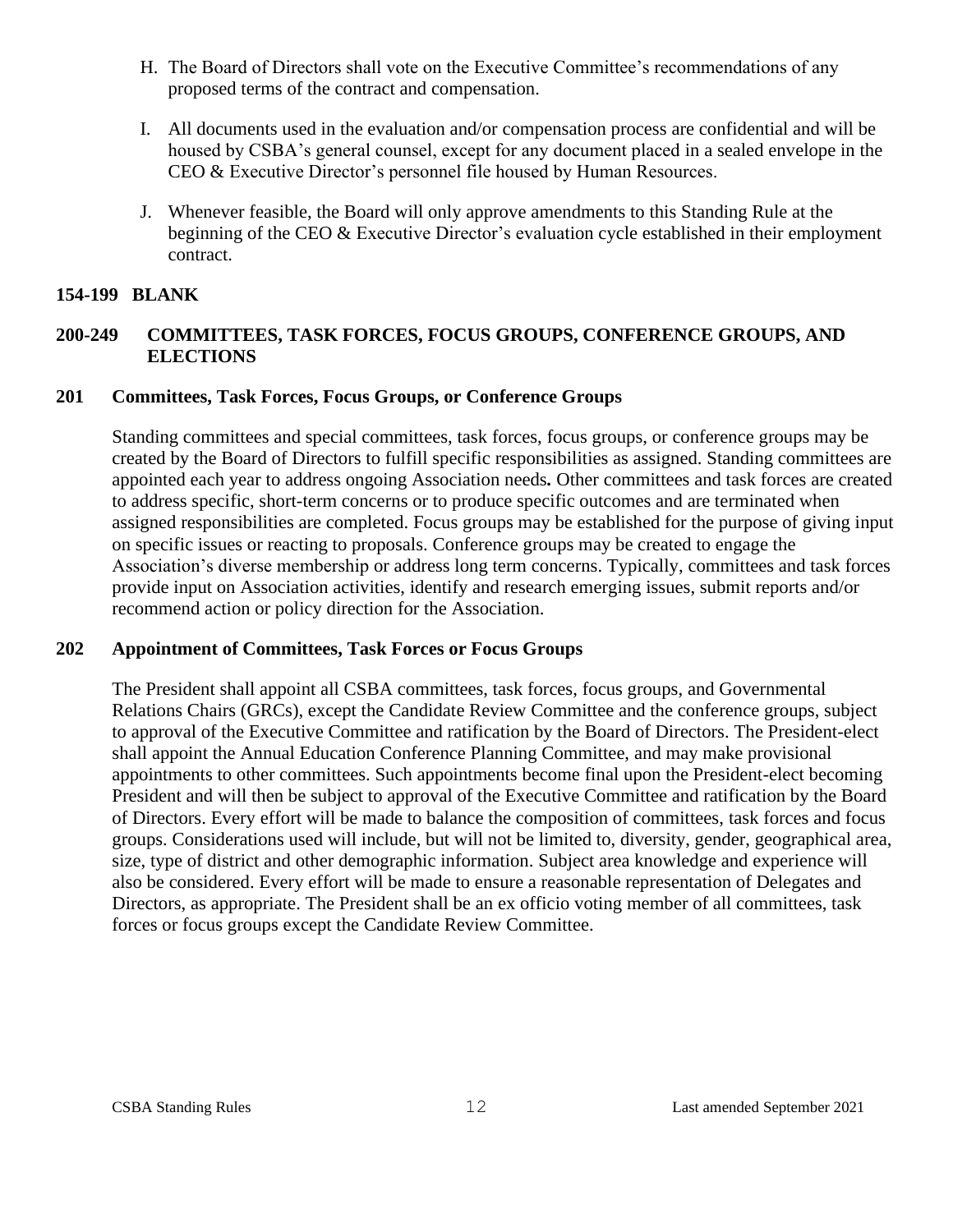## **203 CSBA Standing Committees**

The Standing Committees include: Annual Education Conference Planning Committee, Policy Platform Committee, Education Legal Alliance Steering Committee, Legislative Committee, Elections Oversight Committee, Governance Review Committee, and Delegate Assembly Governance Review Committee.

## **204 CSBA Board Standing Subcommittees**

Standing subcommittees of the Board include: Audit, Finance, Compensation Review, Bylaws and Board Development.

#### <span id="page-16-0"></span>**205 BLANK**

#### <span id="page-16-1"></span>**206 Conference Groups**

The Board of Directors may create conference groups to address issues related, but not limited to American Indian, Asian Pacific Islander, African American, and Hispanic students, and county boards. Participation in the conference groups will be open to all board members, superintendents, district and county office staff, and constituent school board member organizations, including but not limited to the Asian Pacific Islander School Board Members Association, the California Latino School Boards Association, the Coalition of California Black School Board Members, and the California County Boards of Education. Other related and interested groups and individuals may participate in the conference group. The Directors-at-Large shall be the Chairs of the conference groups as established in the Conference Group Protocols.

## <span id="page-16-2"></span>**207-210 BLANK**

# <span id="page-16-3"></span>**211 Committee, Task Force, Focus Group, or Conference Group Operations**

<span id="page-16-4"></span>A. Authority

The Executive Committee shall approve an appropriate operational protocol to guide the activities of each committee, task force, focus group, or conference group. The Board of Directors shall ratify all protocols approved by the Executive Committee. The protocol shall include at least the following elements:

- 1. Membership, including the number of members and a description of the appointment process
- 2. Term of appointment
- 3. Anticipated time commitment required of members
- 4. Roles and responsibilities of members, including specific charges, policy parameters and attendance requirements
- 5. Roles and responsibilities of the chair
- 6. Roles and responsibilities of staff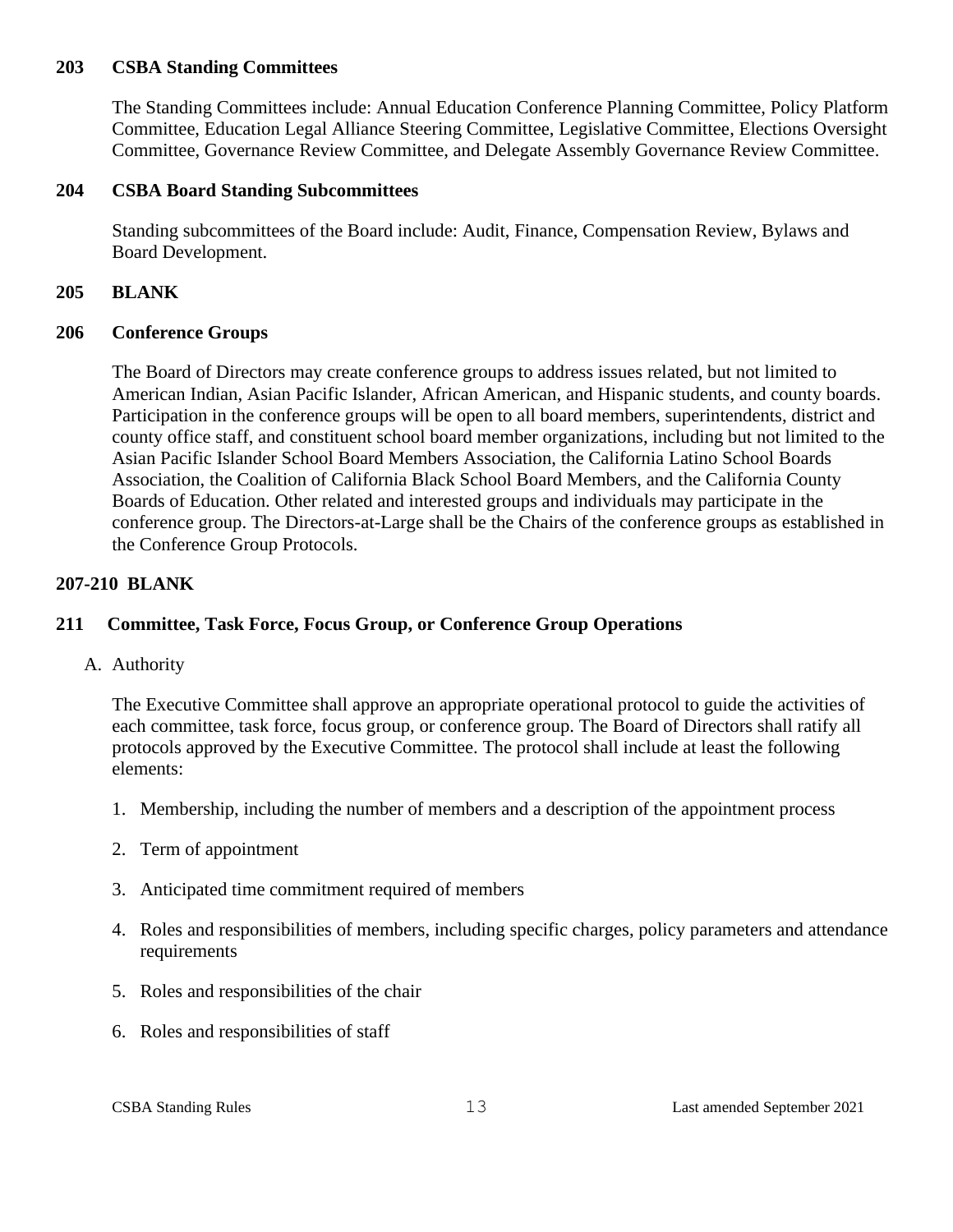## 7. Travel and reimbursement policies

A copy of the protocol shall be provided to each member of the committee, task force, focus group, or conference group.

## <span id="page-17-0"></span>B. Members

The chair and members shall be appointed by the President, approved by the Executive Committee, and ratified by the Board of Directors. Every effort shall be made to appoint members who are representative of the diverse statewide membership of the Association.

All committees, task forces, focus groups, or conference groups shall include board members; they may also include superintendents, other district staff, or outside experts as appropriate. Board members and staff appointed to a committee, task force or focus group or who participate in a conference group must represent a district or county office of education which is a member of the Association.

## <span id="page-17-1"></span>C. Terms of Appointment

Terms of appointment shall be as established by the Board of Directors at the time of the creation of the committee, task force or focus group but shall be no more than one year. Members may be reappointed if recommended by the President and ratified by the Board of Directors.

## <span id="page-17-2"></span>D. Powers and Duties of Committees and Task Forces

In carrying out its purposes, the committee, task force, focus group, or conference group may be authorized by its operational protocol to take the following actions as appropriate:

- 1. Recommend policy positions to the Board of Directors and/or Delegate Assembly.
- 2. Research issues; review written materials and meet with experts to gather additional information.
- 3. Request necessary consultant services subject to the approval of the CEO & Executive Director.
- 4. Make referrals to other committees, task forces, focus groups, or conference groups, Board of Directors, Delegate Assembly and staff as necessary to expedite the development of positions.
- 5. Establish subcommittees as needed to complete specific assignments and/or make recommendations to the full committee, task force, focus group*,* or conference group.
- 6. Submit reports to the Board of Directors and/or Delegate Assembly.
- 7. Recommend to the Executive Committee and Board of Directors additional activities the Association could undertake to support the work of the committee, task force, focus group, or conference group.
- 8. Perform other duties as specified in the committee, task force or focus group protocol.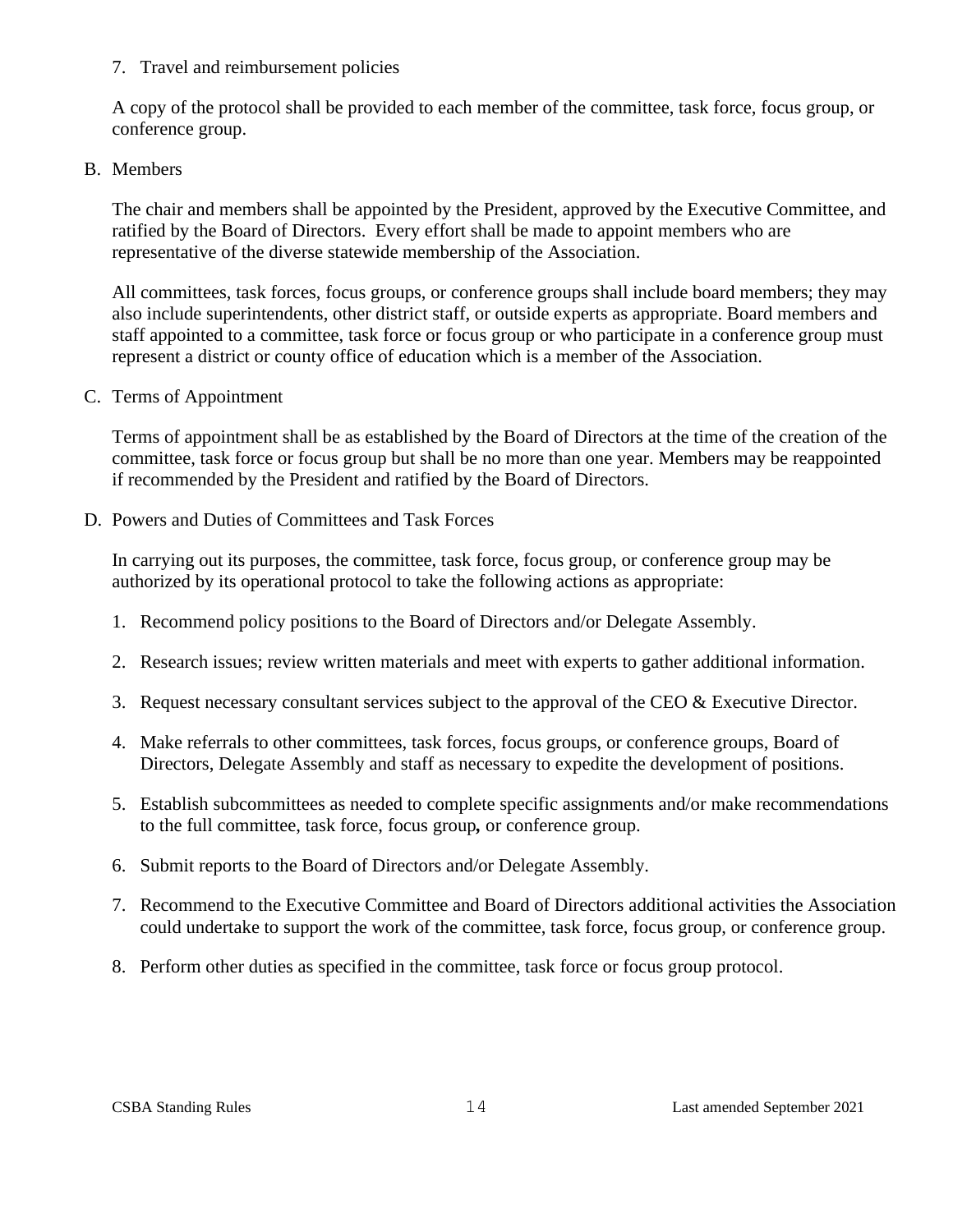## <span id="page-18-0"></span>E. Responsibilities of the Chair

Responsibilities of the chair shall include:

- 1. Prepare meeting agendas in consultation with the staff assigned to the committee, task force, focus group, or conference group.
- 2. Preside over the meetings.
- 3. Regularly report to the Executive Committee on the work of the committee, task force, focus group, or conference group; provide reports to the Board of Directors and Delegate Assembly upon request.
- 4. Notify the President if a member is absent from two consecutive meetings or is unable to continue their duties.
- 5. At the conclusion of the committee's work, the chair will conduct an evaluation solicited from the members of the committee. The results will be submitted to the President within 30 days of the completion of the committee's work.
- <span id="page-18-1"></span>F. Responsibilities of the Staff Consultant

The CEO & Executive Director shall assign a staff consultant to the committee, task force, focus group, or conference group. The duties of the staff consultant shall be to:

- 1. Work with the chair in developing meeting agendas.
- 2. Provide for the necessary facilities and assistance for the meeting.
- 3. Send out notices of meetings.
- 4. Assist the chair in developing recommended approaches to the subjects being considered by the committee, task force, focus group, or conference group.
- 5. Prepare information, including background reports, for use by the committee, task force, focus group, or conference group.
- 6. Serve as a consultant and advisor during discussion.
- 7. Oversee the preparation and distribution of meeting summaries and other written materials.
- 8. Follow through on instructions and actions requested, coordinating such actions through the CEO & Executive Director.
- 9. Assist the committee chair in drafting and presenting reports to the Board of Directors and the Delegate Assembly as requested.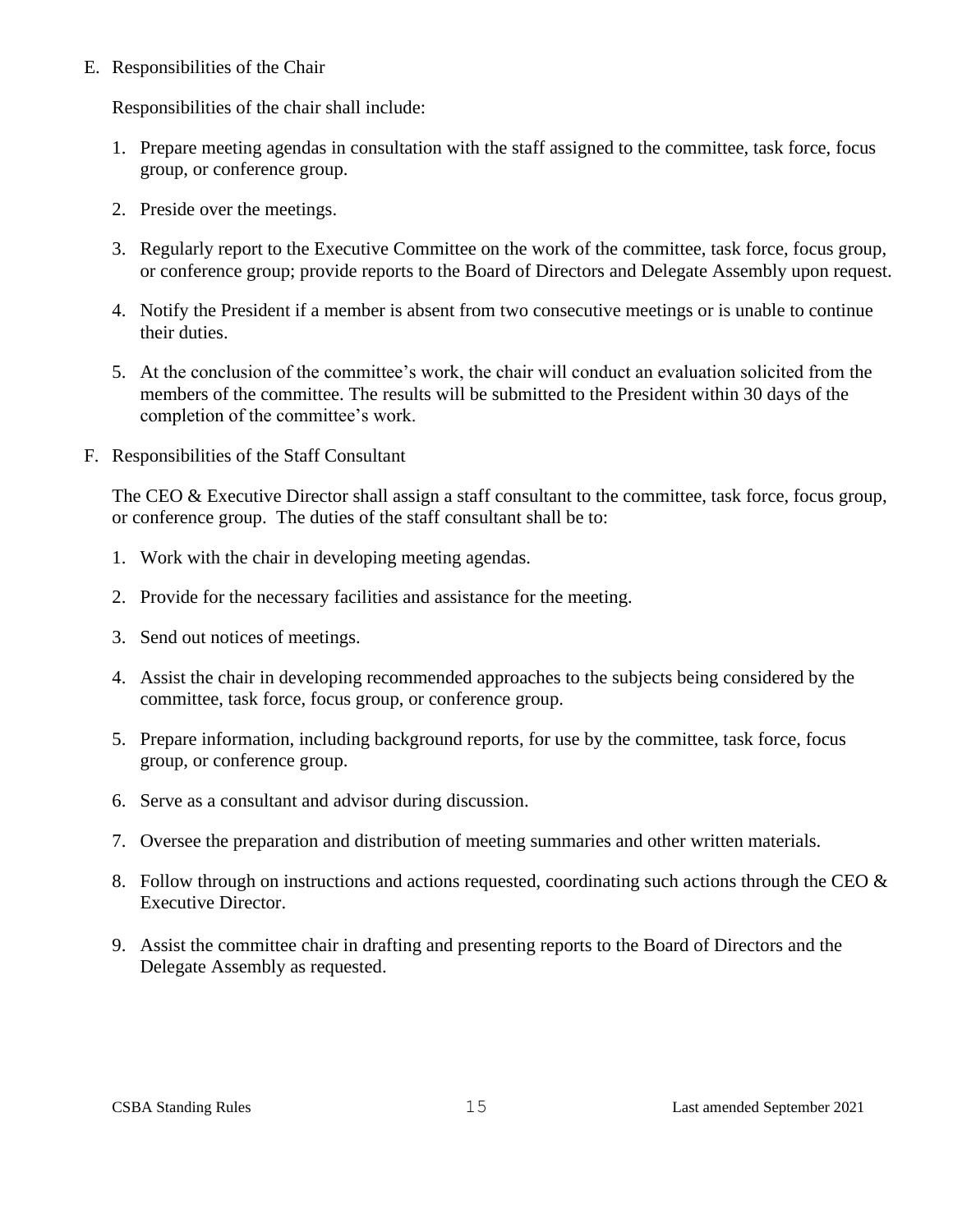## <span id="page-19-0"></span>G. Meeting Schedules

Except under unusual circumstances, meetings should be scheduled in such a way that overnight accommodations will not be needed. Meetings and sites should be set so as to have the least effect on budgets.

<span id="page-19-1"></span>H. Attendance

Members are expected to make every effort to attend all meetings. If a member is unable to attend a meeting or fulfill their duties, they shall notify the chair. The chair shall notify the President if a member is absent from two consecutive meetings or is unable to continue their duties. If a member resigns or fails to meet attendance requirements, the President and the chair shall consult to determine whether a replacement is warranted.

<span id="page-19-2"></span>I. Agendas

Committee, task force, focus group, or conference group agendas shall be prepared by the committee chairman in consultation with staff consultant assigned to the committee, task force, focus group, or conference group. Agenda priorities shall be determined by the chairman with the advice of the consultant.

<span id="page-19-3"></span>J. Parliamentary Authority

The most recent edition of *Roberts Rules of Order* shall be the parliamentary authority when not in conflict with the Bylaws and Standing Rules.

# <span id="page-19-4"></span>**212-219 BLANK**

# **220 Credentials Committee**

The President shall appoint a Credentials Committee from the membership of the Delegate Assembly. Appointment of the Credentials Committee shall be included in the consent agenda of the Delegate Assembly meeting. The committee shall determine eligibility for voting, and ensure that only properly identified Delegates are admitted to the floor of the Delegate Assembly.

# <span id="page-19-5"></span>**221 Candidate Review Committee**

- A. Nomination and Election
	- 1. The Candidate Review Committee shall be nominated and elected by the selection process established in Article V of the Bylaws.
	- 2. Each region shall belong to one of the three sections established statewide for the purpose of electing Candidate Review Committee members.
	- 3. A region may nominate one Delegate each year to serve on the Candidate Review Committee unless the region was represented on the Candidate Review Committee the previous year. If there are not enough nominations following the first round of nominations to fill the number of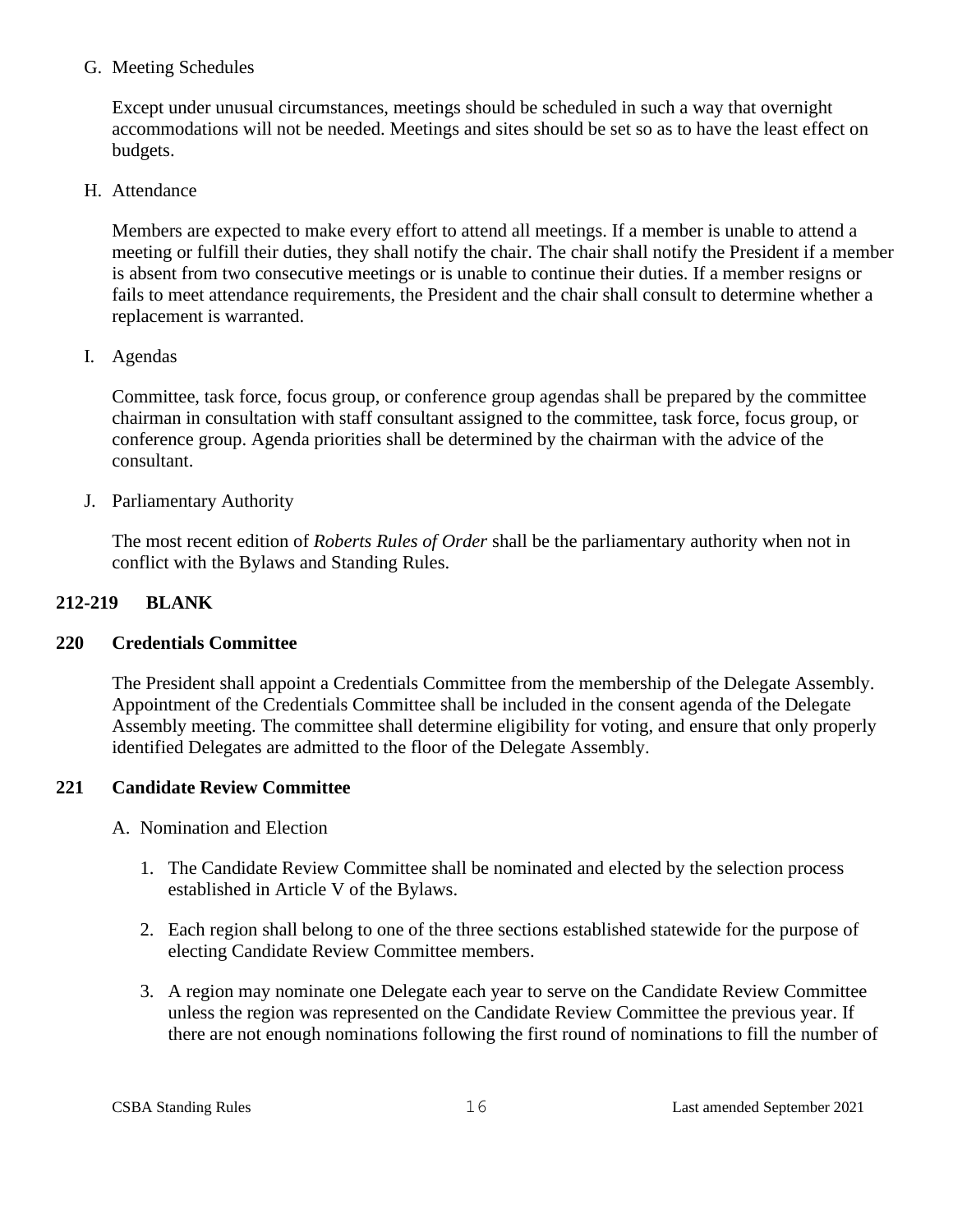seats on the Candidate Review Committee allocated to that section, then, in the following round or rounds, every region in that section may nominate a Delegate to serve on the Candidate Review Committee. A Delegate who is currently serving on the Candidate Review Committee may not be renominated as provided for in Article V, Section 3(e) of the Bylaws. In 2013 only, every region in each section may nominate a Delegate in the first round to serve on the Candidate Review Committee.

4. The Director of each region shall determine the procedure by which a Delegate from that region is nominated to serve on the Candidate Review Committee. The election for the Candidate Review Committee will be conducted by CSBA. Each nominee must submit a biographical sketch to CSBA on or before October 10. Delegates will only vote for their section's nominees. At the close of nominations, if the number of Delegates nominated from a section equals the number allocated to that section, those Delegates shall automatically be elected to the Candidate Review Committee.

For contested elections, ballots will be sent electronically and mailed via the U.S. Postal Service to the Delegates by October 18. If October 18 falls on a weekend or federal holiday, the ballots will be sent electronically and mailed via U.S. Postal Service on the next business day. Only completed ballots received at CSBA by 5:00 p.m. on October 31 will be tallied and the results will be published prior to the Delegate Assembly meeting.

- 5. If a Delegate who is elected is unable to serve for any reason, then the Director representing that region will appoint to the Candidate Review Committee another delegate from that region that is able to serve. If there are no Delegates from that region able to serve, the next highest vote getter from that section shall fill the vacancy. If there is no highest vote getter able to serve, the Directors from the section shall meet and appoint a Delegate to the Candidate Review Committee. A vacancy on the Candidate Review Committee shall not be filled after May 31.
- 6. In the event of any tie vote, the names will be drawn by lot at the beginning of the Delegate Assembly meeting immediately preceding the Annual Conference.
- 7. As provided for in Article V in the Bylaws, a carry-over member shall be selected by the outgoing Candidate Review Committee from its membership. The member selected may not have served more than one term on the Candidate Review Committee and shall be a member of a member board. The carry-over member shall serve as the Chair of the Committee and shall be a voting member if the Candidate Review Committee has an even-number of voting members but shall only vote in order to break a tie.
- 8. Each nominee shall adhere to the Rules for Campaigns for Officers, Directors, and Directors-at-Large as described in Standing Rule 226.
- B. Each member shall be notified of meeting time and place in writing at least 10 days in advance of all meetings. At the initial meeting, the committee shall use the CSBA Bylaws and Standing Rules and the procedures used the preceding years as a guide for development of their process of operations and to determine criteria for evaluating potential nominees for open officer positions.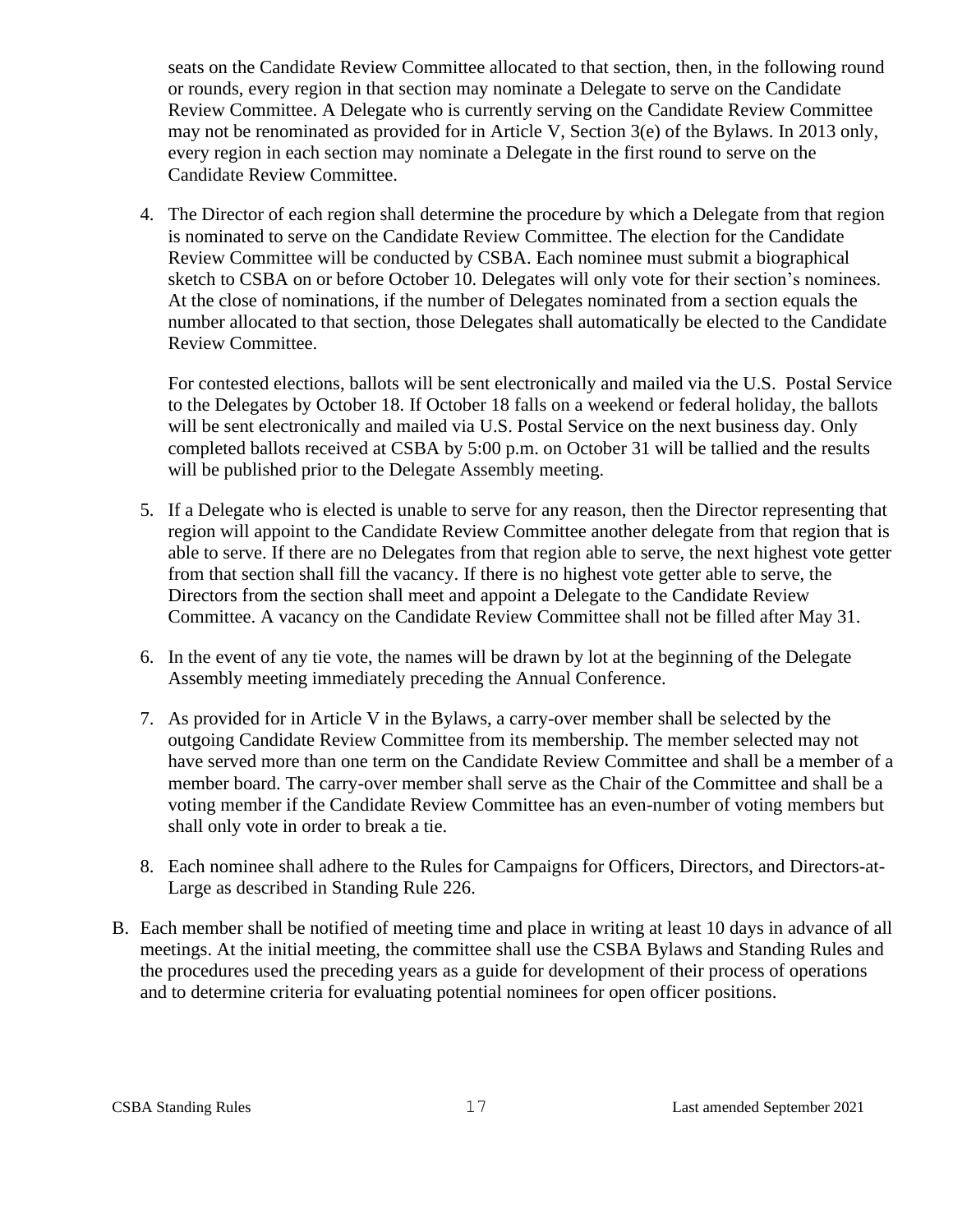- C. Potential nominees for Association officer positions shall be solicited from member boards. Names of candidates for nomination may be submitted by a member governing board or an individual member of a member board. The Candidate Review Committee shall determine the closing date for receipt of nominations for officer positions.
- D. Candidate Review Committee deliberations shall be confidential, and attendance at meetings is limited to the elected members and assigned staff.
- E. A report listing the names of the members who were deemed eligible to run for CSBA office, who were interviewed by the Candidate Review Committee, and who were nominated for Vice President and President-elect by the Candidate Review Committee shall be presented to the Board of Directors. The report presented to the Board of Directors shall also include the candidate recruitment criteria and a review of the process the Candidate Review Committee used to make its decisions.
- F. Pursuant to the procedure established in the Standing Rules, an announcement of the nominations, along with the Candidate Review Committee's report to the Board of Directors, shall be provided to the membership prior to the election which shall be held at the November/December Delegate Assembly meeting.

# <span id="page-21-0"></span>**222 Candidate Review Committee Guide to Operations**

- A. Members of the Candidate Review Committee shall:
	- 1. Be governed by the provisions of CSBA's Bylaws and Standing Rules.
	- 2. Carry out their assigned duties with an awareness of the important responsibility of the committee to seek candidates who provide the best possible leadership for CSBA.
	- 3. Maintain confidentiality and impartiality throughout their term of office, as defined in Article V, Section 3 (c) of the Bylaws. The chair, or the chair's designee, shall be the spokesperson for the committee.
	- 4. Be prohibited from endorsing officer candidates during their term of office, as defined in Article V, Section 3 (c) of the Bylaws.
	- 5. Meet at close of Delegate Assembly to establish a date for the first organizational meeting which shall be held within 90 days.
- B. Duties related to the chair are as follows:
	- 1. Prepare an agenda for the organizational meeting which will include a report from the carry-over member.
	- 2. Develop and disseminate to the committee a binder of resource materials including Bylaws, standing rules and procedures used the previous year.
- C. It shall be the responsibility of the Candidate Review Committee to do the following: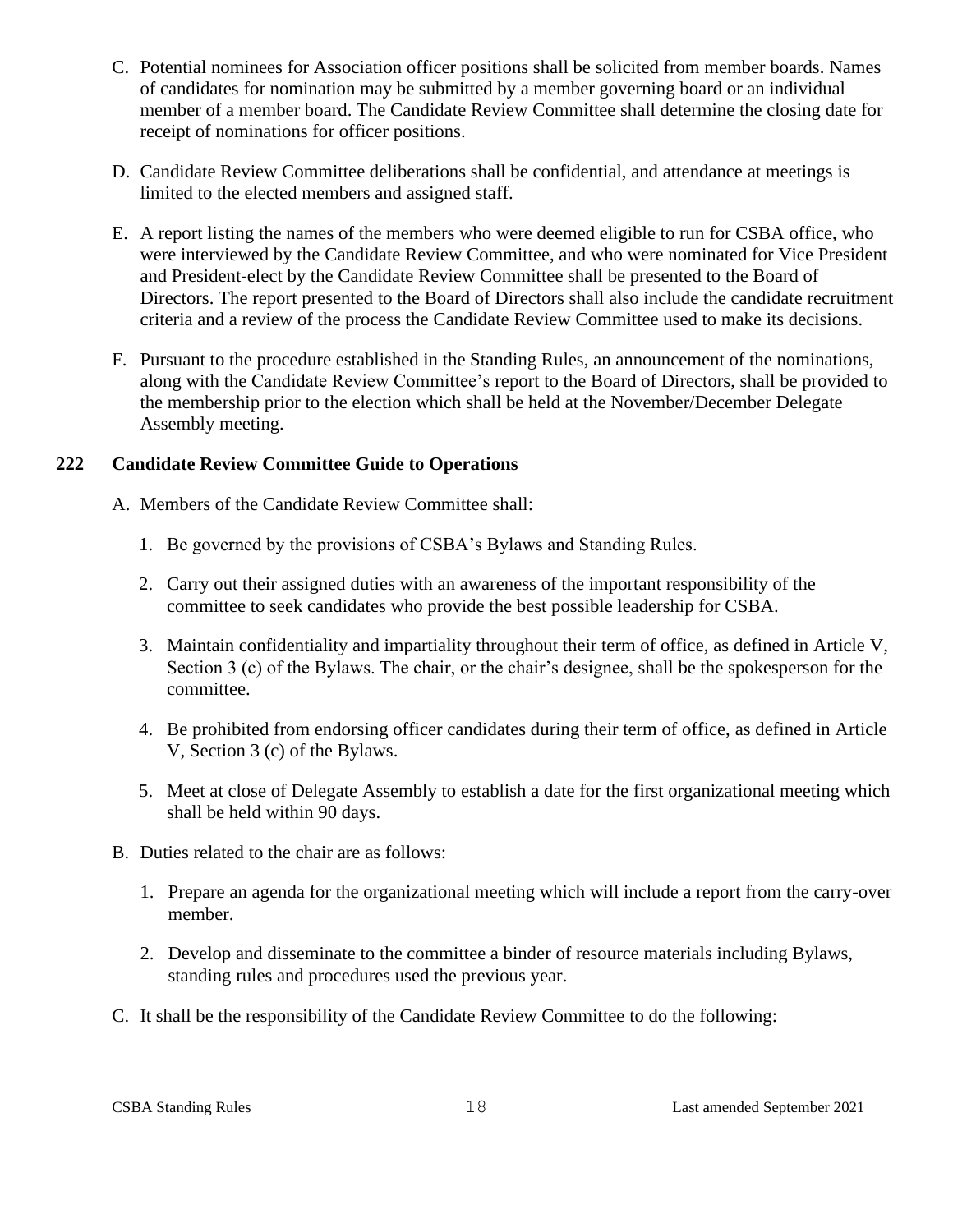- 1. Review and recommend to the Executive Committee for approval any revisions to the solicitation letter to potential candidates, the nomination form, and the Declaration of Candidacy Packet, including the candidate biographical information and candidate questions.
- 2. Review and recommend revisions to the Executive Committee of the Declaration of Candidacy Packet used by prospective candidates to submit their biographical information which may include a photo, four letters of recommendation by a CSBA member or member board, and a candidate statement of 250 words or less.
- 3. Review and recommend to the Executive Committee for approval the candidate recruitment criteria to be used by the Candidate Review Committee to solicit candidates for all open officer positions. Candidate recruitment criteria shall also be used by the Candidate Review Committee to develop interview questions and to evaluate candidate responses.
- 4. Determine the timeline for a recruitment plan that may include letter, forms, and CSBA news articles.
- 5. As a committee, gather input from the Executive Committee, the Board of Directors and others to assist in reviewing the information provided by the nominee.
- 6. Interview candidates deemed eligible per Article V, Section 2 of the Bylaws.
- 7. Following the first round of candidate interviews, and before the publication of the list of candidates interviewed by the Committee, the Committee shall share with each candidate on or before September 20, a written summary of their strengths and weaknesses. Candidates may, based upon their performance in the interview, withdraw from consideration prior to the publication of the list of candidates, but no later than September 25.
- 8. On or before September 30, the list of candidates interviewed by the Candidate Review Committee, except for those who have withdrawn from consideration, shall be distributed to the Delegate Assembly and published on CSBA's website. Every candidate on the list will be placed on the ballot and any candidate recommended for office by the Candidate Review Committee shall be identified on the list and on the ballot as such. Delegates and member boards shall at the same time be notified of the second round of nominations. To be interviewed in the second round, the same requirements in Standing Rule 223 apply. All nomination forms and Declaration of Candidacy Packets must be received by October 20. Those who were interviewed in the first round by the Committee are not eligible to submit a Declaration of Candidacy Packet in the second round.
- 9. The Chair of the Candidate Review Committee and CSBA's General Counsel or designee shall determine both the eligibility of any potential candidate consistent with Article V, Section 2 of the Bylaws, and if the Declaration of Candidacy Packet is complete. Once a nominee has been deemed eligible to run for CSBA office and has submitted a complete packet in a timely manner, their name will be made public to the membership including being published on CSBA's website. Each nominee shall be interviewed by the Committee.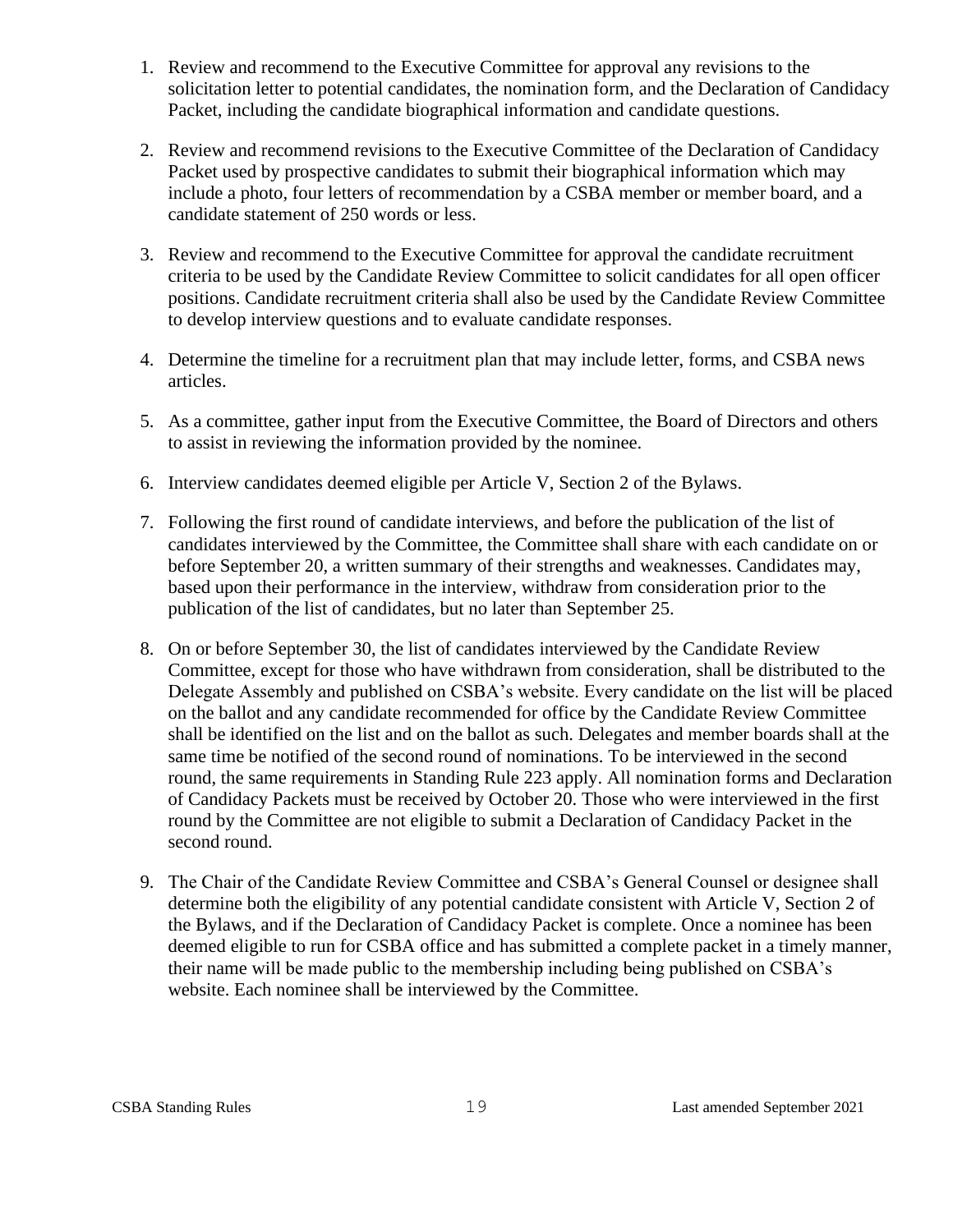- 10. Following the interviews of any second round candidates, the Committee shall share with each candidate a report of a summary of their strengths and weaknesses. Candidates may, based upon their performance in the interview, withdraw from consideration prior to the publication of the final list of candidates, but no later than October 31.
- 11. On or before November 1, the Candidate Review Committee shall publish the list of all candidates interviewed by the Committee in both rounds, except for the names of any candidate who withdrew their name from consideration. This final list of names shall all be placed on the ballot. The list shall designate those candidates who on the ballot will be identified as having been recommended for office by the Candidate Review Committee. After the second round, if there are no candidates listed on the ballot for President-elect or Vice President, nominations for an office without a candidate shall be taken from the floor of the Delegate Assembly.
- 12. Elect a carry-over member for following year.

# <span id="page-23-0"></span>**223 Candidates for CSBA Officer Positions**

- A. Officer Candidates Selected by the Candidate Review Committee
	- 1. At least three nomination forms from members of member boards or member boards are required for nomination of a candidate.
	- 2. To be considered for an interview, all candidates must submit a Declaration of Candidacy Packet which shall include: biographical data, an optional photo, responses to questions prepared by the Candidate Review Committee, four letters of recommendation, a signed CSBA Candidate Code of Ethics form, a signed CSBA Candidate Conflict of Interest form, and a candidate statement. These items, except for the letters of recommendations, will also be included in the Delegate Assembly agenda packet. Candidate's statements and photos, if provided, will be reproduced in the CSBA California School News and on CSBA's website. The letters of recommendation may only be submitted by CSBA members, including Directors, or on behalf of member boards.
	- 3. The Chair of the Candidate Review Committee and CSBA's General Counsel or designee shall determine both the eligibility of any potential candidate consistent with Article V, Section 2 of the Bylaws, and if the Declaration of Candidacy Packet is complete. Once a nominee has been deemed eligible to run for CSBA office and has submitted a complete package in a timely manner, their name will be made public to the membership including being published on CSBA's website.
	- 4. At the conclusion of the paper screening, the Candidate Review Committee shall notify the members whose candidacy packets were reviewed and make public to the membership the names of those selected to be interviewed including being published on CSBA's website.
	- 5. The Candidate Review Committee shall notify candidates, the Board of Directors, the general membership and make public the nominees for President-elect and Vice President, including being identified on CSBA's website, at least 45 days prior to the election.
	- B. Officer Nominees from the Floor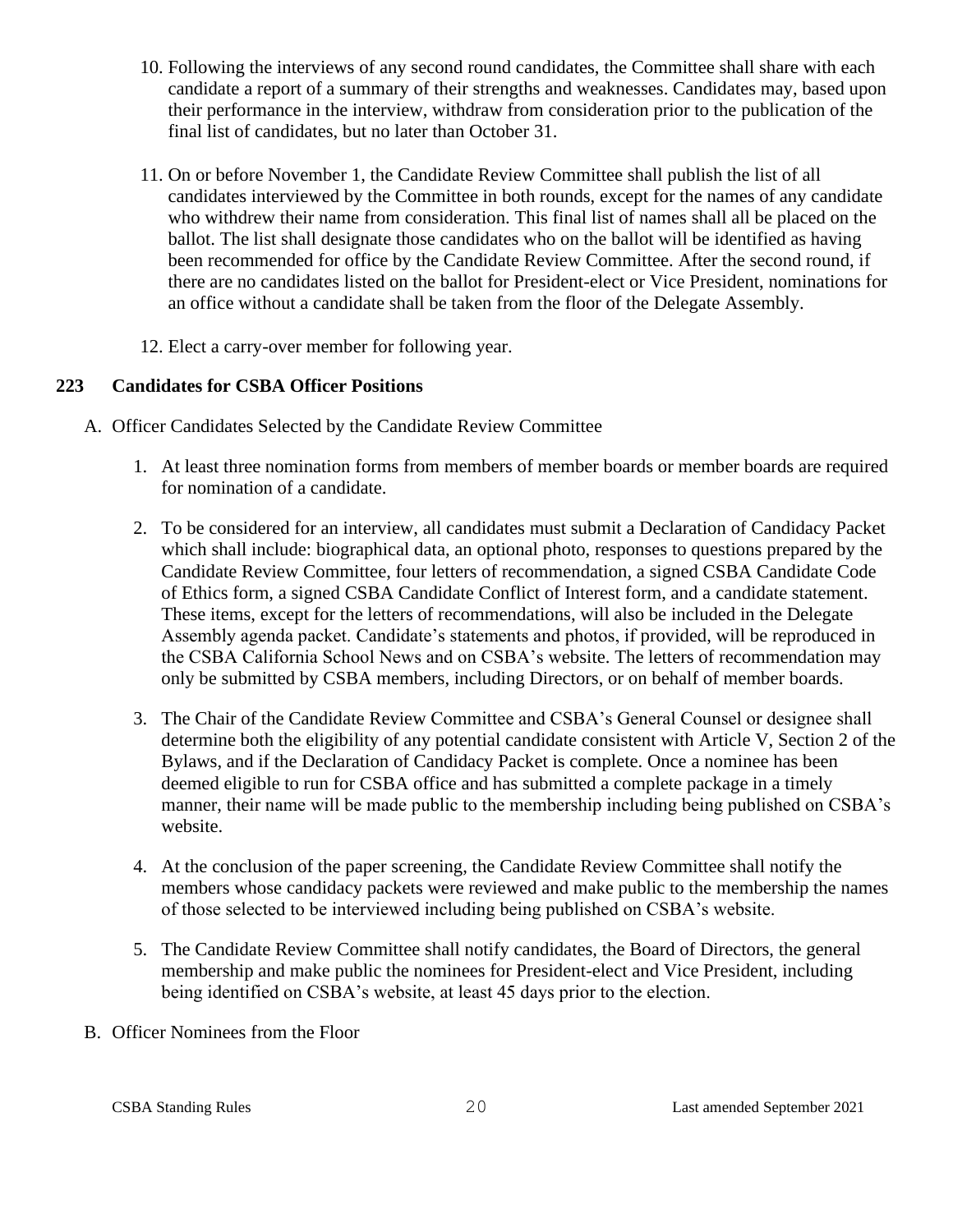- 1. Individuals intending to have their names placed in nomination from the floor, must first provide written notification to the President and the Chair of the Candidate Review Committee and submit a complete Declaration of Candidacy Packet on or before November 1. The Chair of the Candidate Review Committee and CSBA's General Counsel or designee shall determine both the eligibility of any potential candidate consistent with Article V, Section 2 of the Bylaws, and if the Declaration of Candidacy Packet is complete.
- 2. Members who have provided the requisite written notice, who have met the eligibility requirements, and who have submitted a complete Declaration of Candidacy Packet on or before November 1, are qualified to have their names placed in nomination from the floor of the Delegate Assembly by a member of the Delegate Assembly.
- 3. Members who have qualified to have their names placed in nomination from the floor shall have their declaration of candidacy packet, except for the letters of recommendation, made available to the Delegate Assembly and shall be identified on CSBA's website at least 15 days before the election.
- 4. Members who have been nominated from the floor will be provided an opportunity to give a candidate speech as defined in section C of this Standing Rule, to distribute campaign material at the Delegate Assembly as defined in section E of Standing Rule 226, and to participate in the candidate forum as defined in section C of this Standing Rule.
- 5. Candidates from the floor shall abide by the limitations in distribution of campaign literature as provided in 226 (B)(4), General Rule for Candidates.
- C. Officer Candidate Forum
	- 1. Candidate Opening Speeches
		- a. Candidate speeches will be held at the Delegate Assembly.
		- b. Each candidate will be allowed five minutes to speak. Only the candidate may speak. There will be no seconding speeches.
	- 2. Candidate Forum
		- a. A question and answer forum will be conducted for each contested officer position following the candidate speeches.
		- b. At the beginning of the Delegate Assembly meeting, the President will request Delegates to submit written questions for consideration as part of the forum. Questions may also be presented for consideration by the Candidate Review Committee.
		- c. In addition to the Chair of the Candidate Review Committee, a panel of CSBA past Presidents serving as Delegates-at-Large shall be appointed by the President to screen, select and present appropriate questions.
		- d. Questions will be posed on a rotating basis with responses limited to two minutes each.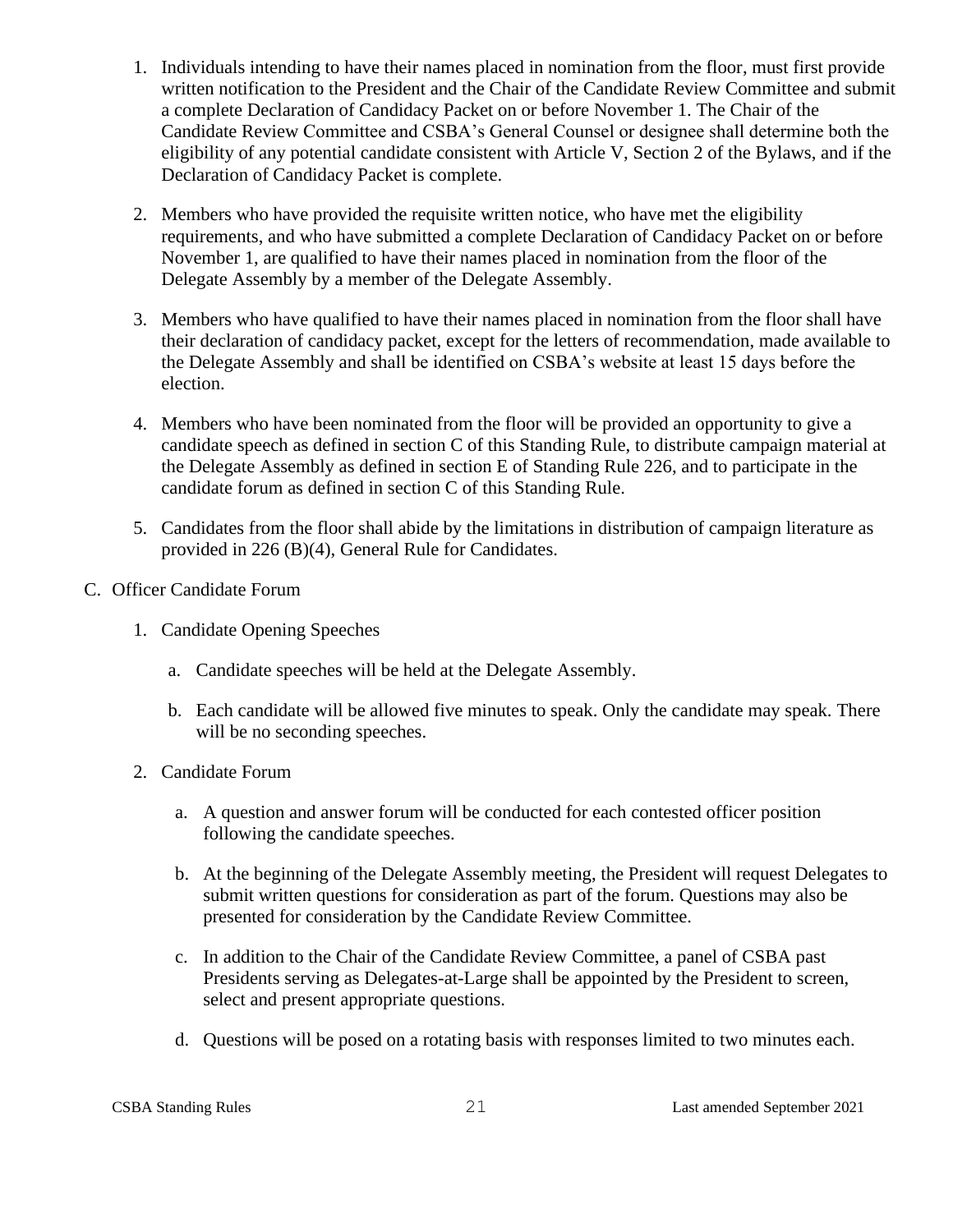- e. Questions may be directed to a specific candidate.
- f. Any candidate participating in the forum may respond to each question if they wish.
- 3. Closing Statements
	- a. Each candidate will be provided two minutes for a closing statement.

# <span id="page-25-0"></span>**224 Candidates for Director or Director-at-Large**

- A. Candidates for Director shall submit a candidate form to be included in the agenda for the Delegate Assembly meeting.
- B. Candidates for Director-at-Large shall submit a Nomination Packet consisting of a candidate form, an optional one-page, single-sided resume, and two letters of recommendation, which will be included in the agenda for the Delegate Assembly meeting.
- C. Candidates will be notified of the time frame and requirements for submitting this literature.
- D. The California County Boards of Education (CCBE) may endorse one or more candidates for the position of Director-at-Large, County position.
- E. If there are two or more candidates for a Director-at-Large position, candidate speeches will be scheduled at the Delegate Assembly meeting.
- F. If there are two or more candidates for a Regional Director following the regional caucus to select a nominee to recommend, candidate speeches will be scheduled at a time determined by the President prior to the election.
- G. Each candidate will be allowed three minutes to speak. Only the candidate may speak. There will be no seconding speeches.
- H. Candidates will again be introduced to the Delegates prior to balloting.
- I. Each candidate shall abide by the campaign rules as described in Standing Rule 226 applicable to Directors and Directors-at-Large.

# <span id="page-25-1"></span>**225 Candidates for Candidate Review Committee**

- A. Candidates for the Candidate Review Committee will follow the procedures as prescribed in Standing Rule 221.
- B. Each candidate shall abide by the campaign rules as described in Standing Rule 226 as applicable to the Candidate Review Committee.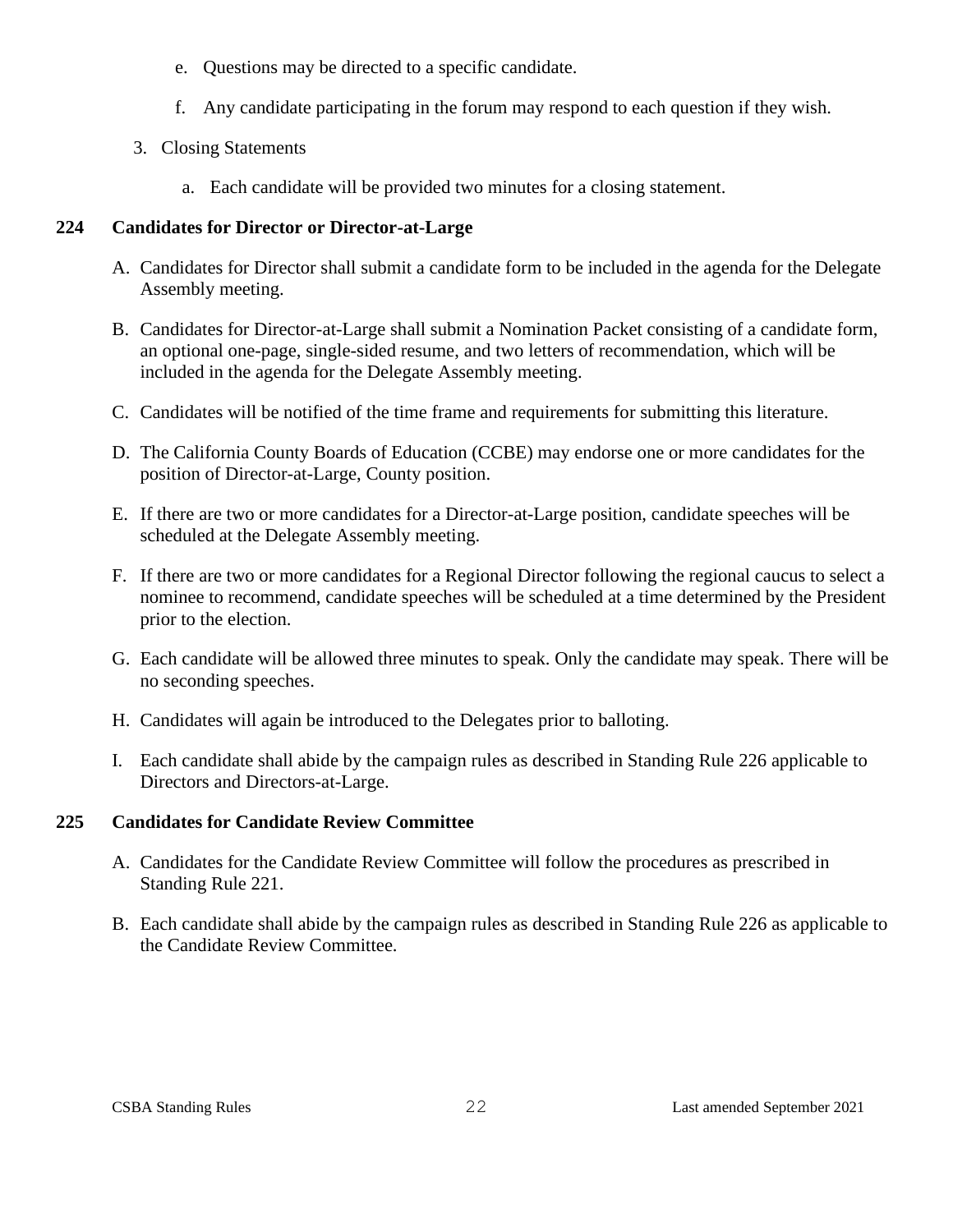# <span id="page-26-0"></span>**226 Rules for Campaigns for Officers, Directors, and Directors-at-Large**

CSBA is committed to a high level of civility, respect, and ethical behavior in the process leading to membership on the CSBA Board While it is recognized that candidacy, nomination and election for any office, particularly within a large and diverse association, has a political dimension, all will benefit if the process is characterized by ethical, professional, and civil behavior.

All involved in the process must strive to avoid even the appearance of impropriety.

The Rules for Campaigns are intended to impose limitations on campaign activities to ensure that CSBA campaign principles are upheld. As such, CSBA campaigns shall:

- be limited to the voting members and exclude outside influences;
- minimize the number of campaign-related contacts in any form from candidates or others on behalf of candidates;
- allow equal opportunity for all candidates by limiting campaign costs and minimizing the need for professional or specialized promotion expertise.

# A. Definitions

- 1. A **candidate for a CSBA officer position** is an individual who has submitted a completed Declaration of Candidacy Packet and has been determined eligible per Standing Rule 223(A) or 223(B).
- 2. A **candidate for Director-at-Large** is an individual who has submitted a completed Nomination Packet per Standing Rule 224(2).
- 3. A **candidate for Director** is an individual who has submitted a Candidate Form per Standing Rule 224(1).
- 4. A **prospective candidate** is an individual who has initiated the process to become a candidate, such as seeking nomination or support for candidacy.
- 5. A **campaign** is initiated when any member or any prospective candidate has made a decision to run for office, regardless of whether a formal candidate form or packet has been submitted.
- 6. **Campaign literature** is any document distributed by or on behalf of a candidate that promotes the candidacy of any candidate.
- B. General Rules for Candidates
	- 1. Candidates and prospective candidates for CSBA officer positions shall not lobby or seek endorsement from members of the Candidate Review Committee.
	- 2. Candidates and prospective candidates shall not disparage through misinformation, gossip, or innuendo any other candidate or prospective candidate.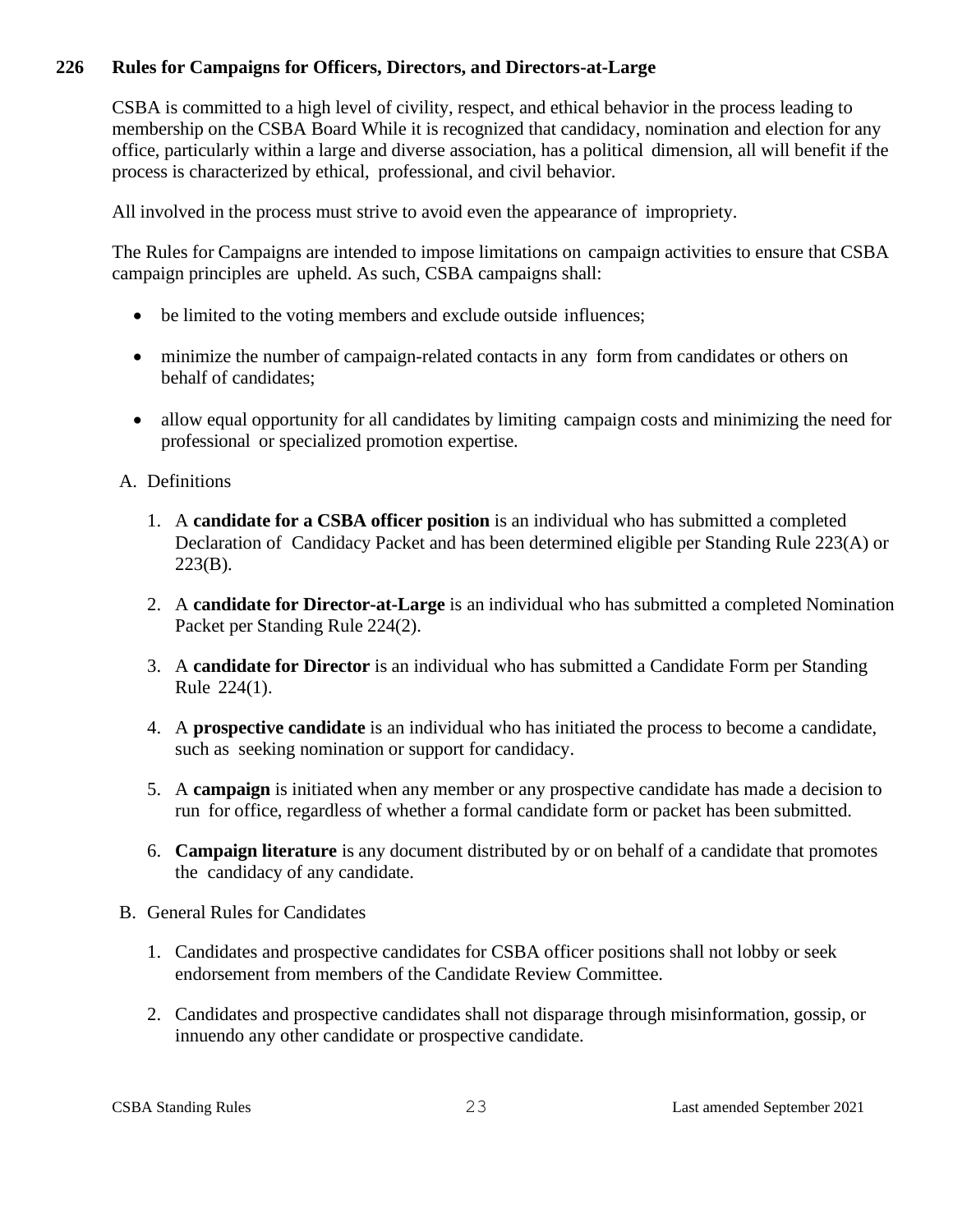- 3. Candidates and prospective candidates shall engage in any campaign in a professional manner, focused on growing and strengthening the organization.
- 4. Each candidate shall abide by the Rules for Campaigns as described in Section F below.
- C. Rules for Members of the Executive Committee
	- 1. Officers may respond to requests for information from the Candidate Review Committee, but may not otherwise comment, endorse, or provide their opinion to others regarding candidates or prospective candidates.
	- 2. Officers who are candidates are not limited by the restrictions in C (1) with respect to the office for which they are a candidate, and are subject to the rules for candidates and campaign activities in Section F below as those rules apply to their own campaign.
	- 3. Officers shall not disparage candidates or prospective candidates through misinformation, gossip, or innuendo.
	- 4. Officers shall engage in any campaign in a professional manner, focused on growing and strengthening the organization, and as befits their position as an Officer.
- D. Rules for Members of the Board of Directors
	- 1. If asked, Directors may provide verbal information, comments, endorsements, opinions, or other influential verbal communications to others regarding candidates or prospective candidates.
	- 2. Directors may not provide written information, comments, endorsements, opinions, or other influential communications regarding candidates or prospective candidates. Written comments include comments that are memorialized on paper or in any electronic format including email, social media platforms, or any other form of written communication.
	- 3. Directors may write a letter(s) of recommendation for officer candidates for inclusion in the declaration of candidacy packet.
	- 4. Directors shall not disparage candidates or prospective candidates through misinformation, gossip, or innuendo.
	- 5. Directors shall engage in any campaign in a professional manner, focused on growing and strengthening the organization, and as befits their position as Director.
- E. Rules for Members of the Delegate Assembly
	- 1. Delegates may provide information, comments, endorsements, opinions, or other influential communications to others regarding candidates or prospective candidates in writing or verbally.
	- 2. Delegates may write a letter(s) of recommendation for officer candidates for inclusion in their declaration of candidacy packet.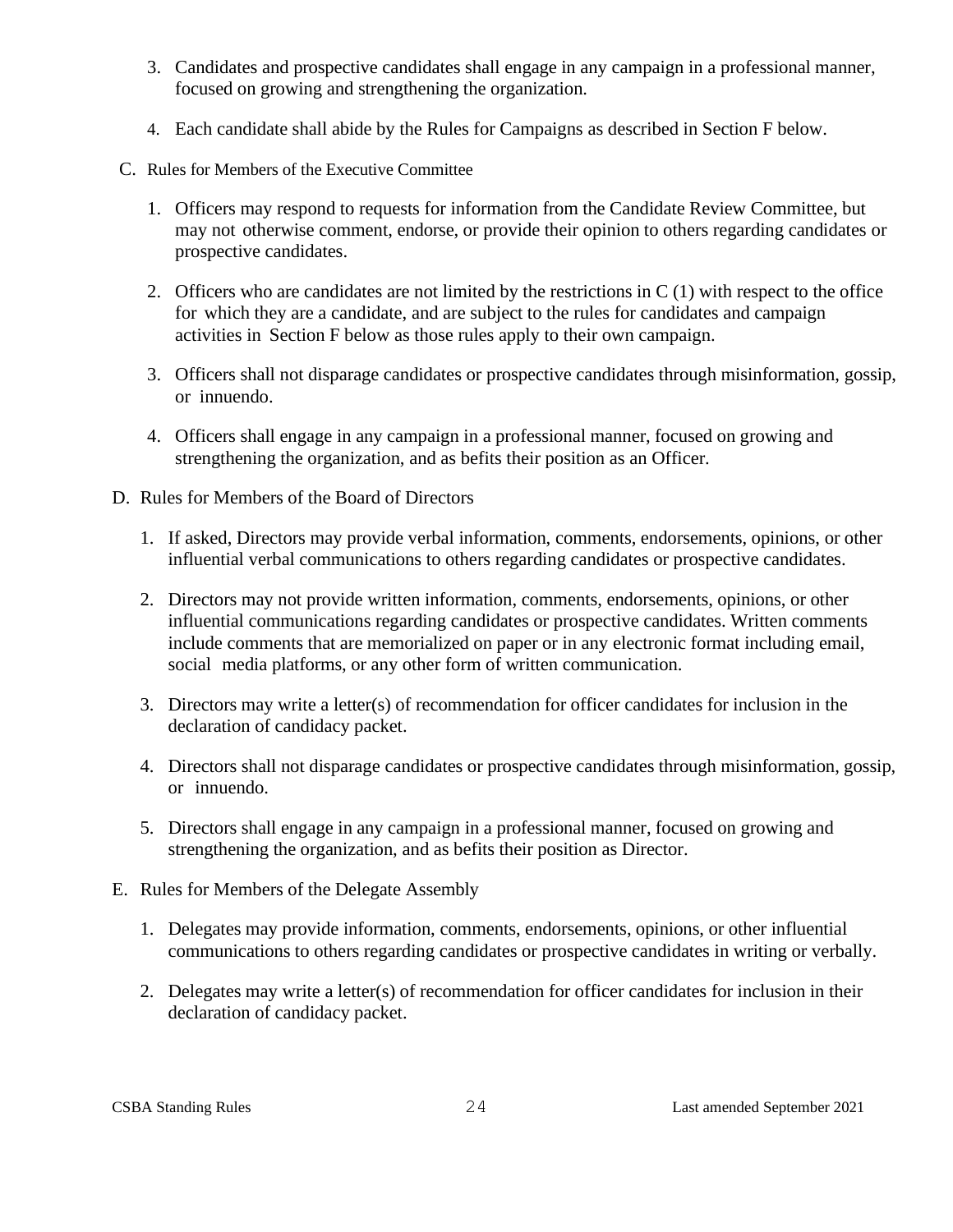- 3. Delegates shall not disparage candidates or prospective candidates through misinformation, gossip, or innuendo.
- 4. Delegates shall engage in any campaign in a professional manner, focused on growing and strengthening the organization, and as befits their position as Delegate.
- F. Rules Regarding Campaign Activities
	- 1. Candidates, and those who campaign on behalf of candidates, must limit their campaigning to the rules provided in this section.
	- 2. The following campaign activities are prohibited:
		- a. Campaigning that includes any travel outside of the candidate's region to specifically promote their candidacy, including obtaining endorsements.
		- b. Any reception, meeting, or any other event that specifically promotes a CSBA candidacy except for the CSBA sponsored, no-host reception.
		- c. Election gimmicks or other attention getting devices or items. These include, but are not limited to, pins, banners, signs, posters, balloons, hats, or any other antic, item or activity that promotes a candidate or prospective candidate by name, position, or by other means.
	- 3. CSBA will hold a no-host reception for all candidates at the Delegate Assembly. No other election-related reception(s) may be held.
	- 4. Costs of CSBA campaigns should be limited to the allowed mailing and reproduction of campaign literature distribution as described below.
	- 5. Distribution of written campaign literature that is intended to promote a candidate or candidacy by the prospective candidate, by the candidate, or by anyone acting on behalf of a prospective candidate or candidate, is limited as follows:
		- a. Distribution of any campaign literature should be directed only to voting members of the Delegate Assembly. Officer candidates are allowed to distribute campaign literature both in a post office mailing and by email in conformance with the limitations outlined below. Director-at-Large candidates are prohibited from mailing campaign literature, but may email campaign literature in conformance with the limitations described below.
		- b. Mailed literature shall consist of a single mailing of no more than one, 2-sided, 8 1/2" x 11" document or flyer. Upon the request of a candidate, including those officer candidates who have filed an intention to run from the floor and who have completed the declaration of candidacy packet, CSBA will provide, no later than November 5, one set of labels to facilitate a single postal mailing. Candidates for Director-at-Large are prohibited from mailing campaign literature and will not be provided CSBA mailing labels.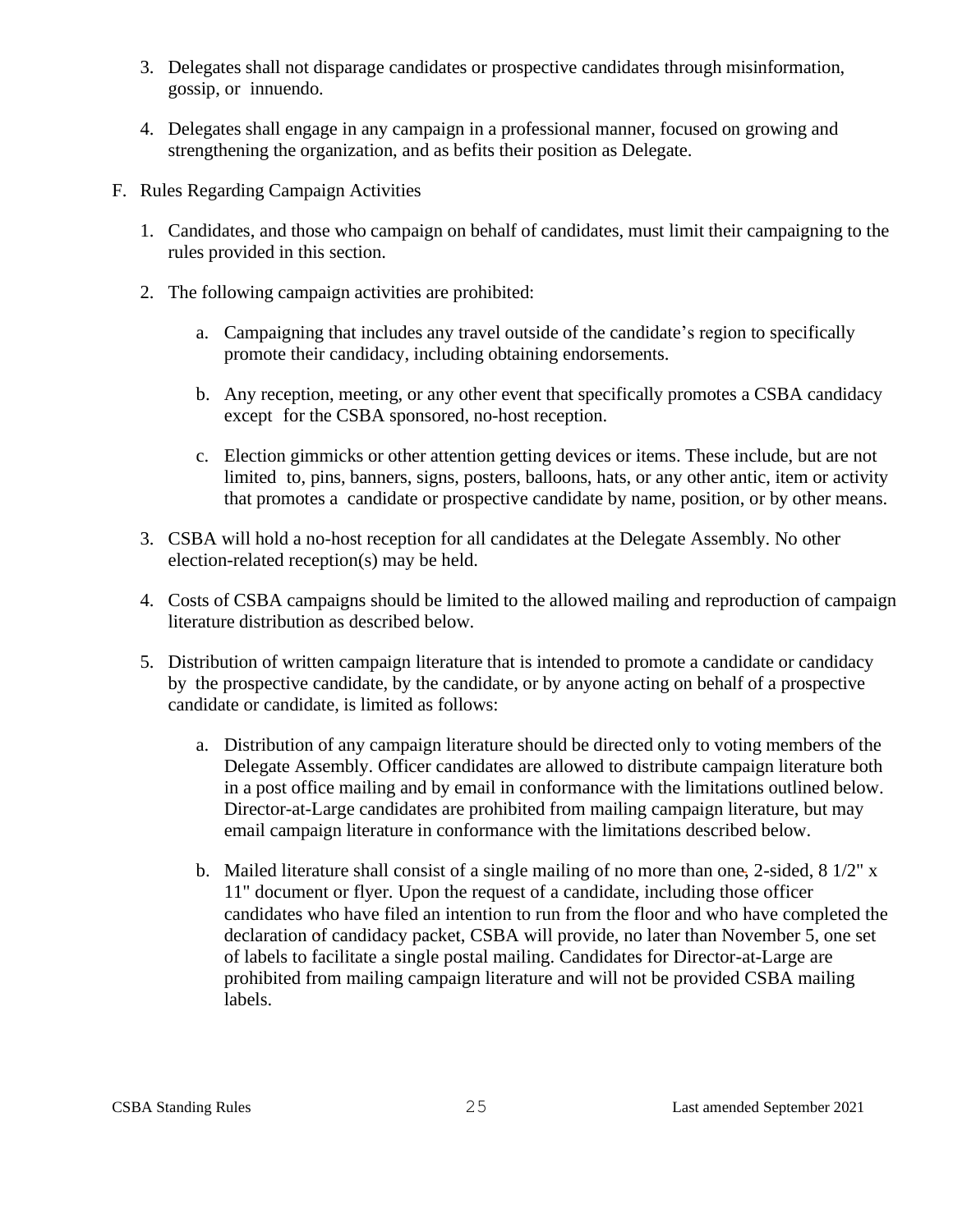- c. Emailings are limited to a single text-only email, no more than 400 words, forwarded as submitted to any or all voting members of the Delegate Assembly, including Officers and Directors. No photos, videos, or other attachments are allowed. Upon the request of a candidate no later than November 5, including those officer candidates who have filed an intention to run from the floor and who have completed the declaration of candidacy packet, CSBA will facilitate a single emailing. Candidates for Director-at-Large may also request, no later than November 5, that CSBA facilitate a single emailing on their behalf. CSBA will forward the emails within one week after the November 5 deadline. Emails will be sent out with a subject line that reads: "On behalf of (insert Candidate's name), Candidate for CSBA (insert office title)." At the beginning of the email, the following text will appear: "CSBA is forwarding this email on behalf of (candidate name) to CSBA's Delegate Assembly, pursuant to Standing Rule 226."
- d. A single one-page, 8 1/2" x 11", two-sided flyer shall be distributed only by the CSBA staff at the Delegate Assembly meeting and must be provided by the candidate in sufficient quantity for that purpose no later than 12:00 Noon on the day before the election. The staff will not duplicate such literature. No other handouts, campaign literature, or other campaign materials shall be distributed or allowed at the Delegate Assembly meeting.
- 6. The use of social media platforms including, but not limited to, Facebook postings, is limited to a single post that may be linked across all social media platforms. Candidates, or prospective candidates, shall not spend money to increase visibility of their single social media post or any other post intended to promote their candidacy.

# <span id="page-29-0"></span>**227 Campaign Complaint Procedure and Sanctioning Guidelines**

- A. General Guidelines
	- 1. This section contains the complaint procedure for campaign violations and guidelines for potential sanctions for violating campaign rules.
	- 2. It is the responsibility of all candidates to know and abide by the campaign rules (SR 226).
	- 3. Sanctions may be influenced by the date of the violation or discovery and/or reporting date of the violation.
	- 4. Initial receipt and evaluation of complaints and recommendations regarding sanctions will be the responsibility of the Elections Oversight Committee (SR 229).
	- 5. In general, the Elections Oversight Committee should evaluate whether to recommend sanctions based on two main concerns: "Does the conduct violate CSBA's Rules for Campaign Activities?" and "Does the violation give the candidate who committed it an unfair advantage in the campaign?"
	- 6. Sanctions should be imposed proportionally to the level of the violation. The purpose of imposing sanctions is to discourage future violations and when possible, to address any unfair advantage the candidate may have gained by committing the violation.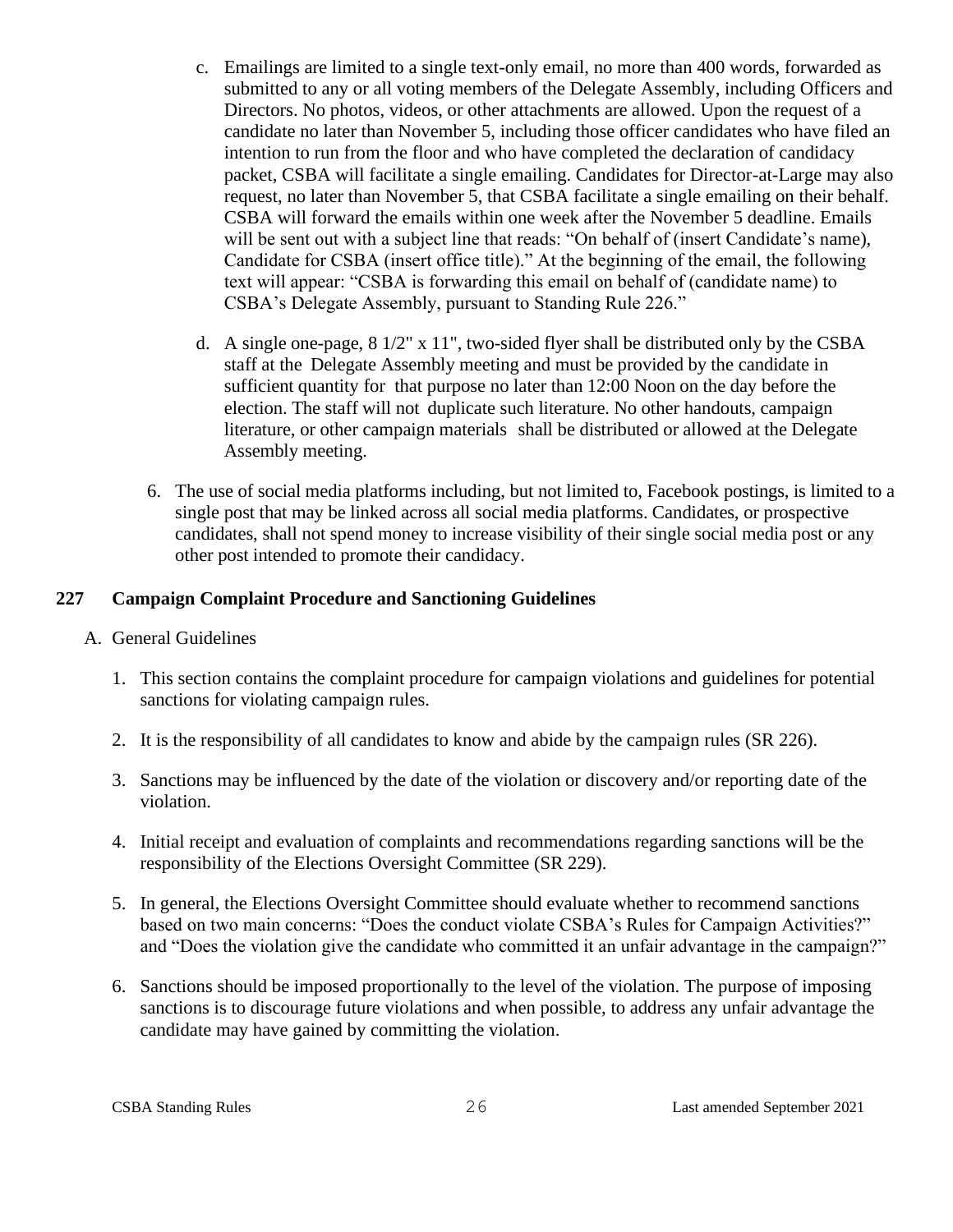- 7. The sanctions described below are provided as guidance for the Elections Oversight Committee. Based on their findings, the Elections Oversight Committee may recommend any of the suggested sanctions in Section D, alternative sanctions, or no sanctions.
- B. Reporting of Complaints
	- 1. Complaints shall be submitted to the Elections Oversight Committee in care of the CSBA CEO  $\&$ Executive Director.
	- 2. The CSBA CEO & Executive Director shall immediately report all complaints to the Elections Oversight Committee and to the CSBA President.
	- 3. Complaints shall be submitted in writing by mail, fax, email, or other such recorded means, and shall be received on or before January 15. Complaints should generally be submitted within 10 days of discovery of the alleged violation.
	- 4. Anonymous reports will not be acted upon. Contact information of the author of the complaint must be included.
- C. Due Process
	- 1. The Elections Oversight Committee has responsibility to review and initiate an internal investigation of all complaints.
	- 2. The Elections Oversight Committee may advise the Executive Committee that an investigation by a third party investigator is warranted. If the Executive Committee agrees that an investigation is warranted, it shall make a recommendation to the Board of Directors to hire an investigator. The Board of Directors shall decide whether an investigation of the complaint by a third party investigator is warranted. If the Executive Committee does not agree that a third-party investigator is warranted, the matter is referred back to the Elections Oversight Committee for an investigation.
	- 3. Following the completion of the investigation of the complaint by the Elections Oversight Committee or by an investigator, the Elections Oversight Committee will identify the level of any violation, and when applicable, recommend sanctions to the Executive Committee.
	- 4. For minor infractions (Level 1), the Executive Committee can impose sanctions as appropriate and shall notify the Board of Directors.
	- 5. Moderate or severe violations (Levels 2 & 3) shall be presented to the Board of Directors by the Executive Committee for deliberation and any action.
	- 6. Upon conclusion of the investigation, notification shall be provided to the subject of the complaint, and the complainant, by CSBA's General Counsel at the direction of the Executive Committee and/or the CEO & Executive Director.
	- 7. All complaints that result in a finding of violation will be reported by the Board of Directors to the Delegate Assembly.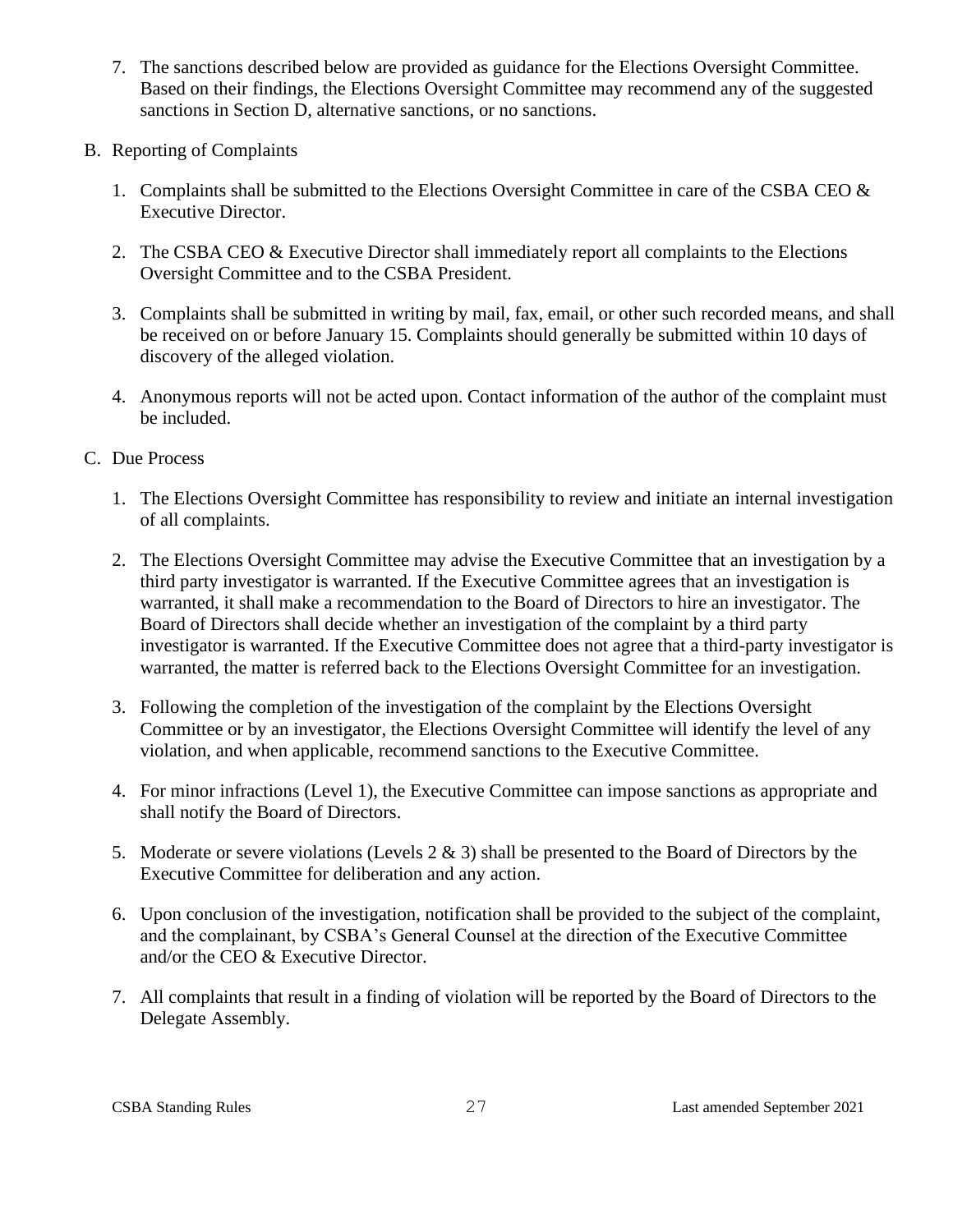- 8. During the course of the investigation, any person alleged to have committed a campaign violation(s) may not participate in any deliberations and decision making related to the alleged violation.
- D. Levels of Violations and Potential Sanctions
	- 1. Level I: Minor Violation
		- a. Infractions at this level give the candidate little if any unfair advantage.
		- b. Examples include immaterial, inadvertent or unintentional violations of Standing Rule 227 (Rules for Campaigns for Officers, Directors, and Directors-at-Large).
		- c. Sanctions may include an official warning from the Executive Committee, and/or a minimal restriction of the candidate's campaigning rights.
	- 2. Level II: Moderate Violation
		- a. Infractions at this level include violations of Standing Rule 226 (Rules for Campaigns for Officers, Directors, and Directors-at-Large) that give the candidate an unfair advantage.
		- b. Examples include, but are not limited to, violating:
			- i. Literature production and distribution limitations.
			- ii. Executive Committee or Board of Director endorsement limits.
			- iii. Election-related reception ban.
		- c. Possible sanctions by the Board of Directors may include but are not limited to:
			- i. Official warning.
			- ii. Restriction of the candidate's campaign, which may include, but is not limited to, the prohibition of distribution of campaign literature, of participation in the Candidate Forum, and/or of attendance at CSBA's Candidate Reception.
		- iii. Placement of the phrase "violated election rules" next to the candidate's name on the ballot.
		- iv. Suspension of some or all campaign activities in the candidate's next campaign.
		- v. Censure by the Board of Directors.
	- 3. Level III: Severe Violation
		- a. Infractions at this level significantly or substantially give the candidate a considerable, unfair advantage.
		- b. Examples may include, but are not limited to: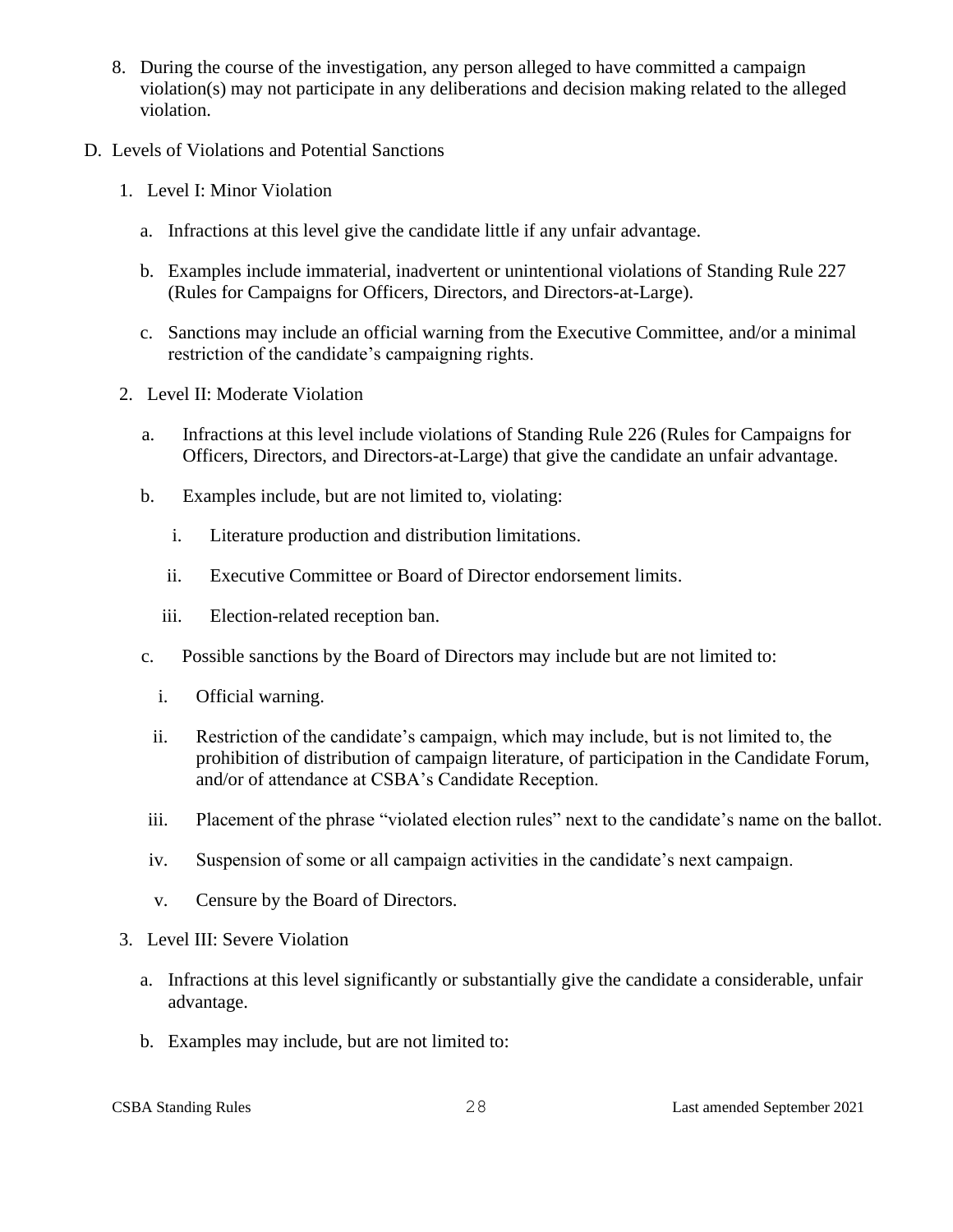- i. Providing false information on the Candidate Conflict of Interest Disclosure Form or other forms included in the Declaration of Candidacy packet.
- ii. Committing multiple or repeated moderate violations.
- iii. Using intimidation tactics.
- iv. Providing false or misleading information during an investigation.
- c. Possible sanctions may include, but are not limited to:
	- i. Revocation of all campaigning rights.
	- ii. Removal of the candidate from the ballot.
	- iii. Prohibition from running from the floor.
	- iv. Ineligibility to be a candidate in the next election.
	- v. Removal from office by the Delegate Assembly as provided for in Bylaws.

# <span id="page-32-0"></span>**228 Tellers for Delegate Assembly Meeting**

The President shall appoint 3 tellers from the membership of the Delegate Assembly. Appointment of tellers shall be included in the consent agenda of the Delegate Assembly meeting. The tellers shall count votes by Delegates on agenda items when requested by the President, and report results to the President. In addition, the tellers shall certify any ballot results for the election of Officers, Directors, and Directors-at-Large as provided for in Standing Rule 230.

# <span id="page-32-1"></span>**229 Elections Oversight Committee for Officers, Directors and Directors-at-Large**

- A. The President shall annually appoint an Elections Oversight Committee. The purpose of the Elections Oversight Committee is to receive and evaluate any complaints related to the election of Officers, Directors, and Directors-at-Large, and recommend sanctions, if any, as provided for in Standing Rule 227.
- B. The CSBA General Counsel or designee will serve as staff representative to the Elections Oversight Committee. This Committee shall be comprised of three persons holding the following positions at the time of appointment: 1) CSBA Immediate Past President; 2) Chair of the Candidate Review Committee; 3) Chair of the Bylaws Committee. If the Immediate Past President or the Chair of the Bylaws Committee decline, or are otherwise determined by the Executive Committee to be unable to serve, the President may appoint the Chair(s) of any other Board of Directors standing subcommittees identified in Standing Rules 204 to serve on the Elections Oversight Committee. If the Chair of the Candidate Review Committee declines or is determined by the Board of Directors to be unable to serve, the President shall appoint another member of the Candidate Review Committee. The membership of the Committee is automatically established by Standing Rule 229 and does not require approval of the Executive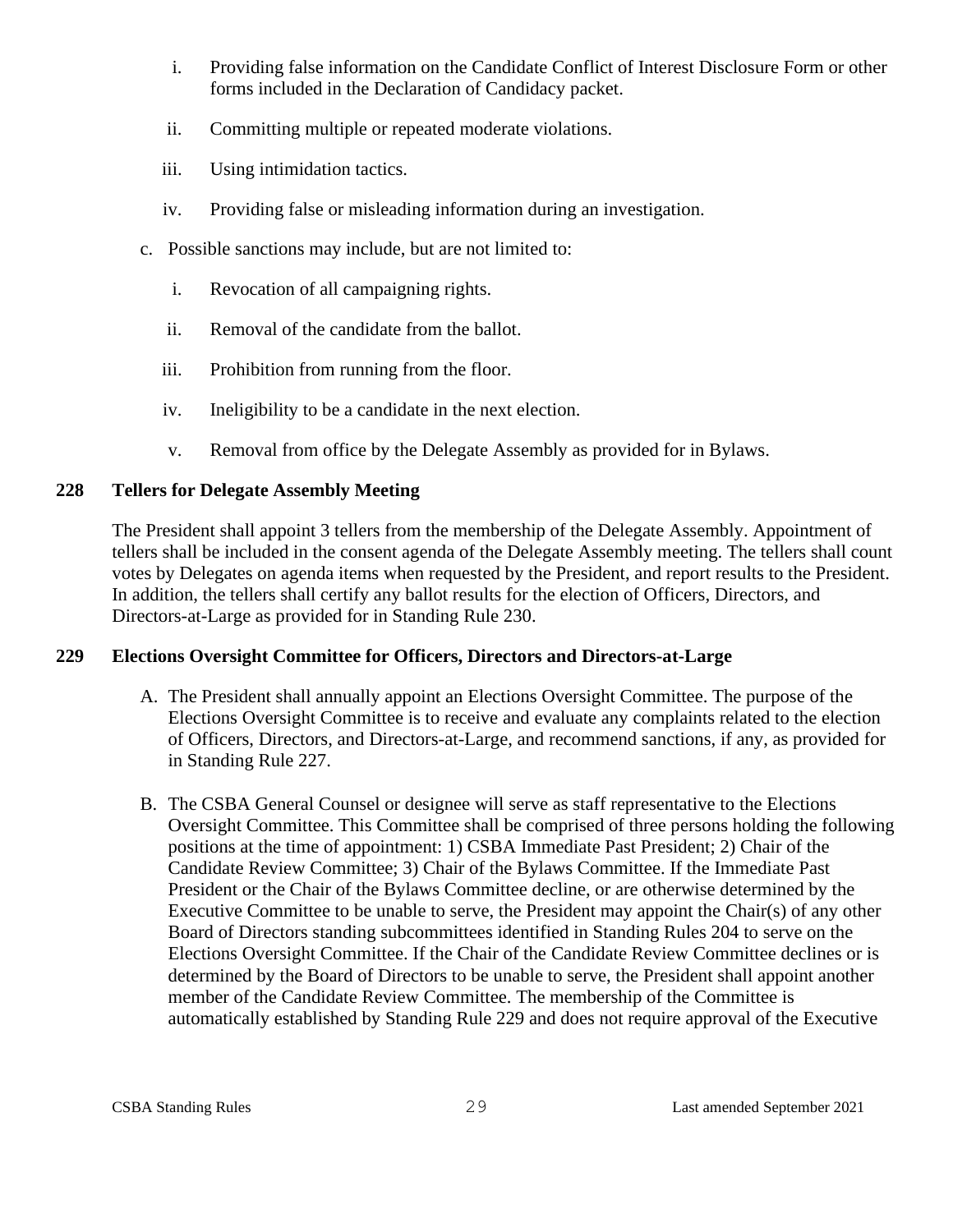Committee or ratification by the Board of Directors. The Board shall be notified of the composition of the Committee and of any change in Committee membership.

C. Appointments to the Committee shall become effective on June 1 of each year and shall continue through May 31 of the following year. A committee member, as long as they remain a member of a member board (except for the CSBA Immediate Past President per Bylaws Article V, Section 1), shall remain on the Elections Oversight Committee for the full appointed term, even if the committee member no longer holds the designated position for which the member was appointed. Elections Oversight Committee members shall receive an orientation about their role and responsibilities from the CSBA CEO & Executive Director or CSBA Legal Counsel at, or before, the beginning of their appointed term.

# <span id="page-33-0"></span>**230 Election of Officers, Directors, and Directors-at-Large**

- A. Elections will be held at the Delegate Assembly meeting. The names of candidates for all elections shall be randomly placed on the ballot (a paper ballot shall be used if voting is not conducted electronically). When voting is conducted using paper ballots, counting and tallying of votes for Officers, Directors, and Directors-at-Large shall be performed by CSBA's General Counsel and/or their designee(s), who shall maintain confidentiality until results are released.
- B. The tellers appointed per Standing Rule 228 and CSBA's General Counsel and/or their designee(s) shall certify the ballot results of any hand count or electronic tabulation, including the actual number of votes. The results of the balloting for all elections and subsequent balloting in the event of a run-off election, including the tally for each election, shall be made public immediately upon certification of all elections, including run-off elections. All ballot results shall be included in the minutes of the November/December meeting.

# <span id="page-33-1"></span>**231 – 249 BLANK**

# <span id="page-33-2"></span>**250 - 299 RELATIONSHIPS WITH OTHER ORGANIZATIONS**

# <span id="page-33-3"></span>**251 California Council of School Attorney (CCSA)**

The California Council of School Attorneys (CCSA) shall be administered by CSBA and shall be comprised of attorneys representing school districts and county offices of education which are members of CSBA. The Council shall be operated in accordance with the Bylaws adopted by its members.

# <span id="page-33-4"></span>**252 California County Boards of Education (CCBE)**

- A. California County Boards of Education (CCBE) shall be associated with the California School Boards Association (CSBA) as a section of CSBA. CCBE's principal office shall be located in the city of West Sacramento, at the headquarters of CSBA. CCBE shall be operated in accordance with the Bylaws adopted by its members.
- B. CCBE's President shall be a member of CSBA's Board of Directors in accordance with CSBA's Bylaws.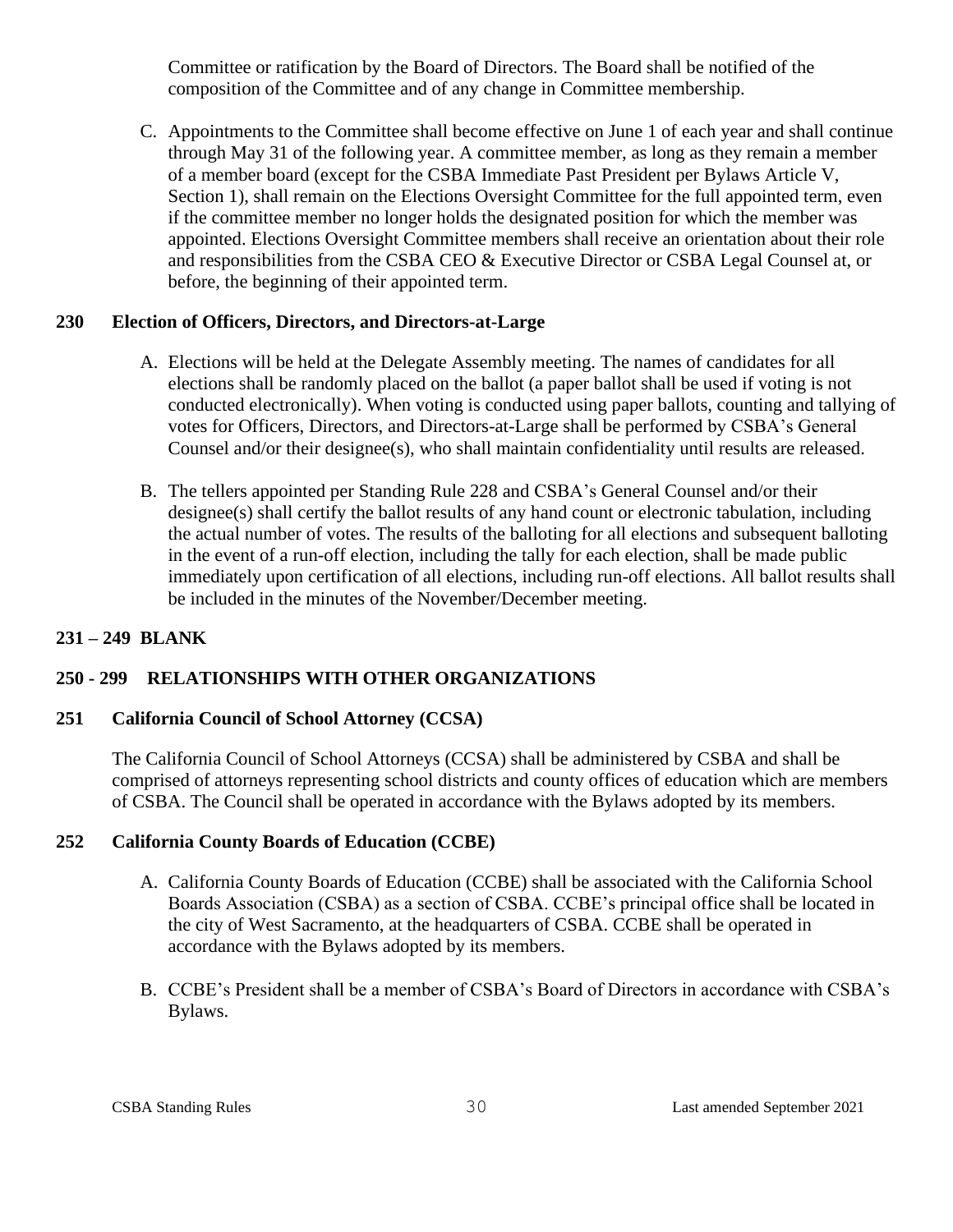# <span id="page-34-0"></span>**253 Other Organizations**

CSBA may work with any organization on activities in support of public education or governance, providing that such activities are consistent with CSBA's goals and policy positions. CSBA shall not work with other organizations in ways that support or appear to support agendas that are religious, politically ideological or partisan. CSBA shall be entitled to consider other relevant factors in deciding whether to develop a working relationship with an organization.

# <span id="page-34-1"></span>**254 Use of CSBA Name, Logo, or Branding by Organizations**

No organization shall be entitled to use the name "California School Boards Association" or "CSBA" as part of its name, without written consent of the CEO & Executive Director, unless the organization is under the administrative and/or policy direction of CSBA. The CSBA logo is a registered trademark. Any use of CSBA's logo, image, or branding, without prior written approval by the CEO & Executive Director, is strictly prohibited.

# <span id="page-34-2"></span>**255 CSBA Representation/Officers' Use of Titles & Participation/Attendance at Events**

- A. When representing CSBA, CSBA members or staff shall present the position(s) of the organization as represented in the Policy Platform or position papers.
- B. CSBA officer titles are to be used only when representing the Association for CSBA business or in the furtherance of CSBA activities. This would include any CSBA-sponsored event or events hosted by other associations or entities, in which the officer is attending as assigned by the President and CEO & Executive Director as set forth in Section C, herein. CSBA Business also includes verbal or written correspondence. It is the invitee's responsibility to correct any misuse of their title by other organizations once they become aware of it.
- C. Throughout the year, CSBA officers may be invited to participate on behalf of CSBA in events hosted by other associations or entities. These invitations may include attendance and/or participation at conferences, webinars or webcasts, television and radio, etc. Upon receipt of the invitation, officers are to forward the invitation and particulars associated with it to the CEO  $\&$ Executive Director and copy his or her Executive Assistant. The President and the CEO  $\&$ Executive Director will make a determination about whether or not the invitation should be accepted, and whether it is appropriate for the officer invited to participate in the event or not. If accepted, the President and CEO & Executive Director will assign who will represent CSBA at the event. ALL RSVPs, cancellations, and correspondence shall be conducted through CSBA by Executive Office staff.
- D. Directors and Delegates attending any event on behalf of CSBA will be doing so on a voluntary capacity, with no expectation of reimbursement of expenses, unless reimbursement is approved prior to attending the event.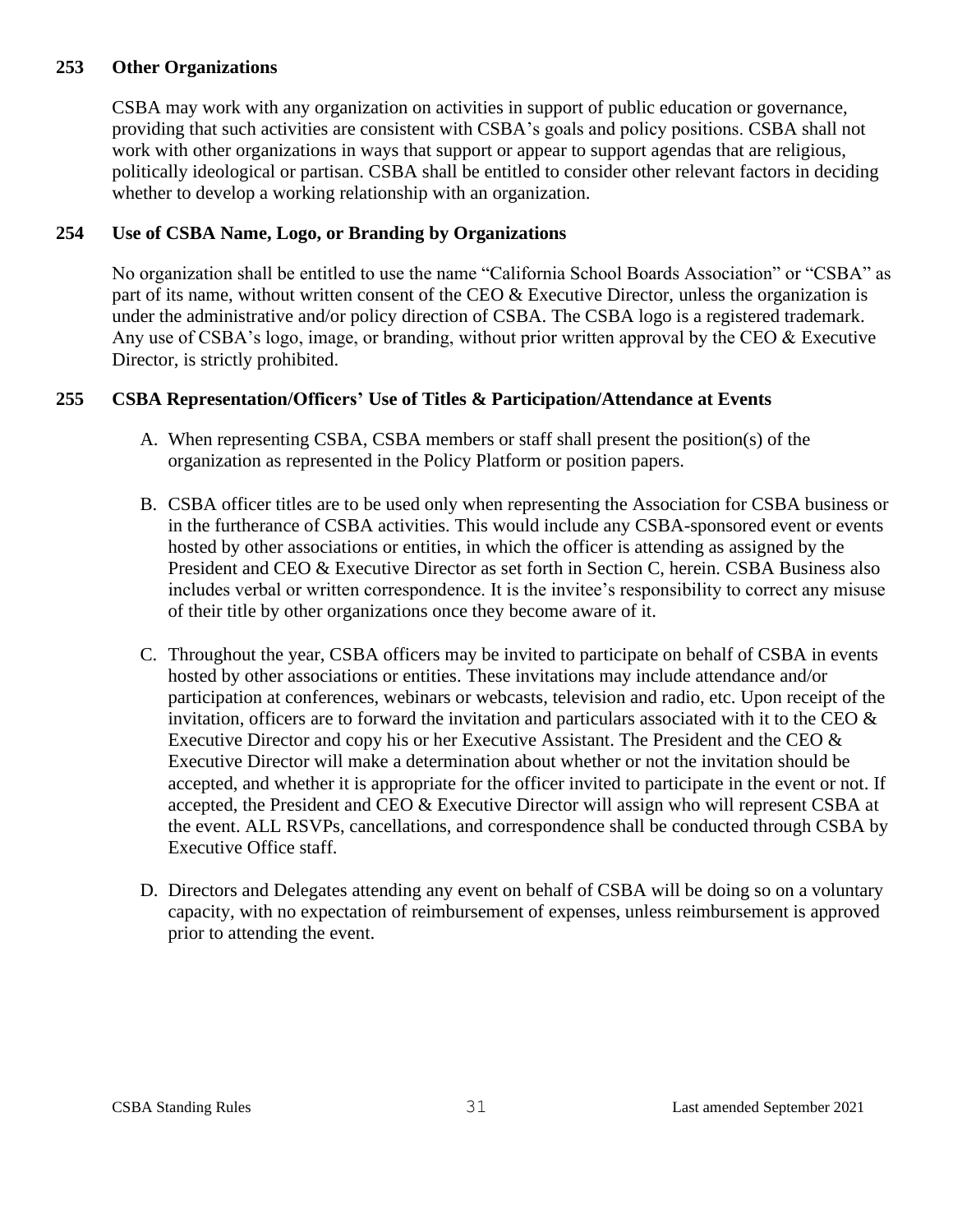#### <span id="page-35-0"></span>**256-299 BLANK**

# <span id="page-35-1"></span>**300-349 EQUAL EMPLOYMENT OPPORTUNITY**

#### <span id="page-35-2"></span>**301-324 BLANK**

#### <span id="page-35-3"></span>**325 Equal Employment Opportunity Policy**

CSBA is an equal opportunity employer and is committed to an active nondiscrimination program. The Association will not discriminate on the basis of race, color, religion, sex, national origin, citizenship, age, medical condition, physical disability, veteran status, marital status, sexual orientation, political affiliation, or any other basis prohibited by law. This policy applies to all aspects of employment, including recruitment, selection, compensation, advancement, training, discipline, and termination.

CSBA is committed to ensuring that promotion decisions are in accordance with equal employment opportunity requirements by imposing only valid, job-related requirements for promotional opportunities, and that all personnel actions relating to compensation, benefits, transfers, terminations, training, and education are administered in a nondiscriminatory manner.

The objective of CSBA's nondiscrimination program is, wherever possible, to actively recruit and include for consideration for employment, members of minority groups, women, and the physically disabled. The Association will make reasonable accommodation for disabled employees and applicants.

All decisions on employment and promotions will be made solely on the individual's qualifications (merit) for the job in question.

CSBA will display equal opportunity employment information in a prominent location.

#### <span id="page-35-4"></span>**326 Civility Policy**

CSBA staff are to be treated with respect and in a professional manner. If an Officer, Director, or Delegate has a conflict or concern with a staff member, they should contact CSBA's CEO & Executive Director.

#### <span id="page-35-5"></span>**327-349 BLANK**

## <span id="page-35-6"></span>**350 - 399 EXPENSE AND FINANCE GUIDELINES**

#### <span id="page-35-7"></span>**350 Expenses of the Executive Committee**

- A. A monthly stipend shall be provided to officers of the Association in an amount to be determined by the Board of Directors in the budget process.
- B. The opportunity for officers to participate in leadership training or developmental courses may be provided as part of the budgetary process.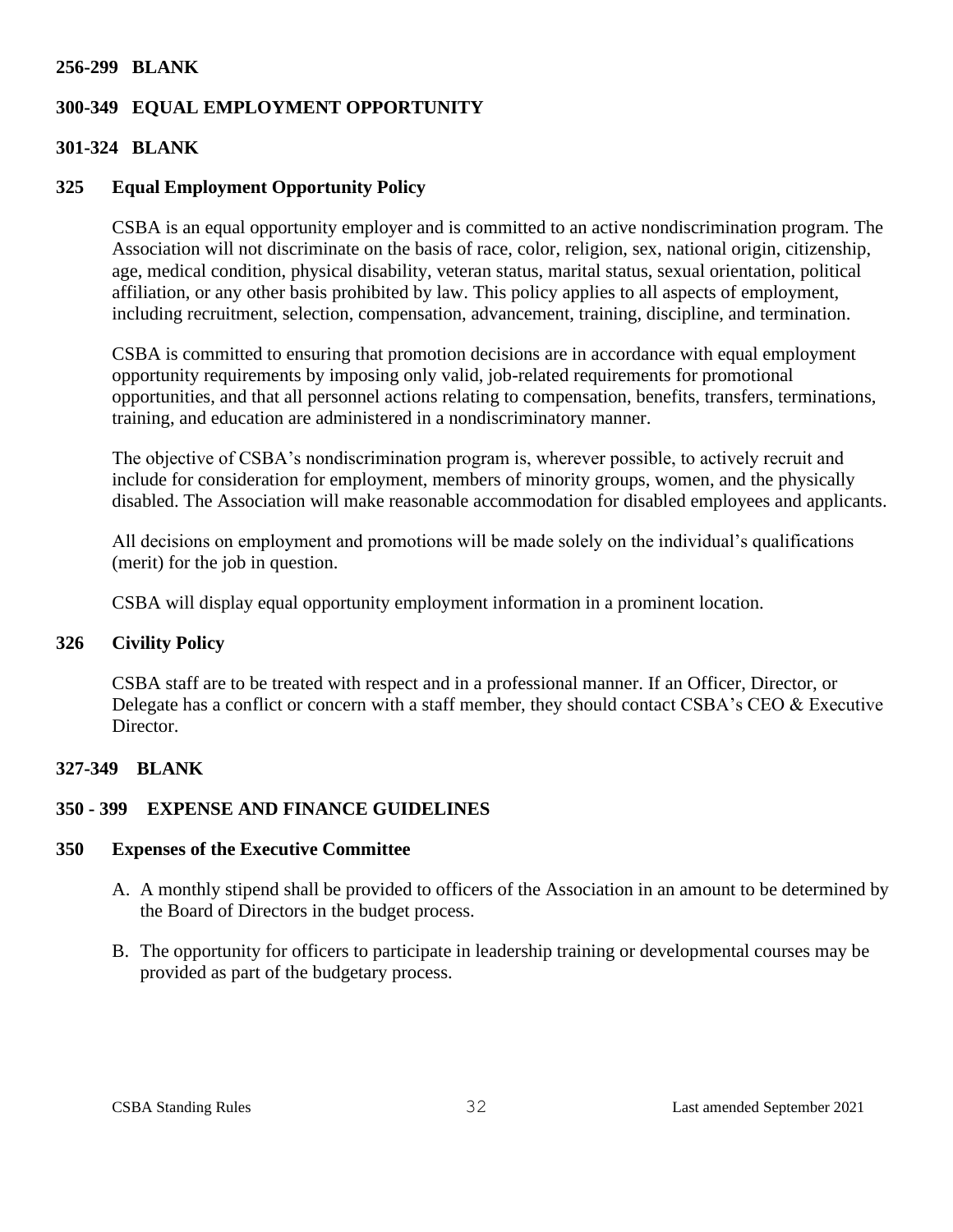## <span id="page-36-0"></span>**351 Expenses of the Board of Directors**

Expenses of Directors attending Board of Directors meetings shall be paid by the Association in accordance with the current travel policy. The following guidelines apply:

- A. When a Director attends a meeting of the Delegate Assembly that is not held in conjunction with the Annual Education Conference, CSBA shall pay all approved costs.
- B. When a Director attends the annual conference, CSBA does not pay the transportation costs but does pay other expenses necessary to attend the Delegate Assembly.
- C. Travel expense claims shall be submitted within sixty (60) days from the time of expense to be considered an outstanding obligation of the Association. Claims submitted more than sixty days (60) from the time of the expense may be reimbursed by the Association upon approval of the Executive Committee.

# <span id="page-36-1"></span>**352 Expenses of Officers**

Expenses of officers when they are traveling on CSBA business shall be paid by the Association in accordance with the current travel policy. If attendance and/or participation at a CSBA-sponsored event is required or requested, then CSBA will fund and reimburse reasonable expenses associated with the event for CSBA's officers. If the event is NOT sponsored by CSBA, but the officer is assigned to attend pursuant to SR 255, then CSBA will fund and reimburse reasonable expenses associated with the event.

# <span id="page-36-2"></span>**353 Travel Expenses of CSBA Representatives on Committees, Councils, Task Forces or Focus Groups**

Necessary travel expenses of the following shall be reimbursed by CSBA within the adopted budget:

- A. CSBA officers while performing their duties.
- B. Directors, while performing their duties and while attending Board of Directors and Delegate Assembly meetings.
- C. Chairs and members of committees, councils, task forces and focus groups, while carrying out assignments.
- D. Staff members when authorized by the CEO & Executive Director.
- E. Counsel, including legal counsel, consultants, and legislative representatives, when authorized by the CEO & Executive Director.
- F. Other representatives of the Association assigned to statewide committees, resource panels, or similar activities.
- G. Other persons authorized by the Board of Directors.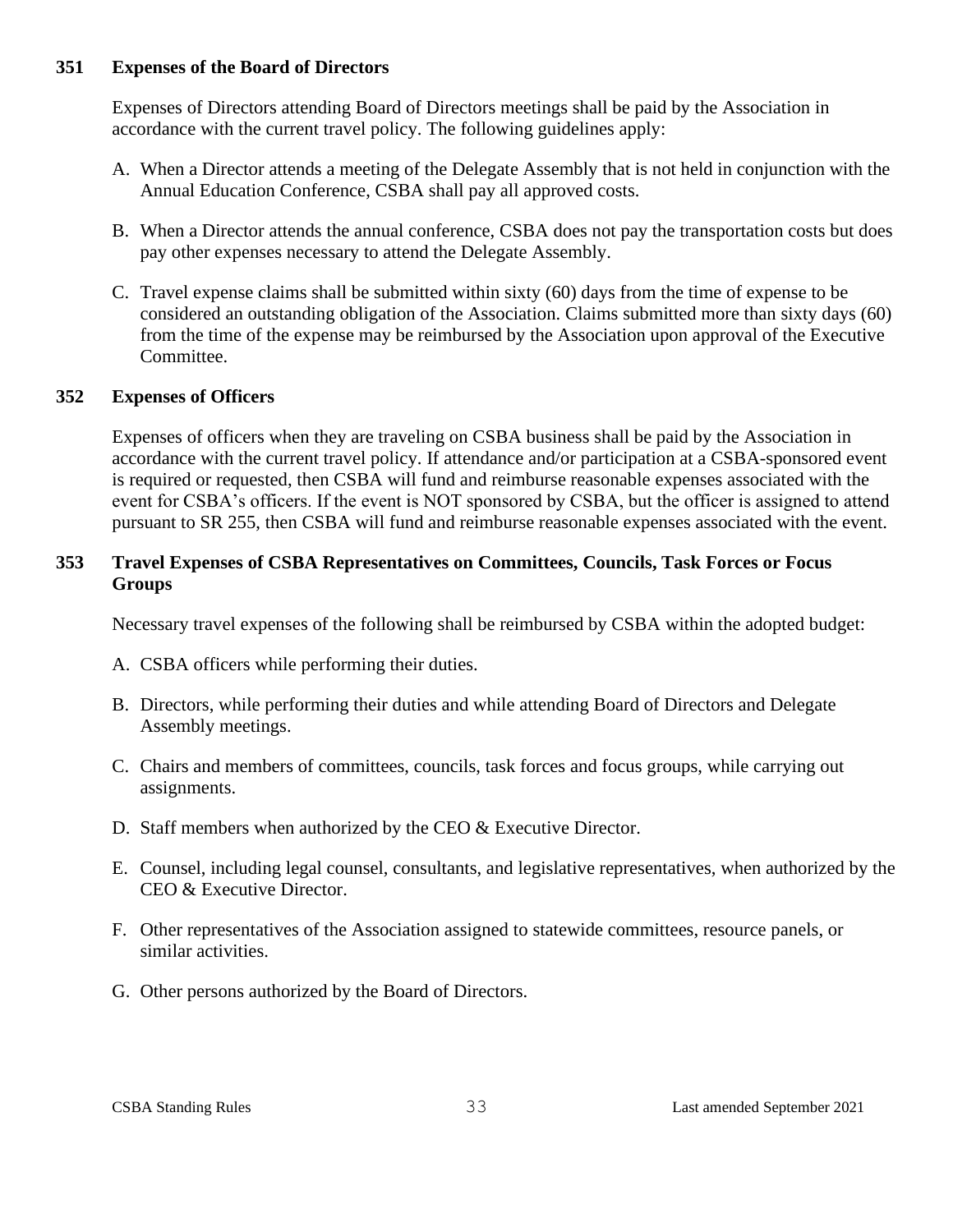## <span id="page-37-0"></span>**354 National School Boards Association Expenses**

CSBA shall pay the expenses of the five voting Delegates to the National School Boards Association convention. Alternate Delegates shall be reimbursed for transportation costs to and from the conference city.

## <span id="page-37-1"></span>**355 Limitations on Deposits of Association Funds**

The Executive Committee shall establish a financial plan for depositories and investments of Association funds. The Executive Committee, or its designee, shall approve all depositories and investments in accordance with the financial plan. A quarterly report shall be presented to the Executive Committee.

These Association funds shall list the President, President-elect and CEO & Executive Director as authorized signatures. Any two of the authorized signatures are required to make withdrawals from Association accounts.

# <span id="page-37-2"></span>**356-357 BLANK**

# <span id="page-37-3"></span>**358 Placement of CSBA Reserve Funds**

The place and arrangements for CSBA reserve funds shall be determined by the Executive Committee.

## <span id="page-37-4"></span>**359 BLANK**

## <span id="page-37-5"></span>**360 Bank Account Signatures**

The CEO & Executive Director shall effect the necessary signature changes on the bank accounts, lock box and related matters each time there is a change in the personnel among the officers which require changes in signatures. Bank accounts shall list the President, President-elect, and the CEO & Executive Director and key accounting staff as authorized signatories. Each check shall carry two authorized signatures, except for special accounts authorized by the Board of Directors such as the payroll account and the petty cash account, when a single signature is authorized.

## <span id="page-37-6"></span>**361-362 BLANK**

## <span id="page-37-7"></span>**363 Employer Funded Retirement Plan**

The Association participates in the California Public Employees Retirement System.

## <span id="page-37-8"></span>**364-449 BLANK**

## <span id="page-37-9"></span>**450 - 499 MEMBERSHIPS**

## <span id="page-37-10"></span>**450 Affiliated Organizational Membership**

Organizations which meet the general criteria specified in Section 253 may request to become an affiliated organizational member for the purpose of receiving services that are delineated in an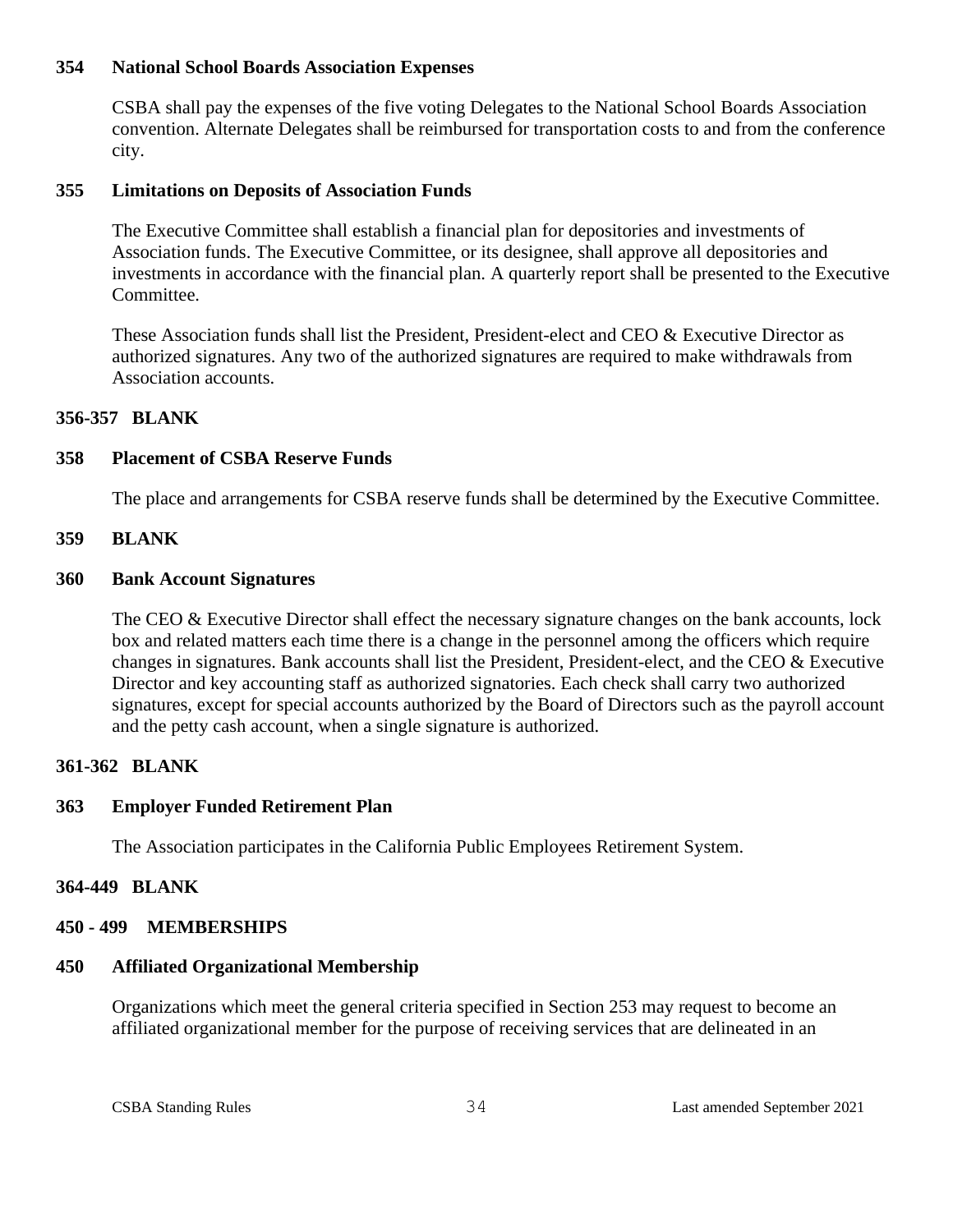agreement between CSBA and the organization. All such agreements shall be submitted to the Board of Directors for approval.

# <span id="page-38-0"></span>**451 ROC/ROP Associate Membership**

- A. ROC/ROPs will be eligible for associate membership status in the California School Boards Association.
- B. ROC/ROPs will designate up to seven individuals to receive the same mailings as members of member boards as appropriate.
- C. Members of the ROC/ROPs will be eligible to register for CSBA continuing education activities at member registration prices, excluding the Legislative Action Conference.
- D. Members of the ROC/ROPs will be eligible to purchase CSBA publications at the member rate.
- E. Members of the ROC/ROPs will be invited to submit recommendations for workshops, seminars, etc., at the CSBA Annual Education Conference.
- F. An initial membership fee of \$850 a year will be charged. The membership fee will be on a fiscal year basis. A review and recommendation of this fee will be determined annually by the CSBA Board of Directors as part of its general dues review recommendation and budget.

## <span id="page-38-1"></span>**452 Membership Lists**

The CEO & Executive Director may authorize the use of the Association membership lists, facilities and staff to produce a mailing to its officers, members of the Board of Directors and Delegate Assembly and individuals serving as members of member boards. The CEO & Executive Director may waive any or all charges as deemed appropriate.

## <span id="page-38-2"></span>**453 Suspension of Membership**

A district not paying its dues before September 15, shall be suspended from membership until membership dues are paid in full. The date for suspension may be extended by the Board of Directors.

## <span id="page-38-3"></span>**454 Membership Dues Towards Subscriptions**

Four dollars of CSBA member dues goes toward the subscription to the *California School News* or its successor publication. The subscription rate for non-members is \$35. Association membership dues include a subscription for each board member and superintendent.

Two dollars of CSBA member dues goes toward the subscription to the *California Schools Magazine* or its successor publication. The subscription rate for non-members is \$20. Association membership dues include a subscription for each board member and superintendent.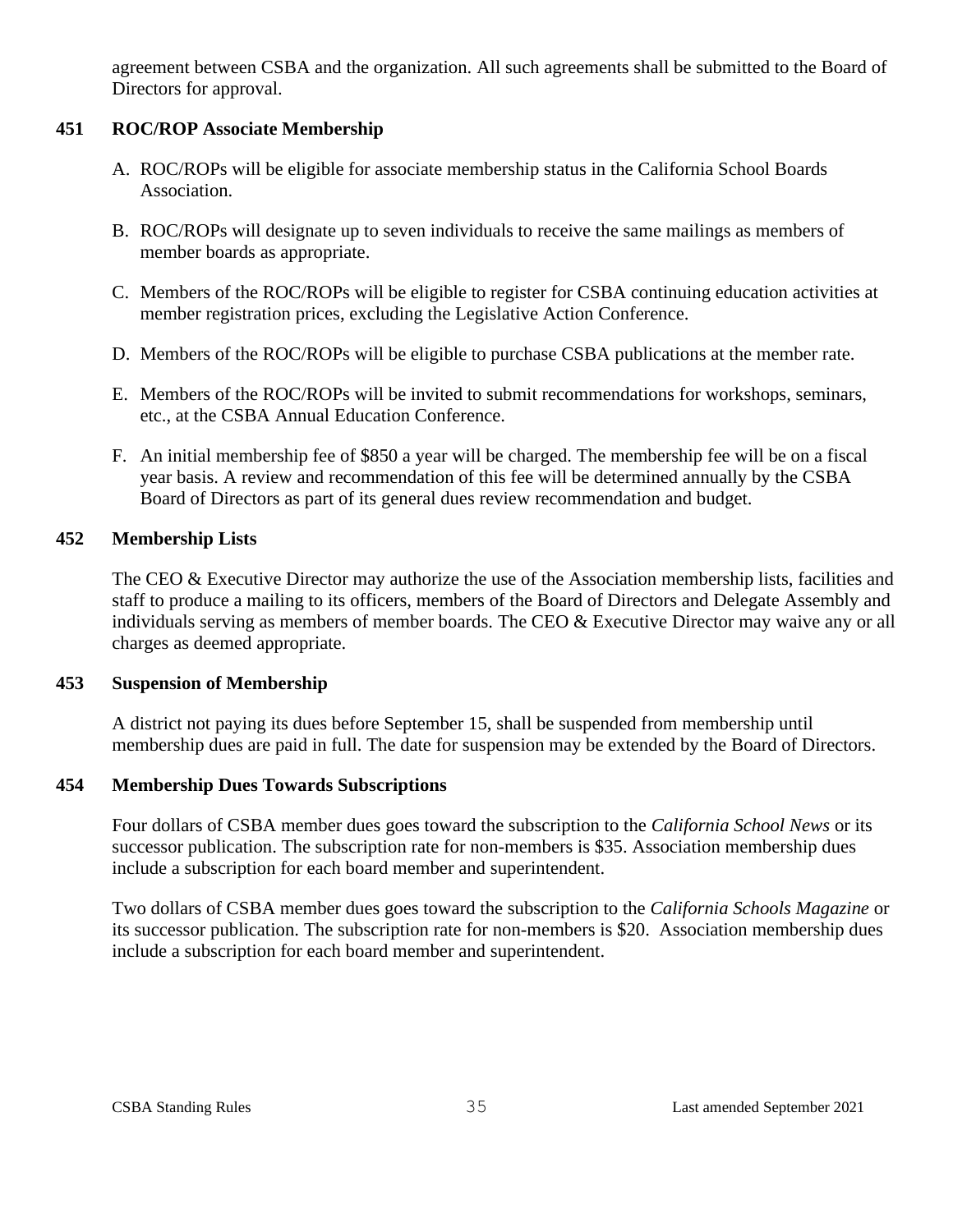#### <span id="page-39-0"></span>**455-499 BLANK**

# <span id="page-39-1"></span>**500 - 549 POSITIONS ON STATE-WIDE PROPOSITIONS, ENDORSEMENTS AND SPONSORSHIPS**

#### <span id="page-39-2"></span>**501 BLANK**

#### <span id="page-39-3"></span>**502 Positions on Statewide Propositions**

The Association may take a final position on statewide propositions that affect public education by vote of the Delegate Assembly. The Board of Directors has the authority to adopt interim positions on statewide propositions between Delegate Assembly meetings as provided for in Article IV of the Bylaws.

The Executive Committee is responsible for identifying statewide propositions with potential impact on education and arranging for adequate notice and deliberation by the Board of Directors and/or by the Delegate Assembly.

#### <span id="page-39-4"></span>**503 Endorsement of Candidates**

CSBA will not endorse candidates for public office.

#### <span id="page-39-5"></span>**504 Campaign Materials**

Campaign materials will not be distributed on-site at any CSBA activity unless that activity is part of a sanctioned CSBA political forum or debate.

## <span id="page-39-6"></span>**505 Candidates for Appointment to Major Education-Related Boards and Commissions**

The Association encourages school board members to apply for appointment to major education-related boards, commissions and task forces external to the Association.

#### <span id="page-39-7"></span>**506-508 BLANK**

#### <span id="page-39-8"></span>**509 Endorsement of Publications**

The name of CSBA or its logo shall not appear upon any published document or report as an endorsement by the Association of such document or report without the approval of the President or the CEO & Executive Director.

#### <span id="page-39-9"></span>**510 Endorsements and Sponsorships**

Requests for endorsement or sponsorship of any program or activity originated by organizations outside the Association will be reviewed by the CEO & Executive Director and appropriate staff of the Association. Recommendations regarding endorsement and/or sponsorship will be referred to the Executive Committee for appropriate action.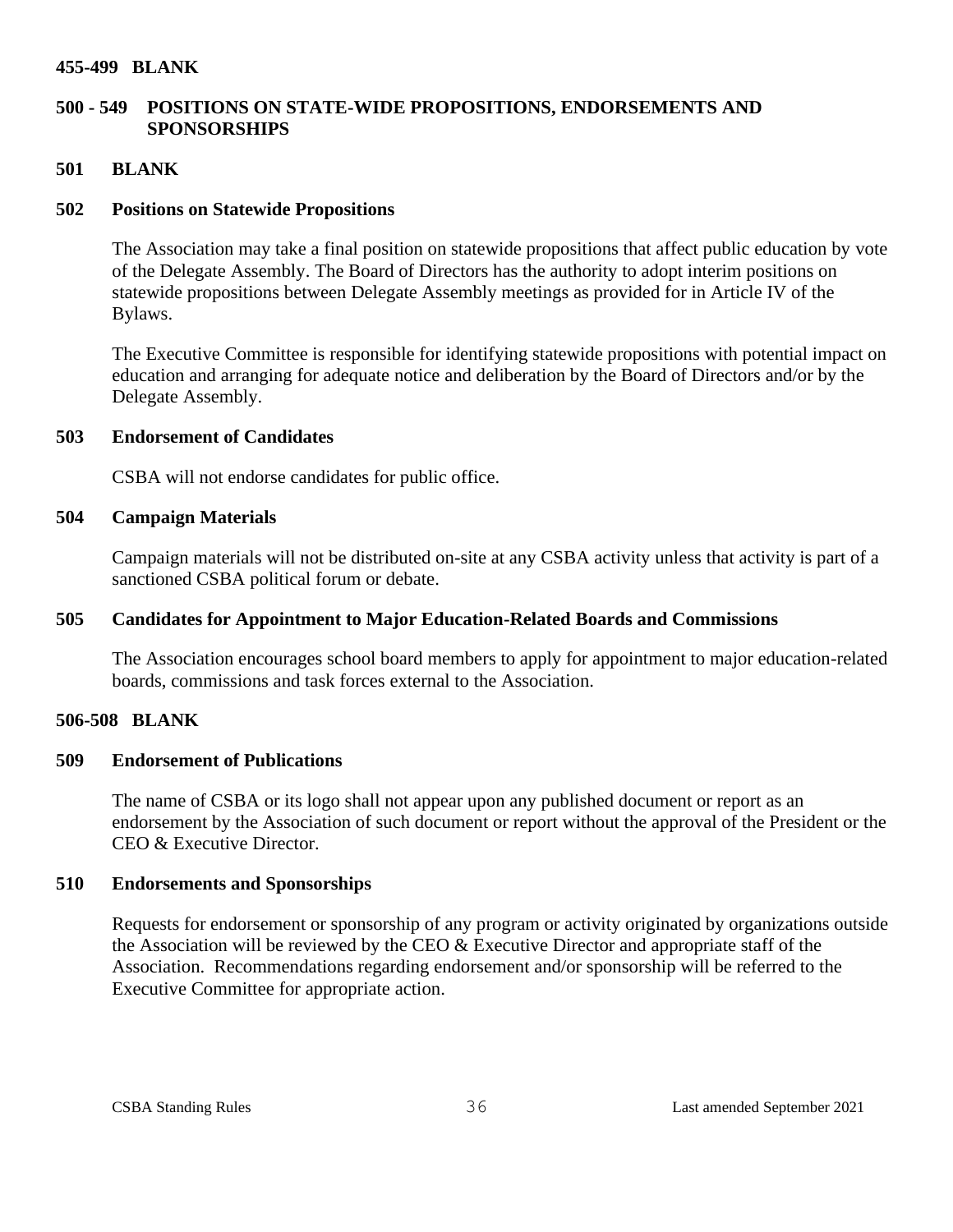Endorsement or sponsorship by CSBA of any program or activity will be based upon the following criteria:

- A. Content which would support or implement Association policy positions.
- B. Content which would support programs or activities planned by the Association.

Status of endorsements shall be reviewed annually.

# <span id="page-40-0"></span>**511 Endorsements for Non-CSBA Campaigns**

CSBA officers are precluded from endorsing any candidates or prospective candidates for CSBA office per Standing Rule 226(C)(1). Any endorsements for non-CSBA candidates or campaigns may only utilize the officer's locally elected governance title, at their discretion.

# <span id="page-40-1"></span>**512-549 BLANK**

# <span id="page-40-2"></span>**550 - 599 RESEARCH, PUBLICATIONS AND COMMUNICATIONS**

## <span id="page-40-3"></span>**551 Board Studies Relating to Collegiate Degrees**

Any person or organization desiring CSBA to participate directly or indirectly in any study or project, whether the same is for the qualification for a collegiate degree or otherwise, shall submit a written request to the Executive Committee. The request shall include the following: the general nature of the study or project, the reason for CSBA participation, the advantages accruing to CSBA from participation, the time involved for completion, the cost, if any, the extent of CSBA participation and such other pertinent data as may be necessary or desirable to evaluate the request. The Association shall not participate directly or indirectly in research studies unless specifically approved by the Executive Committee.

/end

Amended September 2013; DA approved SR 52 (boundary changes) in December 2013 Amended September 2014 (SR 202, 203, 204, 220, 221, 229, and 230) Amended September 2016 Amended April 2017 – SR 223 A, "a signed CSBA Candidate Code of Ethics form" was added. Amended May 2017 – SR 223 A "a signed CSBA Candidate Conflict of Interest form" was added. Amended November 2017 Amended May 2018 Amended November 2018 Amended April 2019 Amended September 2021